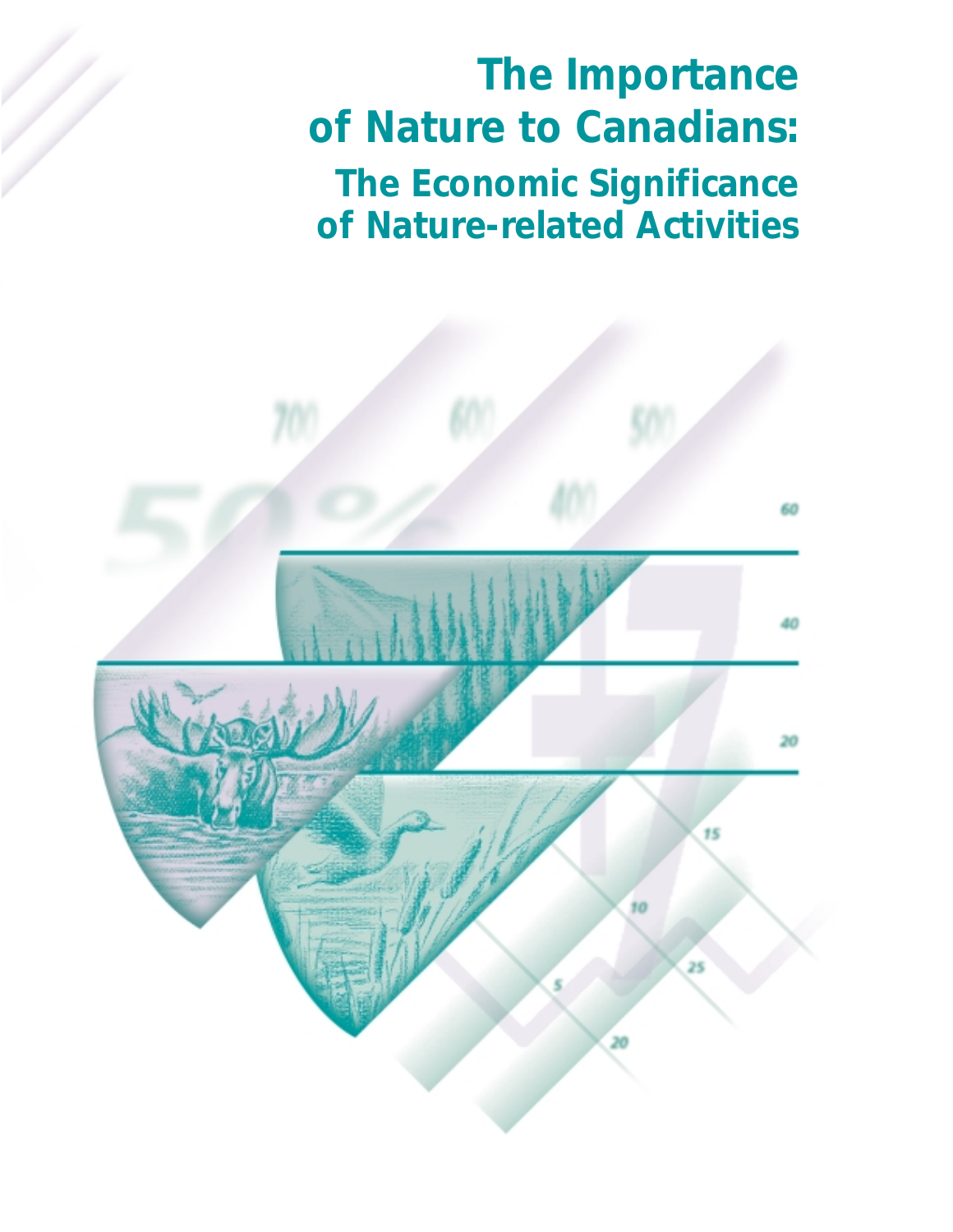Additional copies of this publication are available in limited quantities at no charge from: Enquiry Centre Environment Canada Ottawa, Ontario Canada KlA 0H3

Tel: 1 800 668-6767 (toll free in Canada) and (819) 997-2800 Fax: (819) 953-2225 E-mail: enviroinfo@ec.gc.ca

Also available on the Internet on Environment Canada's Green Lane: http://www.ec.gc.ca/nature/survey.htm

Copies of this publication have been made available to university, college and public libraries through the Depository Services Program.

Published by authority of the Minister of the Environment

© Minister of Public Works and Government Services Canada 2000 Cat. No. En 47-312/2000E ISBN 0-662-28400-3

Design: Acart Design, Ottawa

| <b>Canadian Cataloguing in Publication Data</b>                                                                                                                                    |                                                                                                                                                   |                           |
|------------------------------------------------------------------------------------------------------------------------------------------------------------------------------------|---------------------------------------------------------------------------------------------------------------------------------------------------|---------------------------|
|                                                                                                                                                                                    | Federal-Provincial-Territorial Task Force on the Importance of Nature to Canadians                                                                |                           |
| activities                                                                                                                                                                         | The importance of nature to Canadians: the economic significance of nature-related                                                                |                           |
| Issued also on the Internet.<br>Includes bibliographical references.<br>ISBN 0-662-28400-3<br>Cat. No. En 47-312/2000E                                                             | Issued also in French under title: L'importance de la nature pour les Canadiens :<br>les avantages économiques des activités reliées à la nature. |                           |
| 1. Natural areas — Economic aspects — Canada.<br>3. Wilderness areas — Economic aspects — Canada.<br>4. Economic surveys - Canada.<br>I. Canada. Environment Canada.<br>II. Title. | 2. National parks and reserves - Economic aspects - Canada.                                                                                       |                           |
| QH77.C3F74 2000                                                                                                                                                                    | 338.78'3'0971                                                                                                                                     | C <sub>00</sub> -980009-3 |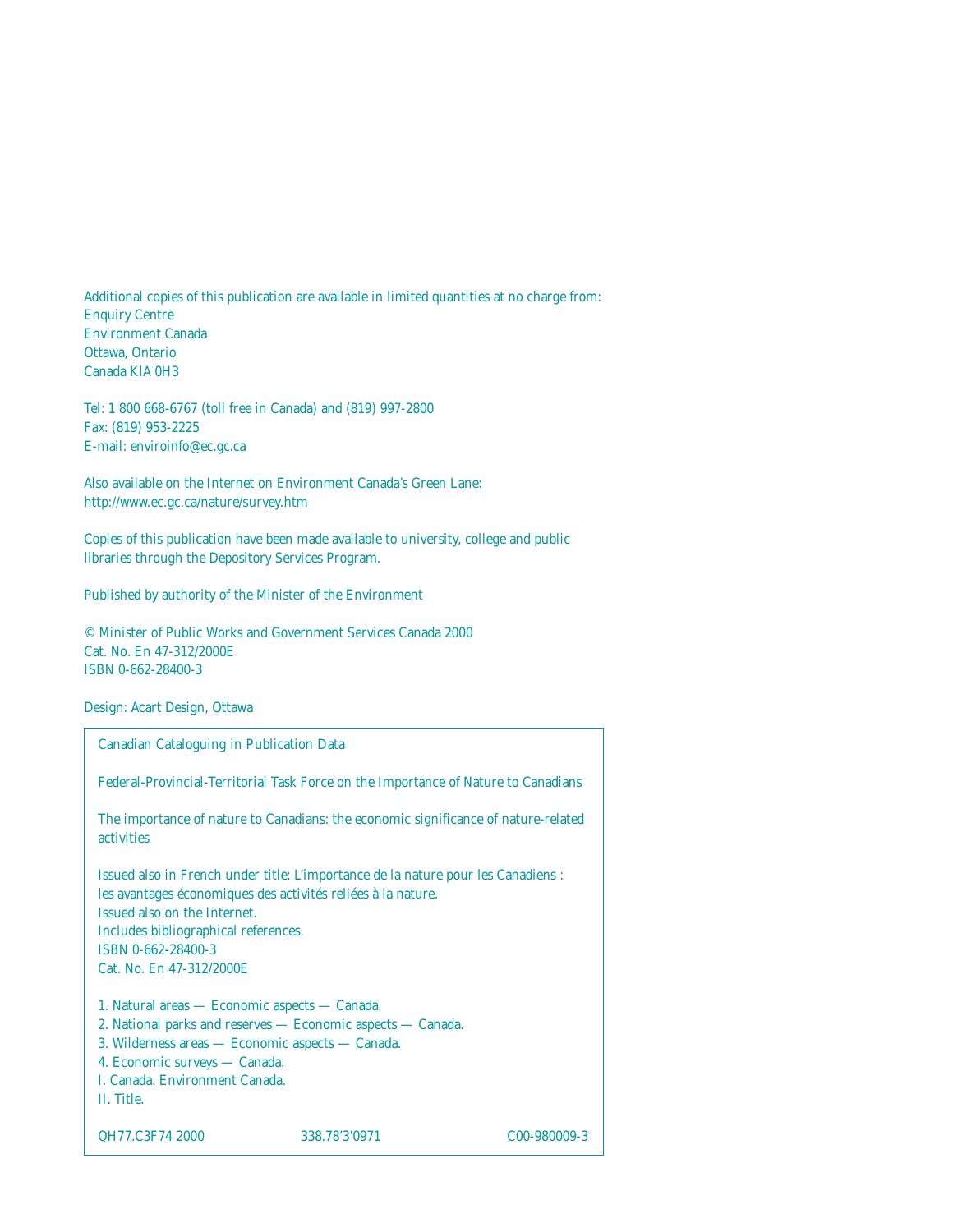

*The Importance of Nature to Canadians: The Economic Significance of Nature-Related Activities*

*Prepared by the*

Federal-Provincial-Territorial Task Force on the Importance of Nature to Canadians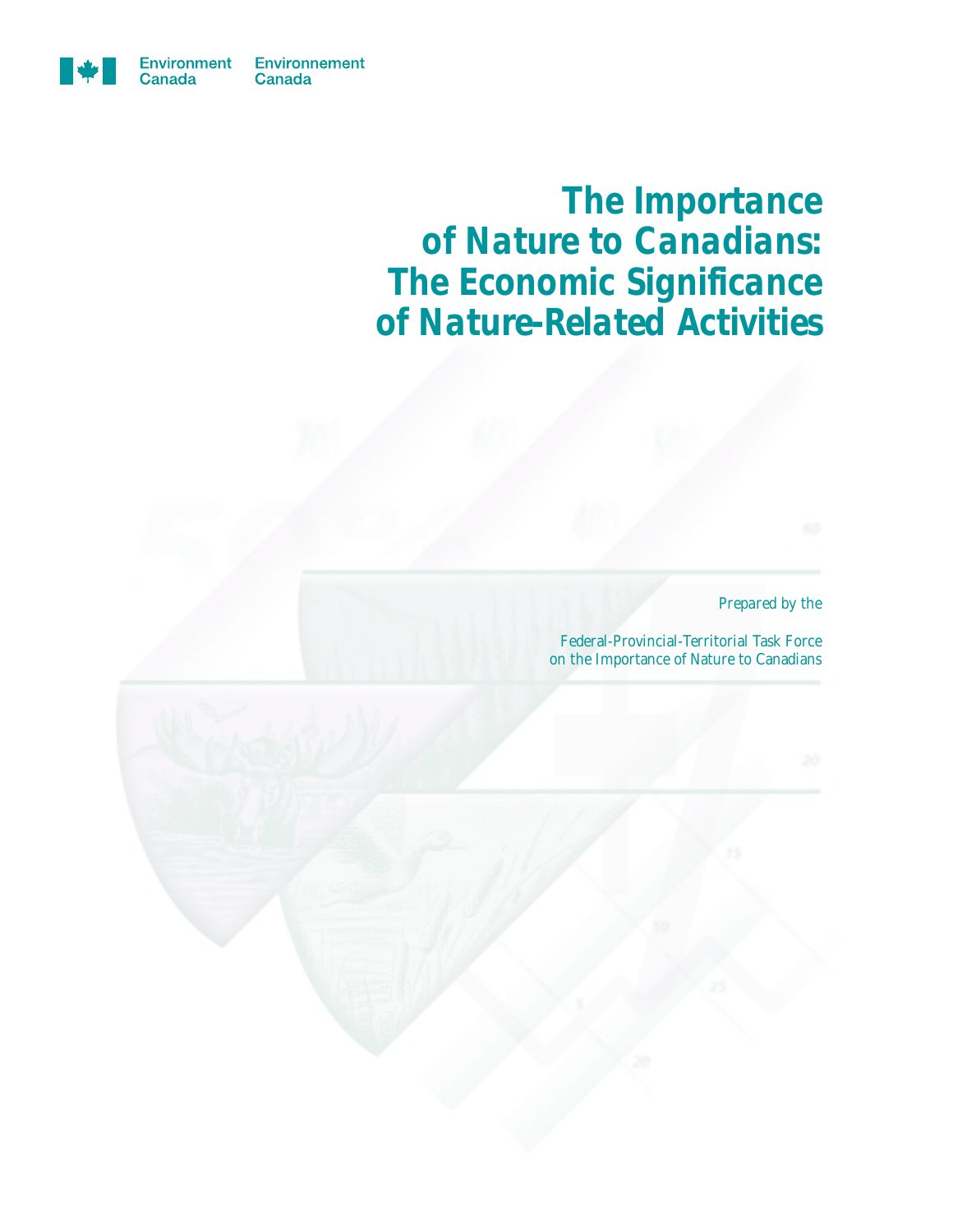### **ACKNOWLEDGEMENTS**

<span id="page-3-0"></span>This report was a collaborative effort involving the valuable contribution and assistance of many individuals. It was written by Elaine DuWors and Michel Villeneuve. The analyses were carried out by Michel Villeneuve with the assistance of David Burke. The Federal-Provincial-Territorial Task Force on the Importance of Nature to Canadians exercised significant guidance and provided comments and substantive input regarding the analysis and the report itself. In particular, Douglass Legg

developed a method for analyzing expenditure data, Tim Williamson consulted with the Task Force on the concept of economic value, and Roger Reid and Pierre Bouchard clarified the interpretation and presentation of results.

The Task Force would like to express their gratitude to Fern L. Filion and André Jacquemot for their guidance and expertise in the development of the 1996 Survey on the Importance of Nature to Canadians and this report.

They would also like to thank the following persons who have been instrumental in the successful completion of the report: Ronald Rioux, Marc Hamel, Jesse Coull (Statistics Canada), Agathe Galipeau (Environment Canada), Sylvia Cabrera, Richard Aiken (U.S. Fish and Wildlife Service), and Sherry Graves-Morrison.

### **Federal-Provincial-Territorial Task Force on the Importance of Nature to Canadians**

- Luis Leigh (Chair), Elaine DuWors, Michel Villeneuve, Environment Canada
- Alistair Bath, Memorial University of Newfoundland
- Pierre Bouchard, Ministère de l'Environnement et de la Faune du Québec
- Peter Boxall, University of Alberta, Dept. of Rural Economy
- Douglass Legg, Ontario Ministry of Natural Resources
- Scott Meis, Canadian Tourism Commission
- Roger Reid, British Columbia Ministry of Environment, Land and Parks
- Tim Williamson, Canadian Forest Service, Northwest Region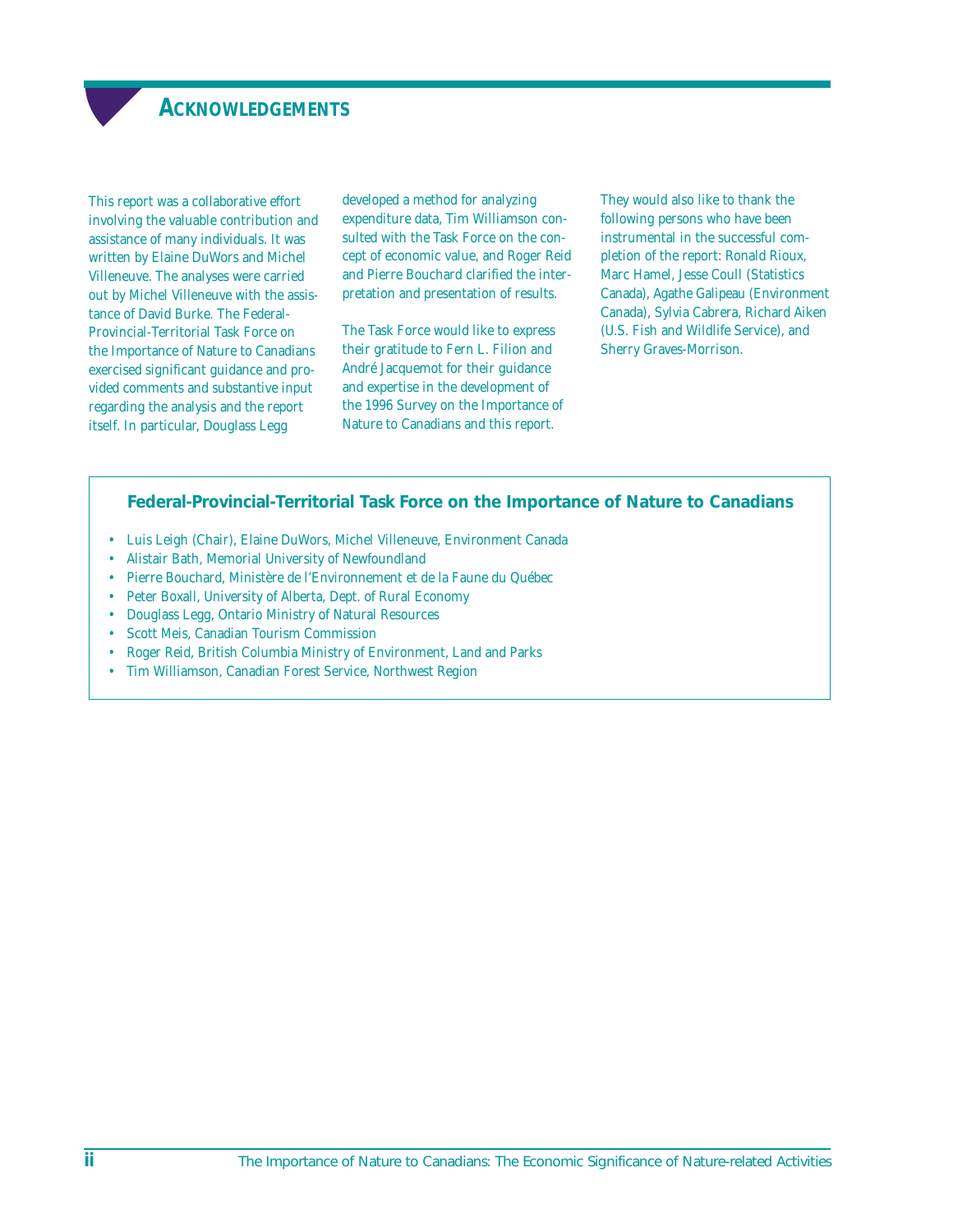# **EXECUTIVE SUMMARY**

<span id="page-4-0"></span>This report presents results on the economic significance of nature-related activities based on the findings of the Survey on the Importance of Nature to Canadians (the Nature Survey). This is the second report in a series based on survey results. A partnership of 16 agencies in the governments of Canada, the 10 provinces, and the Yukon sponsored the Nature Survey.<sup>1</sup> It was conducted by Statistics Canada among a representative sample of approximately 87,000 Canadians 15 years of age and over. The report also presents results on spending by U.S. visitors to Canada for nature-related activities derived from a U.S. survey.

The surveys show that Canadian residents and U.S. visitors spent \$11.7 billion on nature-related activities in Canada during 1996. The report examines the economic impacts of these expenditures for Canada, the provinces and the Yukon, in terms of contributions to GDP, jobs sustained, and tax revenues. It also reports the economic value of nature-related activities to Canadians.

Strategic knowledge of the economic significance of Canada's natural assets is important for influencing decision-makers to factor economic considerations into environmental regulations and policies. It is also important for encouraging decision-makers to incorporate environmental considerations into the development and implementation of economic policies.

### **Expenditures on nature-related activities**

In 1996, 20 million Canadians spent \$11.0 billion in Canada to pursue nature-related activities on special trips or around their homes. More specifically:

• Of the total expenditures, 28.4 percent was spent on equipment used primarily for nature-related activities, 23.5 percent was spent on transportation, 18.4 percent on food, 12.7 percent on accommodation and

5.8 percent on other items such as entry fees. The remaining 11.2 percent was spent on other naturerelated activities.

• Canadians spent \$7.2 billion on outdoor activities in natural areas,<sup>2</sup> \$1.3 billion for wildlife viewing, \$1.9 billion for recreational fishing, over \$800 million for hunting and \$1.2 billion for other nature-related

activities including contributions to nature-related organizations, sustaining land for conservation and residential wildlife-related activities.3

A survey by the U.S. Fish and Wildlife Service estimated that U.S. visitors to Canada for two nature-related activities — wildlife viewing and recreational fishing — spent over \$700 million. The total would be even higher if it were to include spending by U.S. visitors in Canada for other nature-related activities, such as sightseeing, camping, boating and hiking.

<sup>1</sup> Due to the vast size of the Northwest Territories and its sparse population, it has been found to be prohibitively expensive to reach this population for surveys. In the case of the Nature Survey, it was determined to be well beyond the ability of sponsors to afford including the Northwest Territories.

 $^{\rm 2-}$  "Outdoor activities in natural areas" were defined as trips taken to natural areas such as forests, water bodies and other areas for the main reason of participating in one or more of the following activities: sightseeing in natural areas, photographing in natural areas, gathering nuts, berries and firewood, picnicking, camping, swimming/ beach activity, canoeing/kayaking/sailing, power boating, hiking/backpacking, climbing, horseback riding, cycling in natural areas, off-road vehicle use, downhill skiing, x-country skiing/snowshoeing, snowmobiling and relaxing in an outdoor setting. Participants also indicated whether wildlife viewing, recreational fishing or hunting were secondary reasons for the trips.

<sup>3</sup> The total adds to more than \$11.0 billion for reasons explained in Section 2.1.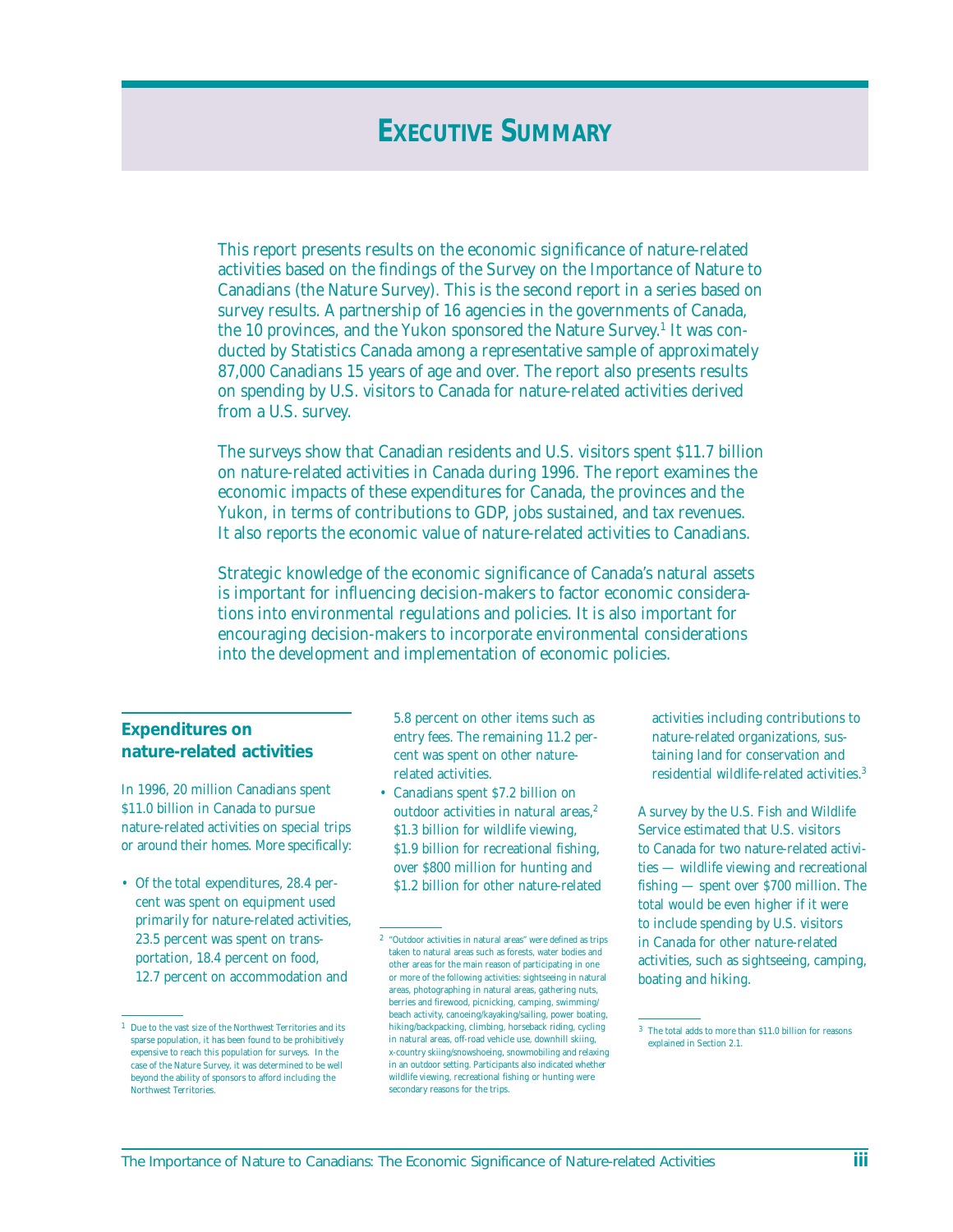### **Economic impacts of expenditures on nature-related activities**

The enjoyment provided by nature has significant impacts on the national, provincial and territorial economies. At the national level, the \$11.7 billion spent in Canada on nature-related activities by Canadians and U.S. visitors led to contributions of \$17.3 billion to gross business production and \$12.1 billion to Canada's gross domestic product (GDP). These expenditures also led to contributions of \$5.9 billion in personal income generated by the 215,000 jobs that were sustained by this economic activity, and \$5.4 billion in government revenue from taxes. The report presents a breakdown by province and territory of the above estimates.

### **Economic value of nature-related activities**

Participants indicated that they would have spent an additional \$2.0 billion before deciding not to participate in nature-related activities in 1996. This represents the economic value that participants place on nature-related activities. In the context of sustainable development, the effective management of Canada's natural wealth will allow the annual benefits of \$2.0 billion or more from nature-related activities to be provided to Canadians in perpetuity.

### **Policy implications and future directions**

The Nature Survey demonstrates the magnitude of the benefits that the enjoyment of Canada's natural wealth contributes to the people and the economy. Information on the economic

benefits provided by nature-related activities could serve as a powerful tool to influence decision-makers to achieve sustainable development in at least three ways — namely, by 1) developing new economic indicators of sustainability to improve decision-making, 2) enhancing public recognition of the important economic contributions of Canada's ecosystems and biodiversity in the national income accounts and 3) helping to demonstrate the significant returns to investments in actions to sustain Canada's natural assets by providing measures of the economic benefits that may be lost if these assets are degraded.

Periodic updating of the Survey on the Importance of Nature to Canadians is needed to contribute to valuing Canada's natural wealth and to monitor economic indicators of the sustainability of these assets in the coming years.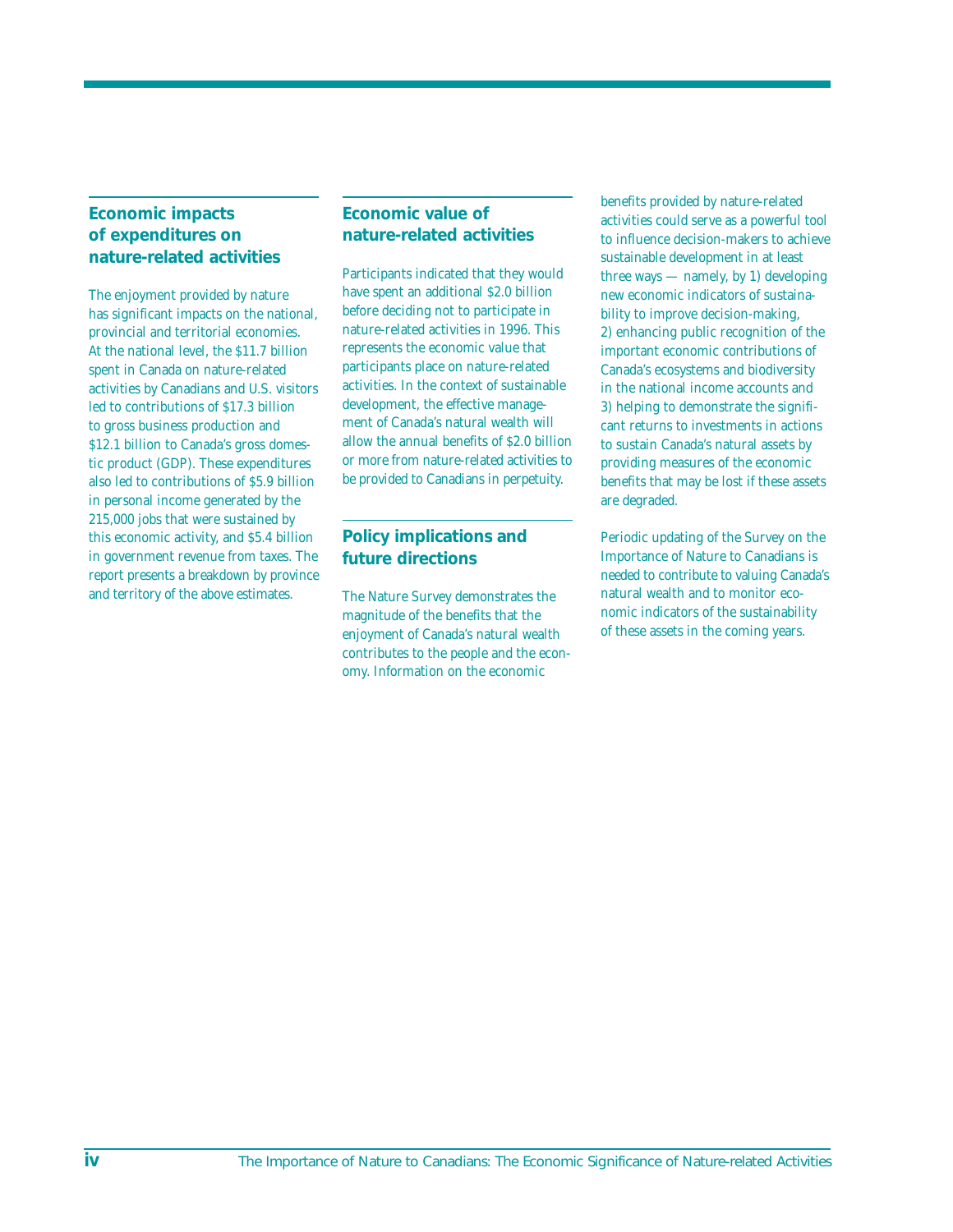# **TABLE OF CONTENTS**

|             |                                                                                                                                                                       | ii               |
|-------------|-----------------------------------------------------------------------------------------------------------------------------------------------------------------------|------------------|
|             |                                                                                                                                                                       | iii              |
|             |                                                                                                                                                                       | $\boldsymbol{2}$ |
| 1.          |                                                                                                                                                                       | 3                |
| A           |                                                                                                                                                                       | $\overline{5}$   |
| 2.          |                                                                                                                                                                       | $\overline{5}$   |
| 3.          |                                                                                                                                                                       | 11               |
| 4.          |                                                                                                                                                                       | <b>12</b>        |
| 5.          |                                                                                                                                                                       | 14               |
| 6.          |                                                                                                                                                                       | 16               |
| 7.          | Economic benefits of nature-related activities for residents of Prince Edward Island in 1996                                                                          | 18               |
| 8.          |                                                                                                                                                                       | 20               |
| 9.          | Economic benefits of nature-related activities for residents of New Brunswick in 1996                                                                                 | 22               |
| 11.         | 10. Economic benefits of nature-related activities for residents of Quebec in 1996<br>Economic benefits of nature-related activities for residents of Ontario in 1996 | 24<br>26         |
|             | 12. Economic benefits of nature-related activities for residents of Manitoba in 1996                                                                                  | 28               |
|             | 13. Economic benefits of nature-related activities for residents of Saskatchewan in 1996                                                                              | 30               |
|             |                                                                                                                                                                       | 32               |
|             | 15. Economic benefits of nature-related activities for residents of British Columbia in 1996                                                                          | 34               |
|             |                                                                                                                                                                       | 36               |
| B           | Nature-related activities by Canadians and U.S. visitors in Canada                                                                                                    | 38               |
| 17.         | The flow of fish- and wildlife-related expenditures between Canada and the United States                                                                              | 38               |
|             |                                                                                                                                                                       | 39               |
| $\mathbf C$ | Significance of findings for sustainable development policies and programs                                                                                            | 40               |
|             |                                                                                                                                                                       | 40               |
|             |                                                                                                                                                                       | 42               |
|             |                                                                                                                                                                       | 43               |
|             |                                                                                                                                                                       | 45               |
|             |                                                                                                                                                                       | 48               |
|             |                                                                                                                                                                       | 49               |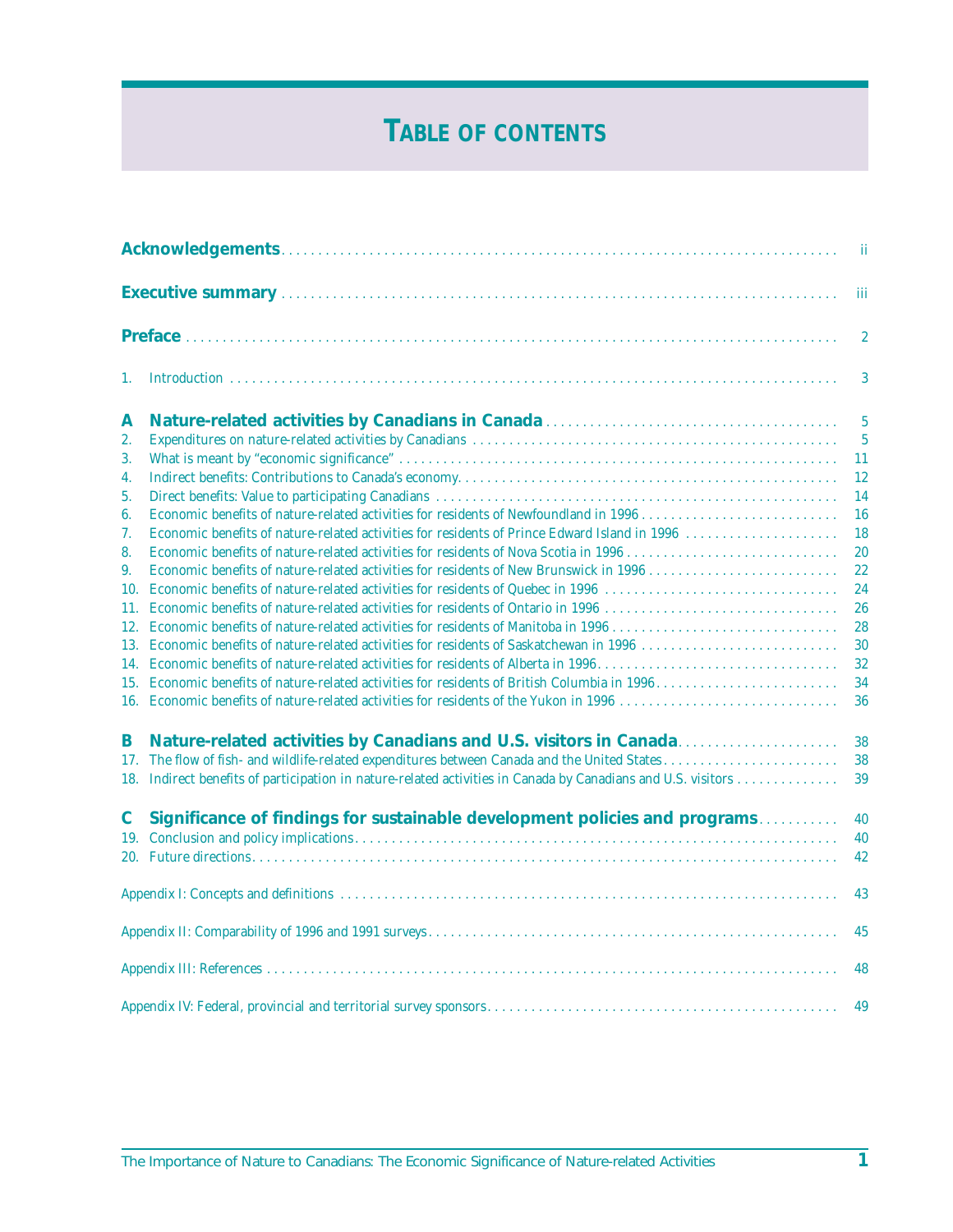

<span id="page-7-0"></span>**This project represents the combined** efforts and expertise of 16 agencies in the governments of Canada, the 10 provinces and the Yukon.

- Environment Canada
	- Economic and Regulatory Affairs **Directorate**
	- Canadian Wildlife Service
- Statistics Canada
	- Labour and Household Surveys Branch
	- System of National Accounts Branch
- Canadian Forest Service, Natural Resources Canada
- Canadian Tourism Commission
- Newfoundland Department of Forest Resources and Agrifood
- Prince Edward Island Department of Fisheries and Environment
- Nova Scotia Department of Natural **Resources**
- New Brunswick Department of Natural Resources and Energy
- Quebec Ministère de l'Environnement et de la Faune
- Ontario Ministry of Natural Resources
- Manitoba Department of Natural **Resources**
- Saskatchewan Department of Environment and Resource Management
- Alberta Department of Environmental **Protection**
- British Columbia Ministry of Environment, Lands and Parks
- Yukon Department of Renewable Resources
- Parks Canada, Department of Canadian Heritage

The unique cooperative partnership of the agencies involved has enabled the gathering of information useful to the partners and other researchers and managers. However, the ultimate beneficiaries of the study will be Canada's natural areas and the wildlife and fish that live in these areas.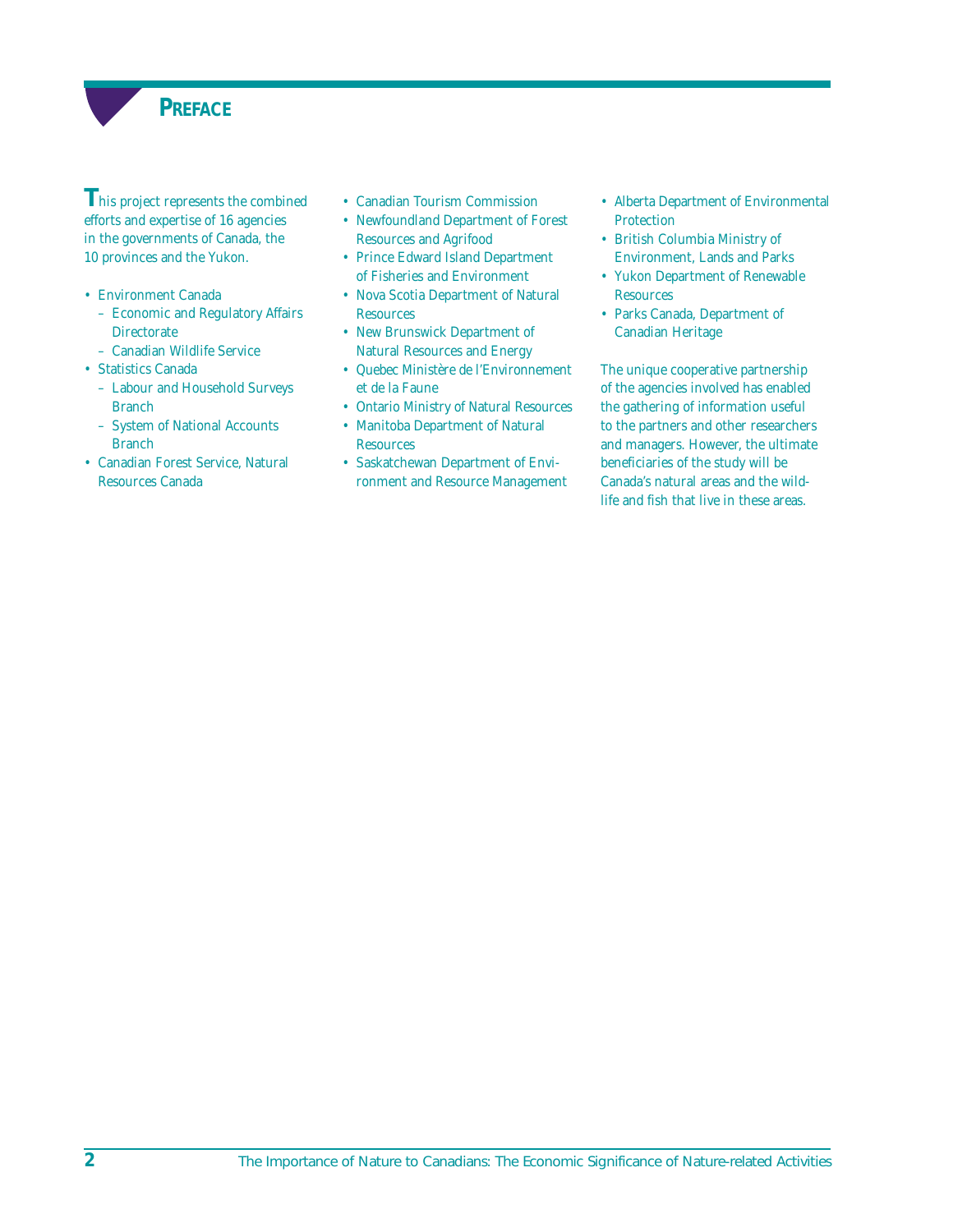# **1. INTRODUCTION**

<span id="page-8-0"></span>**T**he value of nature is infinite: we could not survive without it. Natural wealth contributes to human welfare by meeting a wide spectrum of human needs ranging from very tangible subsistence to highly intangible psychological needs. Canadians depend on natural ecosystems for providing many valued resources and services. Understanding the interdependence of humans and nature can help guide policies for sustainable development in ensuring the preservation of nature, ecosystem health, and human welfare.

However, natural wealth — the value of the goods and services that nature provides to people — is not fully reflected in commercial markets or adequately quantified in terms comparable with produced assets. A consequence of this is that natural wealth is often given too little weight in policy decisions, resulting in potential harm to current and future human welfare. Efforts to redress this situation by monetizing natural wealth and employing this information in sustainable development policy making are underway on a number of fronts.4

This report contributes to these efforts by increasing our understanding of how natural assets, such as wildlife, forests, water and protected areas, bring significant economic benefits to the people and to the economy of Canada. Its purpose is to provide insight into two fundamental questions. One question is concerned with how much value (direct benefits) people place on their use of nature for tourism and recreational activities. The other question is concerned with the economic activity (indirect benefits) generated by the sustainable use of

natural assets in these activities. The report illustrates the magnitude of these economic benefits, based on analyses of the 1996 Survey on the Importance of Nature to Canadians.

Information on these benefits could serve as a powerful tool to influence federal, provincial, territorial and local decision-makers to achieve sustainable development in at least three ways namely, by 1) developing new economic indicators of sustainability to improve decision-making, 2) enhancing public recognition of the important social and economic contributions of Canada's ecosystems and biodiversity in the national income accounts and 3) helping to demonstrate the significant returns to investments in actions to sustain Canada's natural assets by providing measures of the economic benefits that may be lost if these assets are degraded.

### **1.1**

### **Background**

The Survey on the Importance of Nature to Canadians is the result of a partnership of 16 federal, provincial and territorial government agencies responsible for wildlife, water, forestry, tourism and protected areas, led by Environment Canada. Statistics Canada conducted the survey among a sample of approximately 87,000 Canadians aged 15 years and over on behalf of the partnership. A Task Force represented the federal, provincial and territorial partners in overseeing the design, conduct, analysis and reporting of the survey.

The objective of the survey was to collect basic, accurate and reliable socio-economic information on the importance of nature to Canadians. This information is essential to meet the diverse policy and program needs of the sponsoring agencies in fostering sustainable development. The survey focussed on people's behaviour. It included questions on participation in nature-related activities, trips taken for these activities, levels of commitment of time and money, and the locations at which these activities took place.

The 1996 survey was designed to update and enhance information from surveys co-sponsored by similar partnerships in 1981, 1987 and 1991 under the name "Survey on the Importance of Wildlife to Canadians." The Nature Survey included questions on fishand wildlife-related activities similar to those in previous surveys. It was expanded to include a new set of questions on outdoor activities in natural areas such as camping and boating, among others.

A new dimension was introduced by including questions on the locations at which various nature-related activities took place. This will allow new policy and program needs to be met by enabling analyses of results by regions of interest to survey partners, such as ecozones, watersheds and subprovincial management regions, among many others.

This report is the second in a series on 1996 survey results under the generic title "The Importance of Nature to Canadians". It was jointly written by members of the Federal-Provincial-Territorial Task Force on the Importance of Nature to Canadians.

<sup>4</sup> For example, see reference 1 in Appendix III.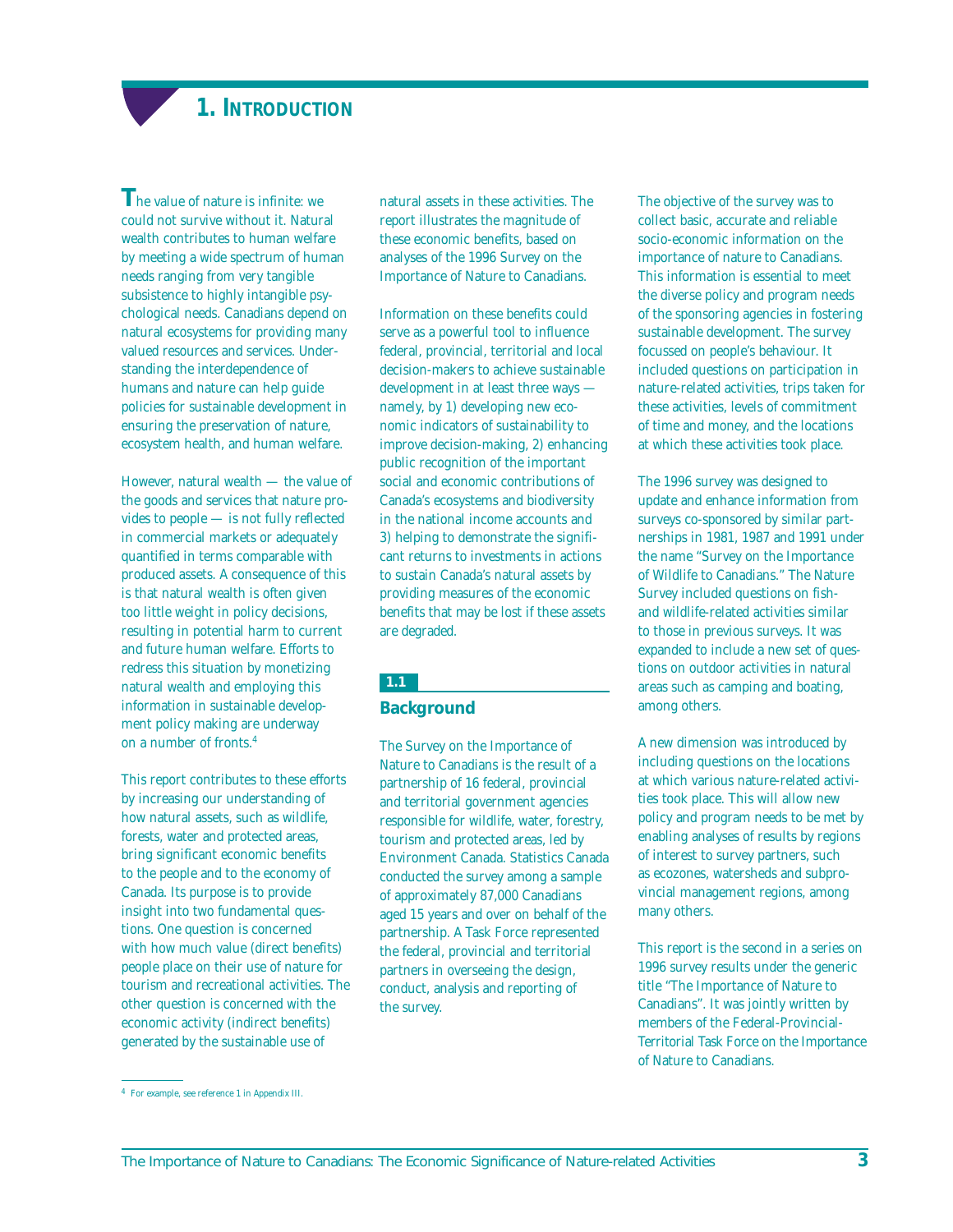Information on the background of the survey and an overview of key findings are included in an earlier report entitled "The Importance of Nature to Canadians: Survey Highlights". Survey design, questionnaire content, and the statistical reliability of survey results are covered in a report entitled "The Importance of Nature to Canadians: A User's Guide to the Methodology of a 1996 Survey". These publications on the 1996 results and of earlier reports on the 1981, 1987 and 1991 survey findings are listed in Appendix III, references 2 to 12. Copies may be obtained from the authors of this report or from the agencies sponsoring the survey. The 1991 and 1996 reports are also available on the Nature Survey website: http:/www.ec.gc.ca/nature/ survey.htm.

#### **1.2**

### **Structure and scope of the report**

The report is presented in three parts. Part A, Chapter 2 highlights survey results on the expenditures that Canadians made in Canada to take part in a number of different nature-related activities during 1996. Chapter 3 introduces the key concepts used in determining the economic significance of nature, and Chapter 4 examines the diverse economic impacts (indirect benefits) that result from the use of natural assets in recreational activities. The magnitude of the economic value (direct benefits) of nature-related activities for participants is revealed in Chapter 5. Chapters 6 to 16 provide executive overviews of the economic benefits of nature-related activities for each of the 10 provinces and the Yukon. Part B examines the flow of expenditures on selected activities (wildlife viewing and recreational fishing) between Canada and the United States (Chapter 17), and provides new information on the impact of spending on nature-related activities by Canadians and U.S. visitors on the Canadian economy (Chapter 18).

Part C presents several conclusions that emerge from the report and advances a number of strategic implications for the sustainable management of Canada's natural wealth (Chapter 19). The final chapter (Chapter 20) proposes future directions for the analysis of the growing database on the economic significance of nature-related activities.

### **1.3**

### **Statistical reliability of survey results**

The Survey on the Importance of Nature to Canadians was designed to derive reliable estimates of naturerelated activities among Canadians by sampling a portion of that population. The data included in the tables and figures in this report are *estimates* drawn from that sample. In general, the reliability of any of these estimates depends on an adequate number of Canadians with all relevant characteristics being included in the sample. It also depends on the variability of the characteristic measured by a question among individuals who responded to the question. If there is little variation, the sample can be much smaller than if there is high variability.

In this report, the statistical reliability of all estimates in the tables and figures has been assessed by examining the sampling variability of each estimate. Most estimates meet Statistics Canada criteria for a sufficiently low level of variability to be used with confidence. In a number of cases, the variability of certain estimates is higher than for others. In some cases, estimates with high variability were collapsed to permit the use of the combined estimate. In a few cases, the variability is too high to be considered reliable, and is not reported.

The following symbols are used in the tables and figures to indicate the quality level of estimates. These symbols should be interpreted as follows:

- \* The sampling variability of this estimate is slightly higher than for other groups for reasons such as the small sample size on which the estimate is based and the degree of variation in the distribution of the characteristic measured.
- The sampling variability of the estimate for one or more of these subgroups is too high for the data to be reported reliably; thus, the combined estimate for the subgroups is reported.
- ... The sampling variability of this estimate is too high to be considered reliable for reasons such as the small sample size on which the estimate is based and the high degree of variation in the distribution of the characteristic measured.

The symbols apply both to the estimate and to percentages and averages based on the estimates in tables, figures and text.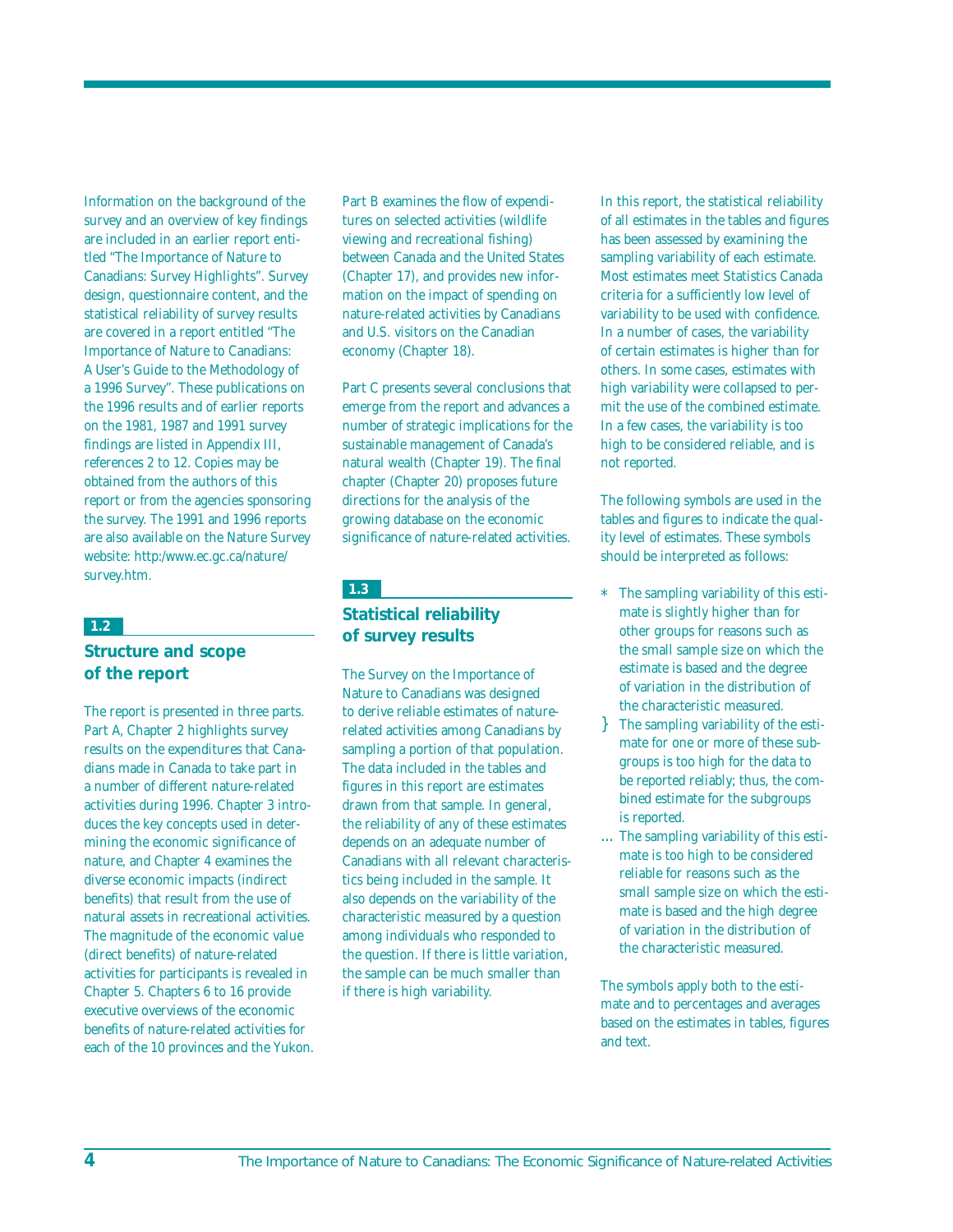# **PART A**

# <span id="page-10-0"></span>**NATURE-RELATED ACTIVITIES BY CANADIANS IN CANADA**

# **2. EXPENDITURES ON NATURE-RELATED ACTIVITIES BY CANADIANS**

**I**n 1996, residents of Canada reported spending \$11.0 billion on a variety of nature-related activities within Canada. They made trip-related expenditures for transportation, accommodation and food. They also purchased equipment, supplies and other items needed to pursue nature-related activities, such as camping gear, outdoor clothing, boats, trucks, hunting and fishing equipment and supplies, license and entry fees, cameras and binoculars. Other examples of expenditures for nature-related activities are membership fees or donations to nature-related organizations, costs to maintain land for conservation and purchase of feeders and feed for wildlife. The questionnaire was designed so that expenditures over the 12-month period of 1996 would be reported only if they were made *mainly* for naturerelated activities. A further description of expenditures that were recorded in the survey is provided in Appendix I.

In this chapter, the total and average expenditures by participants in a number of nature-related activities are examined. These include expenditures on outdoor activities in natural areas (Section 2.1), wildlife viewing (Section 2.2), recreational fishing (Section 2.3), hunting wildlife (Section 2.4) and other nature-related activities (Section 2.5). Expenditures

are reported according to their distribution across the five categories of accommodation, transportation, food, equipment and other items. The nature-related expenditures of residents of the 10 provinces and the Yukon are highlighted in this chapter and are described in more detail in Chapters 6 to 16.

The base for the calculation of averages presented in this chapter is participants from among the Canadian population aged 15 years and over in the 10 provinces and in organized communities in the Yukon.

### **2.1**

### **Expenditures on outdoor activities in natural areas**

In 1996, Canadians spent over \$7.2 billion on outdoor activities in natural areas<sup>5</sup> in Canada (Figure 1). The average participant spent \$704 during the year, or \$44 per day of participation (Table 1).

Participants from Alberta, British Columbia and the Yukon exceeded the national average of \$704 for yearly expenditures, at \$836, \$902 and \$1,298 respectively (Figure 2). The average for participants from Ontario, Manitoba and Saskatchewan fell close to the national average, whereas those for participants from the remaining provinces fell below it, with the lowest averages occurring among participants from Prince Edward Island, Nova Scotia and New Brunswick at \$410, \$435 and \$438 respectively.

As shown in Table 1, the largest proportions of the \$7.2 billion spent on these activities went for equipment (30.5 percent or \$2.2 billion), followed by transportation (26.0 percent or \$1.9 billion) and food (21.6 percent or \$1.6 billion). The remaining portion went for accommodation (15.6 percent or \$1.1 billion) and for other items such as entry fees and supplies (6.2 percent or \$449 million).

The 10.3 million Canadians who made these expenditures were asked whether wildlife viewing, recreational fishing or hunting were secondary reasons for

 $^{\rm 5-}$  "Outdoor activities in natural areas" were defined as trips taken to natural areas for the main reason of participating in one or more of the following 17 activities: sightseeing in natural areas, photographing in natural areas, gathering nuts, berries and firewood, picnicking, camping, swimming/beach activity, canoeing/kayaking/ sailing, power boating, hiking/backpacking, climbing, horseback riding, cycling in natural areas, off-road vehicle use, downhill skiing, cross-country skiing/ snowshoeing, snowmobiling and relaxing in an outdoor setting. Participants were also asked to indicate whether wildlife viewing, recreational fishing or hunting was a secondary reason for these trips.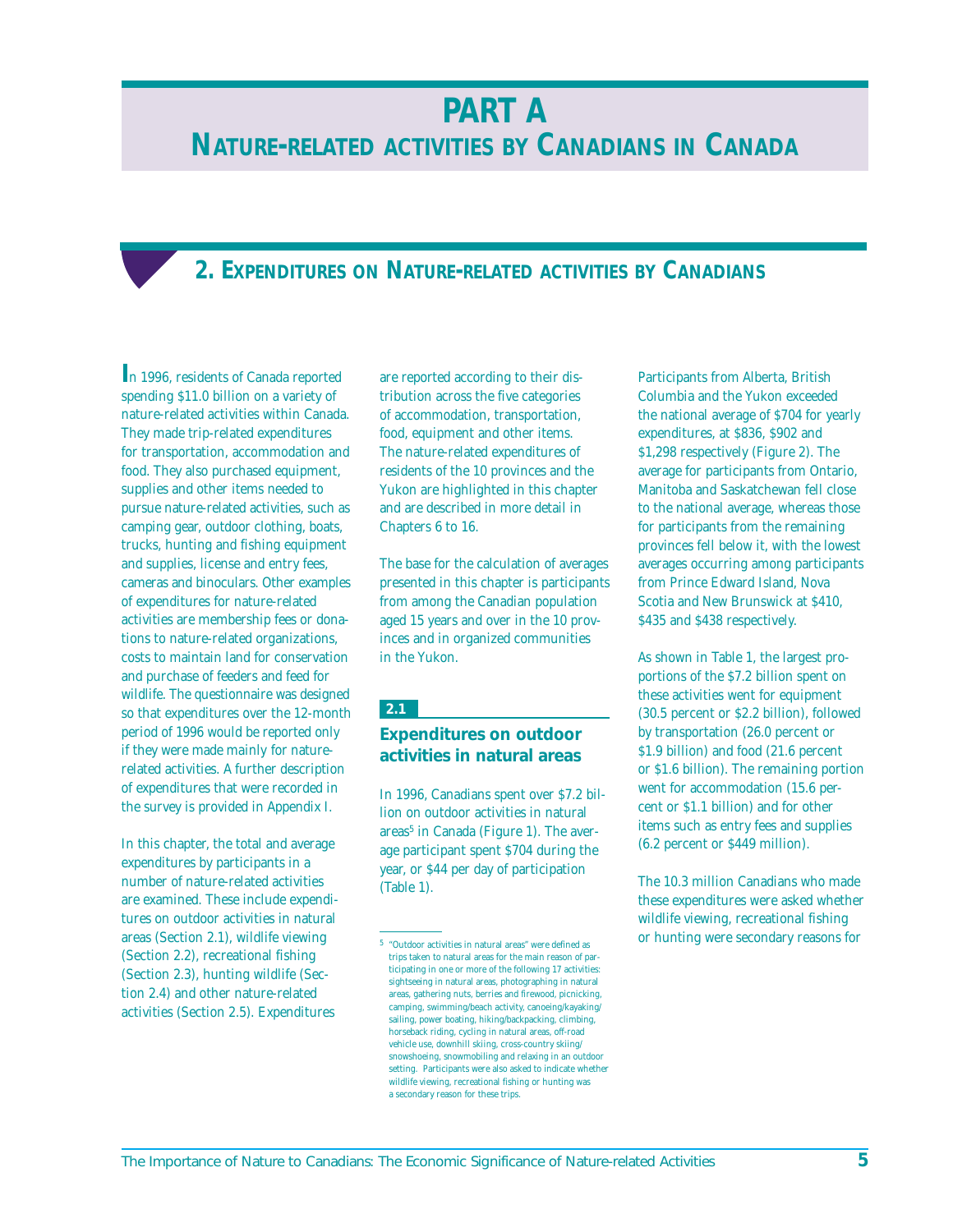#### **FIGURE 1**







1 Totals and averages for wildlife viewing, recreational fishing and hunting are for main and secondary activities combined,<br>as described in Section 2.1. For this reason, the sum of expenditures for the different types of of this figure is greater than the \$11.0 billion total for main activities.

See note on the statistical reliability of survey results in Section 1.3.

their trips to natural areas for outdoor activities. Highlights of responses on this question include the following:

- Just over half of these participants (5.3 million or 51.3 percent) did not participate in secondary fish- and wildlife-related activities on these trips. They spent \$3.0 billion of the \$7.2 billion total recorded for outdoor activities.
- The remaining 5.0 million participants (48.7 percent of the total) indicated that they had participated in viewing, fishing or hunting as secondary activities on their trips. They recorded expenditures that amounted to \$4.2 billion of the \$7.2 billion spent on outdoor activities.

For certain uses of survey results it is important to include expenditures associated with secondary viewing, fishing or hunting in estimates of total expenditures for these activities. Therefore, an allocation method that is described in Appendix II point 2, was developed to estimate the portion of the \$4.2 billion that can be attributed to each of the secondary activities.

#### **TABLE 1**

**EXPENDITURES ON NATURE-RELATED ACTIVITIES IN CANADA IN 1996, BY TYPE OF ACTIVITY1**

| <b>Category of</b><br>expenditure                                                                                           | <b>Outdoor activities</b><br>in natural areas     |                                     | <b>Wildlife</b><br>viewing $2$                 |                                    | Recreational<br>fishing $^2$              |                                     | <b>Hunting</b><br>wildlife <sup>2</sup> |                                     | Other nature-<br>related<br>activities <sup>3</sup> |
|-----------------------------------------------------------------------------------------------------------------------------|---------------------------------------------------|-------------------------------------|------------------------------------------------|------------------------------------|-------------------------------------------|-------------------------------------|-----------------------------------------|-------------------------------------|-----------------------------------------------------|
|                                                                                                                             | \$ million                                        | %                                   | \$ million                                     | %                                  | \$ million                                | %                                   | \$ million                              | %                                   | \$ million                                          |
| Accommodation<br><b>Transportation</b><br>Food<br>Equipment<br>Other items<br>Costs for other nature-<br>related activities | 1.133.9<br>1.884.8<br>1.565.9<br>2,213.5<br>448.6 | 15.6<br>26.0<br>21.6<br>30.5<br>6.2 | 65.7<br>155.6<br>100.0<br>$708.3*$<br>$272.2*$ | 5.0<br>12.0<br>7.7<br>54.4<br>20.9 | 157.5<br>363.5<br>244.7<br>932.5<br>236.7 | 8.1<br>18.8<br>12.6<br>48.2<br>12.2 | 39.0<br>166.5<br>99.4<br>382.9<br>136.1 | 4.7<br>20.2<br>12.1<br>46.5<br>16.5 | 1,224.9                                             |
| Total <sup>4</sup>                                                                                                          | \$7.246.7                                         | 100.0%                              | \$1,301.8                                      | 100.0%                             | \$1,934.9                                 | 100.0%                              | \$823.8                                 | 100.0%                              | \$1,224.9                                           |
| Average yearly<br>Average daily                                                                                             | \$704<br>\$44                                     |                                     | \$297<br>\$17                                  |                                    | \$462<br>\$27                             |                                     | \$692<br>\$41                           |                                     |                                                     |

Notes:<br>1 Expenditures included in Part A are those made by Canadians in Canada.<br>2 Expenditures for wildlife viewing, recreational fishing and hunting are for main and secondary activities combined as described in Section 2

wildlife-related activities (see Section 2.5 for a breakdown of the individual activities). Data on these activities were not broken down by expenditure category.<br>4 Some figures may not total perfectly because of rounding.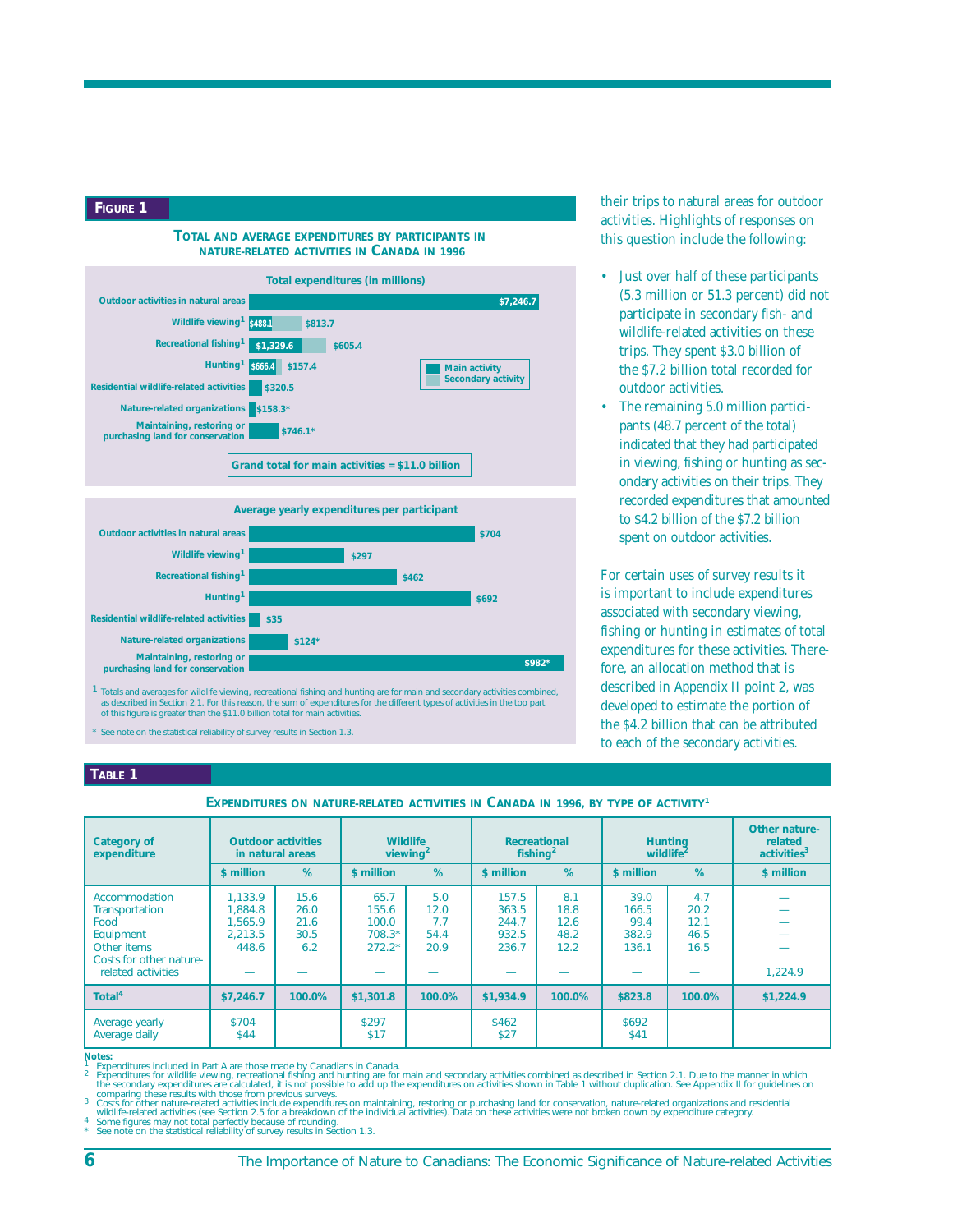It was reasoned that in the absence of opportunities for and participation in these secondary activities on these trips, it is likely that trip-related expenditures such as transportation, accommodation and food would still have been made. However, it is also likely that some portion of the \$4.2 billion would have been spent on equipment and other items specific to viewing, fishing or hunting as secondary activities. Such expenditures would not have been made if the participant had not undertaken these secondary fish and wildliferelated activities.

Sections 2.2, 2.3 and 2.4 present the resulting estimates, along with main activity expenditures, i.e. expenditures made when wildlife viewing, fishing or hunting was the main reason for a trip. The sum of secondary and main expenditures presented in those sections provide estimates of total expenditures for each activity.

### **2.2**

### **Expenditures on wildlife viewing**

Canadians spent an estimated \$1.3 billion for wildlife viewing in Canada during 1996 (Figure 1). On average, participants spent \$297, or \$17 per day of participation (Table 1).

Participants from Saskatchewan, Alberta and British Columbia spent higher amounts than the average, at \$344, \$433 and \$420 respectively (Figure 3). The average expenditures for participants from the remaining provinces were below the national average.

Over half (54.4 percent) of the \$1.3 billion spent on wildlife viewing within Canada was used to purchase

equipment such as binoculars or recording equipment (Table 1). The remaining expenditures were distributed as follows: 5.0 percent for accommodation, 12.0 percent for transportation, 7.7 percent for food and 20.9 percent for other purchases such as film.

As described in Section 2.1, expenditures were determined for wildlife viewing as the main activity and viewing as a secondary activity. The survey included more detailed questions for viewing as the main activity, the results of which are reported below.

### **FIGURE 2**

AVERAGE YEARLY EXPENDITURES BY PARTICIPANTS IN OUTDOOR ACTIVITIES IN NATURAL AREAS IN CANADA IN 1996, BY PROVINCE OR TERRITORY OF RESIDENCE



#### **FIGURE 3**

AVERAGE YEARLY EXPENDITURES BY PARTICIPANTS IN WILDLIFE VIEWING IN CANADA IN 1996, BY PROVINCE OR TERRITORY OF RESIDENCE

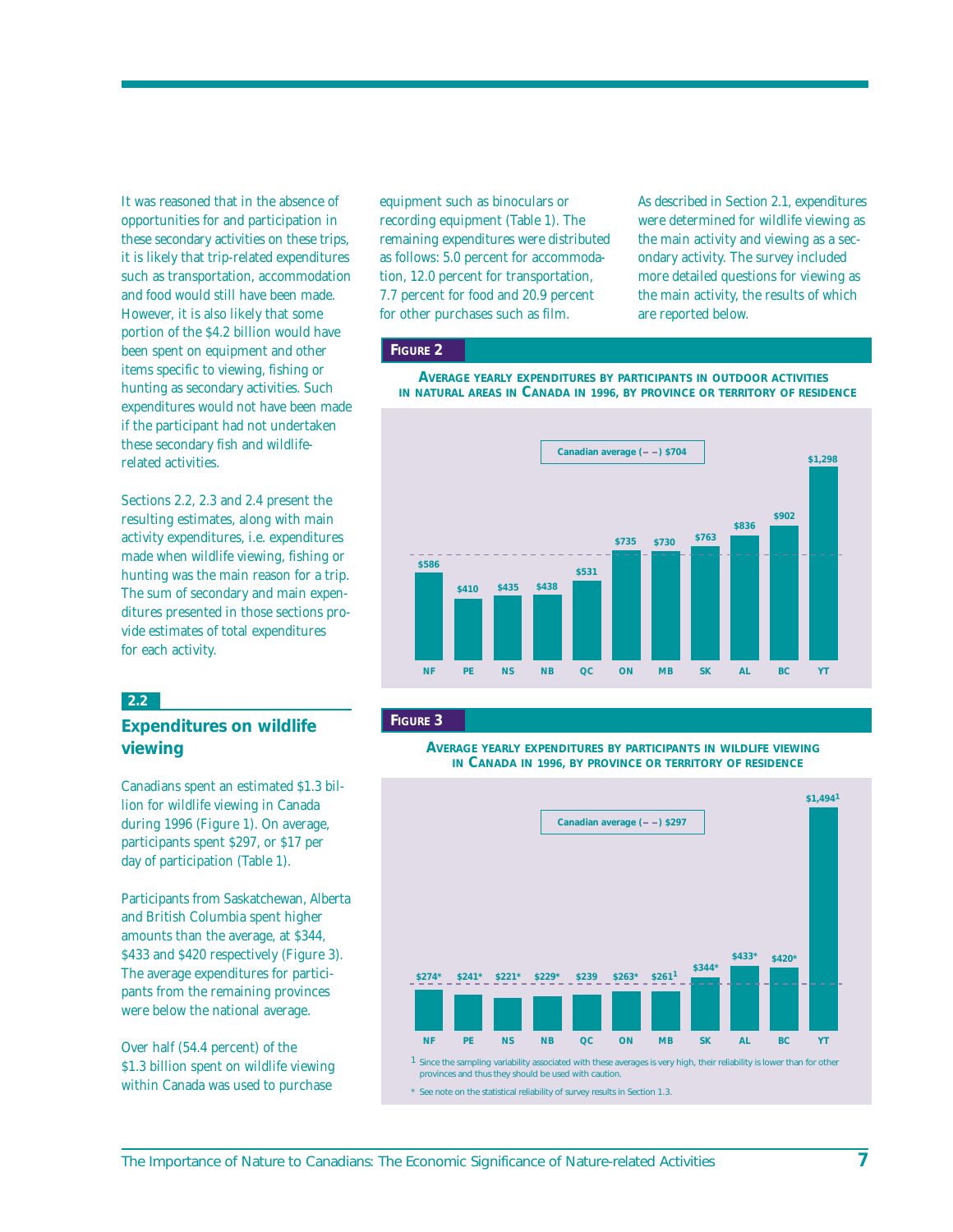In 1996, \$488.1 million was spent on wildlife viewing as the main activity, whereas viewing as a secondary activity was estimated to involve expenditures of \$813.7 million (Figure 1).

Highlights for the \$488.1 million spent for viewing as the main activity include the following:

- On average, these participants spent \$332, or \$30 per day of participation.
- Nearly two-thirds of their expenditures were trip-related (including 13.5 percent of expenditures for accommodation, 31.9 percent for transportation and 20.5 percent for food). A further  $28.1$  percent<sup>6</sup> of their expenditures were for equipment, and the remaining 6.0 percent7 went for other items.

### **2.3**

### **Expenditures on recreational fishing**

In 1996, Canadians spent an estimated \$1.9 billion for recreational fishing in Canada (Figure 1). On average, participants spent \$462, or \$27 per day of participation (Table 1).

Average yearly expenditures on fishing varied widely across Canada, with residents of Manitoba, Saskatchewan and British Columbia spending the greatest amounts at \$729, \$557 and \$545 respectively (Figure 4). Residents of New Brunswick, Ontario, Alberta and the Yukon spent amounts close to the national average of \$462. Residents of the remaining provinces spent

#### **FIGURE 4**





less than the national average, with the lowest averages occurring among participants from Newfoundland and Prince Edward Island at \$230 and \$114 respectively.

Fishing equipment accounted for the largest proportion of the \$1.9 billion Canadian anglers spent in Canada, at 48.2 percent of the total (Table 1). Expenditures on transportation accounted for a further 18.8 percent, food for 12.6 percent, accommodation for 8.1 percent and other items such as license fees and bait for 12.2 percent.

Expenditures were determined for fishing as the main activity and fishing as a secondary activity, as described in Section 2.1. Survey results from the more detailed questions on fishing as the main activity are reported below.

In 1996, \$1.3 billion was spent for recreational fishing as the main activity, whereas fishing as a secondary activity was estimated to involve expenditures of \$605.4 million (Figure 1).

Highlights for the \$1.3 billion spent for fishing as the main activity include the following:

- On average, these participants spent \$427, or \$40 per day of participation.
- The distribution of their expenditures was 36.0 percent for equipment, 27.3 percent for transportation, 18.4 percent for food, 11.8 percent for accommodation and 6.4 percent for other items.

6,7 See note on the statistical reliability of survey results in section 1.3, " $*$ "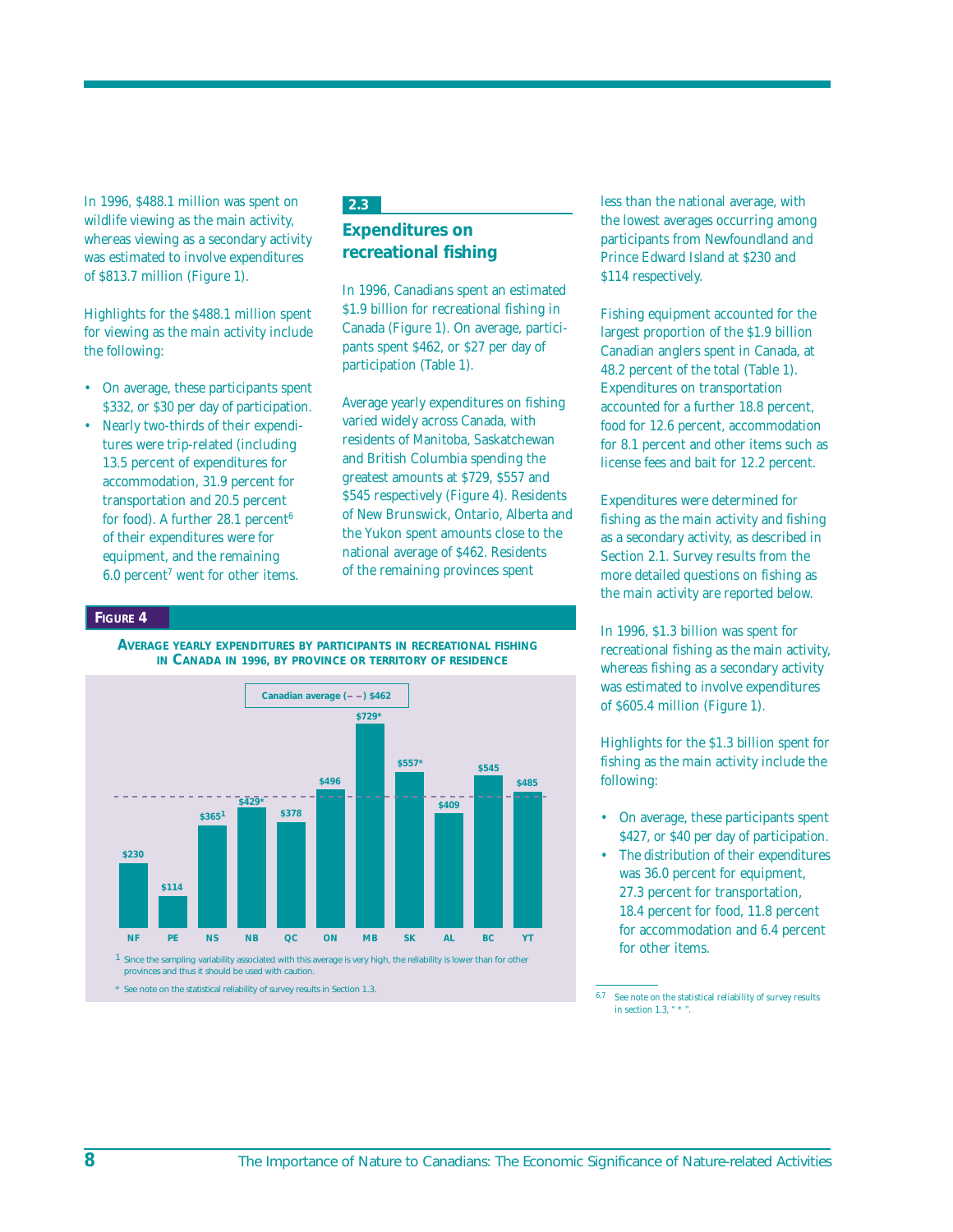### **2.4**

### **Expenditures on hunting**

In total, Canadians spent an estimated \$823.8 million hunting wildlife in 1996 (Figure 1). On average, participants spent \$692, or \$41 per day of participation (Table 1).

Participants from Alberta, British Columbia and the Yukon greatly exceeded the national average of \$692 for yearly expenditures, at \$843, \$1,017 and \$901 respectively (Figure 5). The averages for participants from Newfoundland, Quebec, Ontario and Saskatchewan fell close to the national average, whereas those for participants from the remaining provinces fell below it, with the lowest average occurring among participants from New Brunswick at \$415.

Hunting equipment accounted for 46.5 percent of the \$823.8 million spent within Canada (Table 1). The remaining amount went for trip-related expenses including transportation (20.2 percent), food (12.1 percent) and accommodation (4.7 percent), or for other items such as license fees and ammunition (16.5 percent).

Expenditures were determined for hunting as the main activity and hunting as a secondary activity. The more detailed survey results for hunting as the main activity are reported below.

In 1996, \$666.4 million was spent for hunting as the main activity, whereas hunting as a secondary activity was estimated to involve expenditures of \$157.4 million (Figure 1).

Highlights for the \$666.4 million spent for hunting as the main activity include the following:

- Nearly two-thirds of these expenditures (63.1 percent or \$420.6 million) were made by large game hunters. The remaining third were made by hunters of birds other than waterfowl (15.1 percent of expenditures or \$100.7 million), waterfowl hunters (12.5 percent or \$83.3 million) and small game hunters (9.3 percent or \$61.7 million).8
- On average, these hunters spent \$669, or \$54 per day of participation. Large game hunters spent the highest average annual amount on their hunting at \$587, followed by waterfowl hunters (\$384), small game hunters (\$297) and hunters of birds other than waterfowl (\$288).

**FIGURE 5**

• The \$666.4 million spent by these hunters was distributed as follows: 42.9 percent for equipment, 25.0 percent for transportation, 14.9 percent for food, 5.8 percent for accommodation and 11.4 percent for other items.

### **2.5**

### **Expenditures on other nature-related activities**

Expenditures on other nature-related activities accounted for \$1.2 billion of the total amount spent on these activities during 1996. This includes the expenditures of those who participated in residential wildlife-related activities, joined or contributed to nature-related organizations, or maintained, restored





 $^8\,$  See note on the statistical reliability of survey results in section 1.3, " \* ".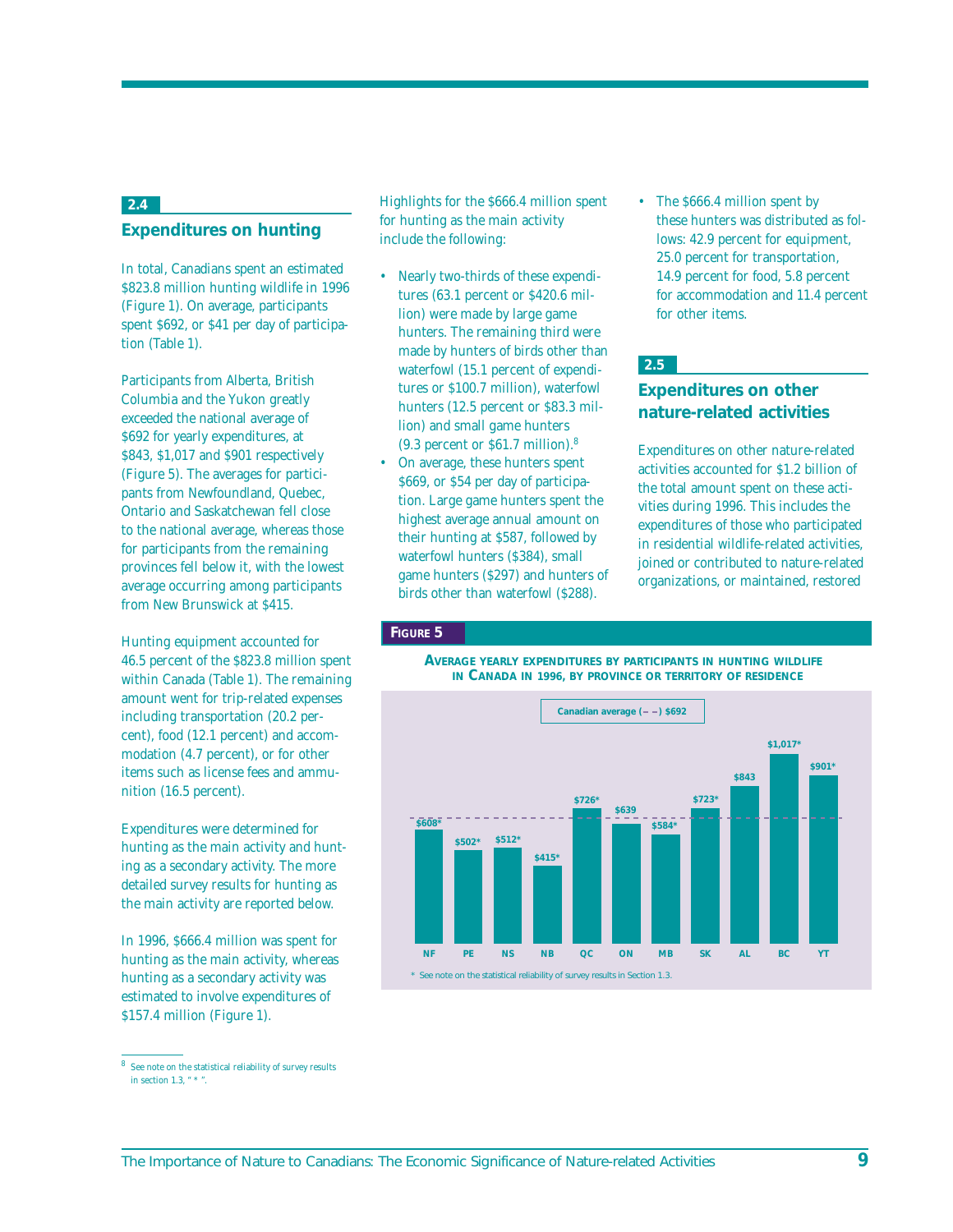or purchased land for conservation. Highlights for the individual activities include the following:

- In 1996, \$746.1 million was spent by Canadians to maintain, restore or purchase land for fish and wildlife habitat or to sustain a natural setting (Figure 1). These participants spent an average of \$982 each during the year.
- Participants in residential wildliferelated activities spent \$320.5 million, or an annual expenditure per participant of \$35.

• Canadians contributed \$158.3 million in membership fees or donations to nature-related organizations, or \$124 per contributor.

### **2.6**

### **Comparability with previous surveys**

The questionnaire for the 1996 Survey on the Importance of Nature to Canadians included questions similar in many respects to those used in the 1981, 1987 and 1991 Surveys on the Importance of Wildlife to Canadians. For example, question wording in the sections on Trips Taken to Watch, Feed, Photograph or Study Wildlife, Fishing for Recreation, Hunting Waterfowl, Other Birds, Small Mammals and Large Mammals, and other sections in the surveys may appear to be very similar. However, users comparing results on expenditures from the two surveys should be aware that the differences may be due in part to changes in the questionnaire and not necessarily to actual increases or declines in expenditures in those activities over time. Guidelines for taking these and other changes and enhancements to the questionnaire into account when attempting to make comparisons with the 1991 Wildlife Survey are provided in Appendix II.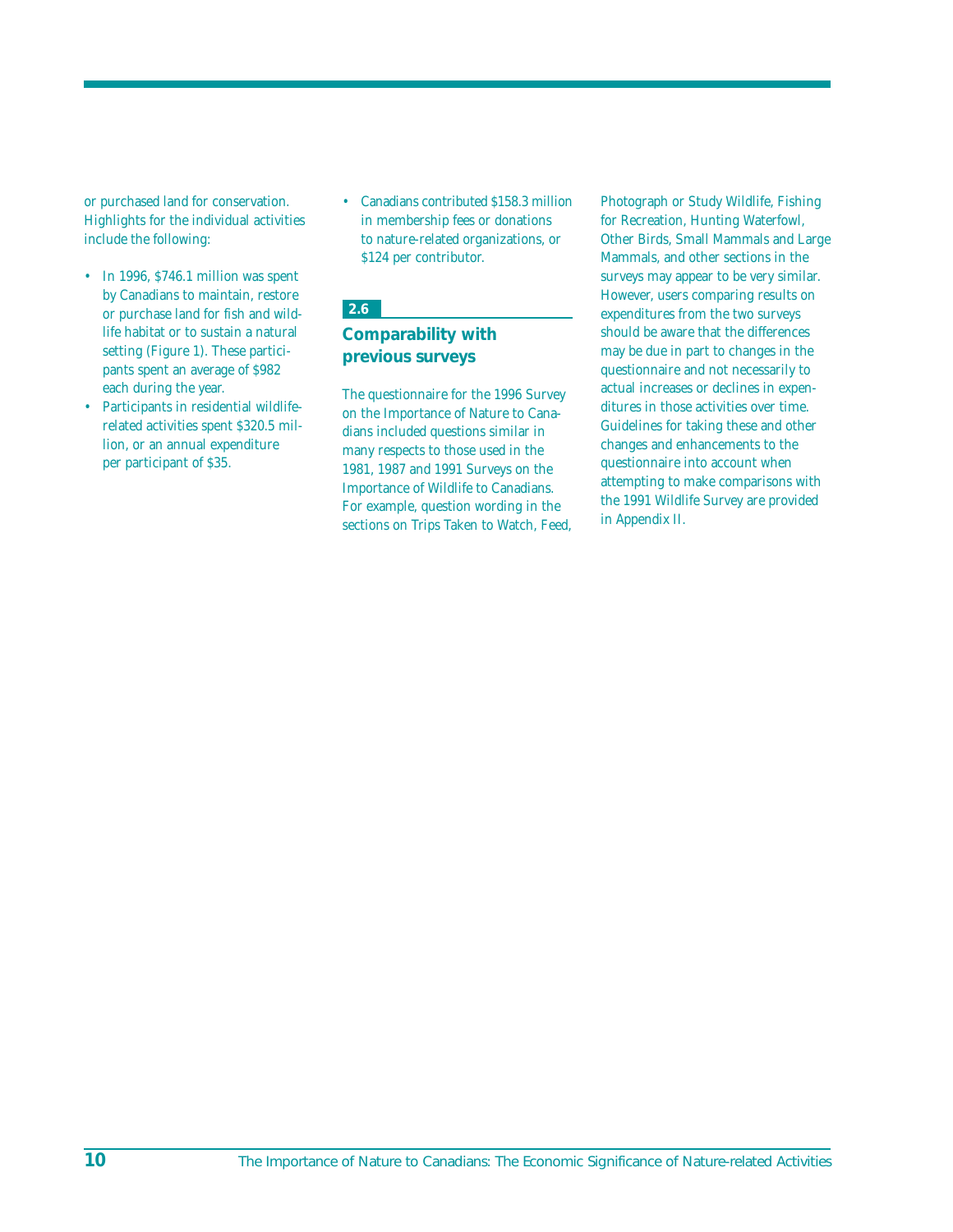# **3. WHAT IS MEANT BY "ECONOMIC SIGNIFICANCE"**

<span id="page-16-0"></span>**I**n 1996, 20 million Canadians spent a total of 1.5 billion days taking part in nature-related activities. These naturerelated activities generated both direct and indirect benefits. Although both types of benefits are important in explaining the "economic significance" of nature in Canada, each is intended to answer a different but complementary question.

Direct benefits are economic values that people place on the utilization of a resource. In this study, indicators of direct benefits were obtained in response to the question on how much value people place on nature-related activities.

Indirect benefits are indicators of the economic activity generated by the use of a resource. In this study, indicators of indirect benefits were obtained in response to the question on the magnitude of the economic impacts that result from expenditures by participants in nature-related activities.

These two distinct types of benefits are illustrated in Figure 6. The vast majority of those who engage in nature-related activities derive considerable enjoyment from their participation (A). For people sightseeing in natural areas, their satisfaction could come from a sunset or the sight of the beautiful leaves in the fall. For hikers, it could be the enjoyment of climbing a new mountain; for hunters, it could be the challenge and excitement of stalking game; for bird-watchers, it could be the satisfaction of spotting their first warbler in the spring or of finding a species new to them. In order to experience these kinds of interactions with nature, Canadians are prepared to pay for the enjoyment they receive from those nature-related

activities. In fact, those who took part in nature-related activities in 1996 indicated that they would be willing to pay \$13.0 billion (B). This total willingness to pay for the enjoyment provided by nature every year is composed of two distinct components: the actual expenditures made to participate in nature-related activities (D), and an additional amount, an economic value, for the value of the enjoyment received but not paid for (C).

This economic value is a reflection of the importance that participants attach to nature-related activities, and it is comparable with the economic values of other goods and services that people depend on to meet their needs. Further insights on the concept of economic value are provided in Section 5.1.

**FIGURE 6**

For the 12-month period of 1996, expenditures made by Canadians in Canada on nature-related activities amounted to \$11.0 billion. The same participants also reported that they would be willing to pay an additional \$2.0 billion for the enjoyment that they received from nature-related activities during the year. This is an indication of the magnitude of the economic value (direct benefits) of nature-related activities across Canada. The expenditures of participants led to important economic impacts (indirect benefits) at national, provincial and territorial levels (E). These important ripple effects on the economy can be measured through contributions to the country's gross domestic product (GDP) and to employment, among others. Further insights on indirect benefits are given in Section 4.1.



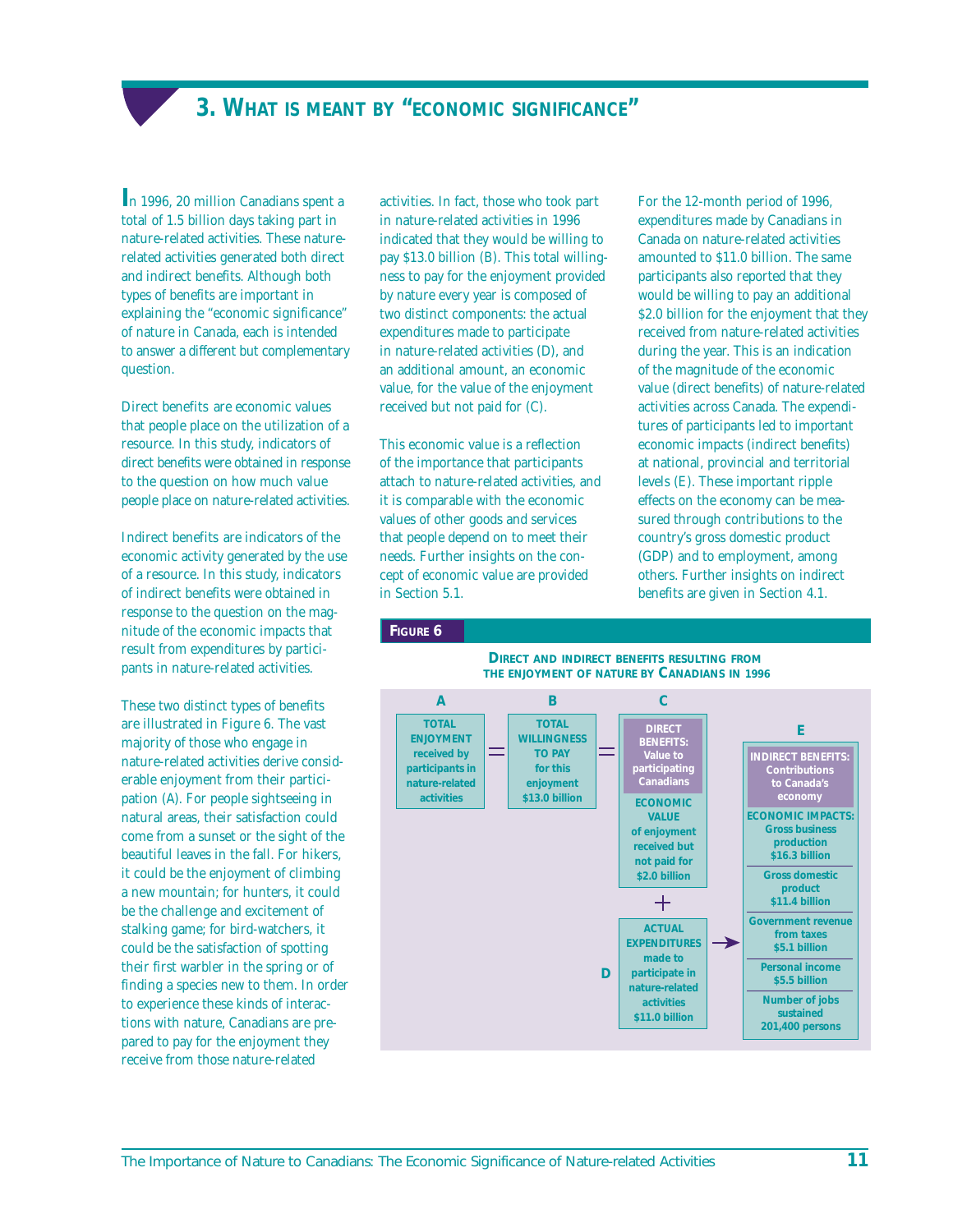**4. INDIRECT BENEFITS: CONTRIBUTIONS TO CANADA'S ECONOMY**

<span id="page-17-0"></span>**I**ndirect benefits consist of impacts on the economy that result from the expenditures made by participants on naturerelated activities (see Figure 6, D and E). Measuring the economic impacts of these activities on the national, provincial and territorial economies for 1996 involved several steps, beginning with the collection of vital information on expenditures by participants.

As reported in Chapter 2, residents of Canada spent a total of \$11.0 billion on nature-related activities in Canada during 1996. Of this total, approximately \$3.1 billion, or 28.4 percent, was spent on equipment used primarily for nature-related activities (Figure 7). Another \$2.6 billion (23.5 percent) was spent on transportation, \$2.0 billion (18.4 percent) on food, \$1.4 billion (12.7 percent) on accommodation and \$639.8 million (5.8 percent) on other items such as entry fees. The remaining

\$1.2 billion (11.2 percent) was spent on contributions to nature-related organizations, sustaining land for conservation and residential wildlife-related activities.

These expenditures led to the significant economic impacts described in Section 4.1. The expenditures of residents of the 10 provinces and the Yukon, and a breakdown by category of expenditure are discussed in Chapters 6 to 16.9

### **4.1**

### **Impacts of expenditures on the economy**

Expenditures on nature-related activities (Figure 7) have important impacts on local, provincial, territorial and national components of the Canadian economy. These impacts are expressed in terms of such indicators as contributions to the gross domestic product

#### **FIGURE 7**



zations and residential wildlife-related activities. Data on these activities were not broken down by expenditure category.

(GDP), personal income, number of jobs sustained and government revenue from taxes.

Total economic impacts for Canada exceed the initial expenditures because of the cumulative ripple effects of three different types of impacts. To illustrate how these three types of impacts occur, one can consider the example of equipment purchased either to hike, to hunt or to observe wildlife. For the first type of impact (i.e., direct), the purchased equipment supports employment and income in the retail sector of the economy. For the second type (i.e., indirect), impacts occur with the purchase by manufacturers of steel, leather, wood, glass and other materials, as well as financial, transportation and other services. Further impacts might include the purchase of primary resources, such as iron ore and coal, by the manufacturing industries. For the third type of impact (i.e., induced), the incomes earned by those employed in these industries are partially spent on goods and services, which induces further employment and income impacts throughout the economy.

The latest input-output models available from Statistics Canada were used to compute these impacts at various stages in the production of goods and services. In the process, Nature Survey expenditure data, broken down into seven expenditure categories totaling \$11.0 billion, were allocated to 56 of the 679 commodities represented in

<sup>9</sup> Expenditures made by residents of a province or territory are considered to have been made within that province or territory. Expenditures made outside a province or territory are relatively small. Moreover, this outflow is partly offset by expenditures made by residents from the other provinces or territories.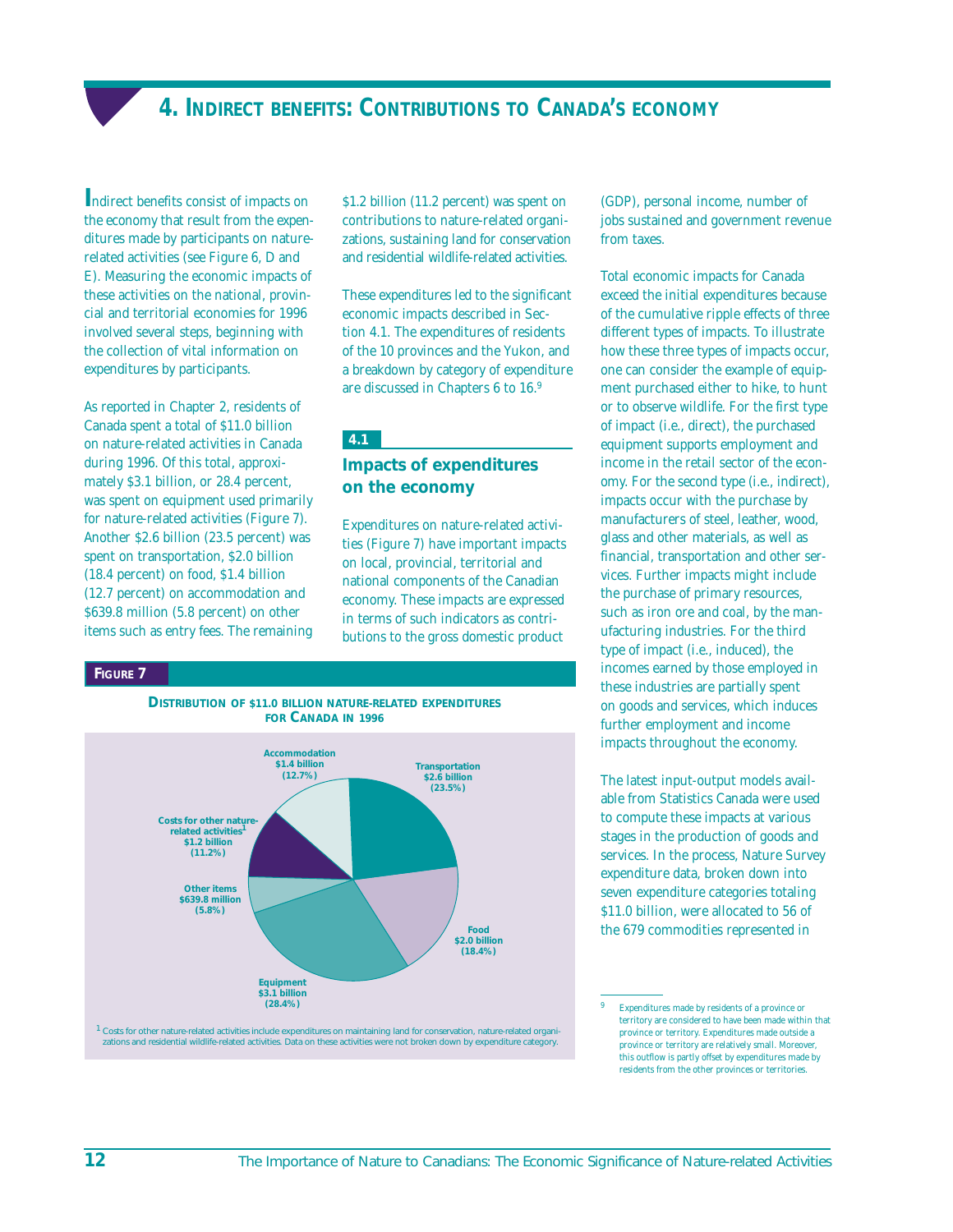the input-output models in accordance with the pattern of consumption expenditures by Canadians in 1996.<sup>10</sup>

The economic impacts of naturerelated expenditures in 1996 are shown in Figure 8 (for provincial or territorial impacts see Chapter 6 to 16). The first indicator, gross business production, is a measure of overall business activity within Canada. During 1996, \$16.3 billion of business production at the intermediate and final stages was generated as a result of nature-related activities. In other words, for every dollar spent on nature-related activities, almost \$1.50 of gross business production was generated. The next indicator, gross domestic product (GDP), is one of the most widely quoted measures of economic performance. Nature-related expenditures contributed \$11.4 billion to Canada's GDP. Some 201,400 jobs were supported as a result of expenditures on nature-related activities. These jobs accounted for most of the \$5.5 billion in personal income. As a result of taxes on various goods and services and on personal and business incomes, \$5.1 billion in revenue was received by federal, provincial, territorial and local governments.

**4.2**

### **Impacts of expenditures on the economy for selected nature-related activities**

Economic impacts for nature-related activities as a whole were presented in section 4.1. In this section, the impacts on the Canadian economy of

expenditures for selected nature-related activities are presented. The results as shown in Table 2 indicate that:

- Expenditures on outdoor activities in natural areas resulted in a contribution of \$7.1 billion to Canada's gross domestic product. An estimated 124,200 jobs were supported as a result of these expenditures and \$3.4 billion was received in government revenue from taxes.
- Wildlife viewing expenditures generated \$1.3 billion in GDP. Some 22,300 jobs were supported

and governments received over \$605 million in tax revenues.

- The economic impacts of recreational fishing expenditures included \$1.9 billion in contribution to the GDP and the support of some 33,200 jobs. Federal, provincial, territorial governments received nearly \$900 million in revenue from taxes.
- Hunting expenditures contributed \$815 million to Canada's GDP. Some 14,200 jobs were sustained by this economic activity and \$384 million in revenue from taxes was received by all levels of governments.

### **FIGURE 8**

**EXPENDITURES BY PARTICIPANTS IN NATURE-RELATED ACTIVITIES IN CANADA IN 1996 AND RESULTING ECONOMIC IMPACTS**



### **TABLE 2**

**EXPENDITURES BY PARTICIPANTS IN SELECTED NATURE-RELATED ACTIVITIES IN CANADA IN 1996 AND RESULTING ECONOMIC IMPACTS**

|                                               |                                   | Economic impacts <sup>2</sup>        |                                     |                                       |  |  |  |  |
|-----------------------------------------------|-----------------------------------|--------------------------------------|-------------------------------------|---------------------------------------|--|--|--|--|
| Nature-related<br>activity                    | <b>Expenditures</b><br>\$ million | <b>Gross</b><br>domestic.<br>product | Government<br>revenue<br>from taxes | <b>Number</b><br>of jobs<br>sustained |  |  |  |  |
| <b>Outdoor activities</b><br>in natural areas | \$7.246.7                         | \$7,145.2                            | \$3,365.1                           | 124,200                               |  |  |  |  |
| Wildlife viewing <sup>1</sup>                 | \$1,301.8                         | \$1,285.2                            | \$605.3                             | 22,300                                |  |  |  |  |
| Recreational fishing <sup>1</sup>             | \$1,934.9                         | \$1,908.6                            | \$898.9                             | 33,200                                |  |  |  |  |
| Hunting <sup>1</sup>                          | \$823.8                           | \$815.2                              | \$383.9                             | 14,200                                |  |  |  |  |

**Notes:**

<sup>10</sup> For additional information on procedures and for assumptions concerning the input-output models, see references 4, 13, 14, and 15 in Appendix III.

<sup>&</sup>lt;sup>1</sup> Expenditures for wildlife viewing, recreational fishing and hunting are for main and secondary activities combined, as described in Section 2.1. Due to the manner in which the secondary expenditures are calculated, it is not possible to add up the expenditures on activities shown in Table 2 without duplication.

<sup>&</sup>lt;sup>2</sup> A second set of input-output simulations was prepared by Statistics Canada to calculate the economic impacts for the activities that had the same categories of expenditures (accomodation, transportation, food, equipment and other items).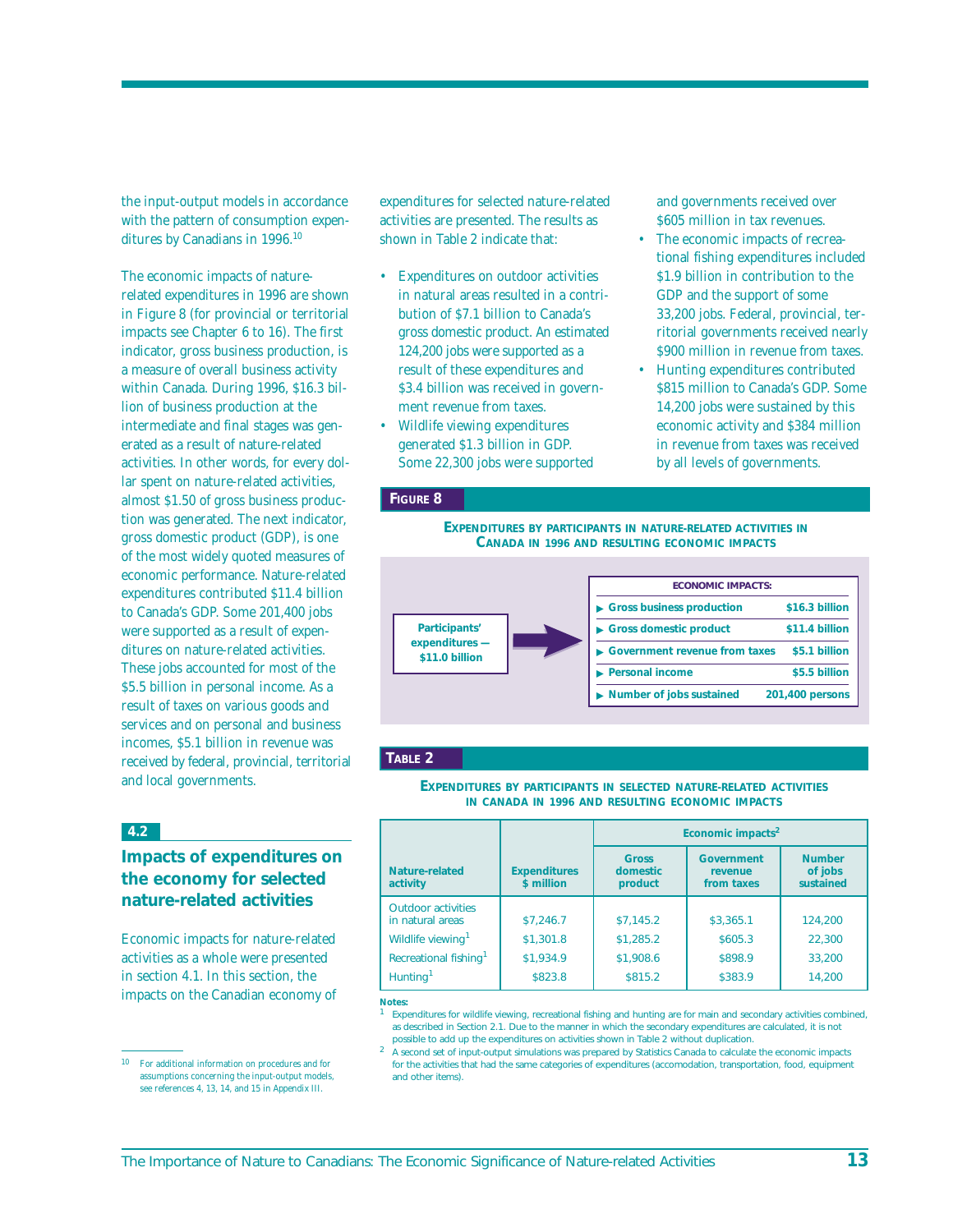**5. DIRECT BENEFITS: VALUE TO PARTICIPATING CANADIANS**

<span id="page-19-0"></span>**W**e have seen that nature-related activities provide significant indirect benefits to Canada's economy, but how important are these activities as a source of direct benefits to people? In other words, "How much value do Canadians place on nature-related activities"? This chapter describes the manner in which this question was addressed in the survey. It then presents the magnitude of this economic value (direct benefits) for all Canadians. Chapters 6 to 16 present the value for the residents of the 10 provinces and the Yukon.

### **TABLE 3**

**ECONOMIC VALUE OF NATURE-RELATED ACTIVITIES FOR CANADA IN 1996**

|                                                                                                            |                                         | <b>Average value</b><br>per participant<br>$($ \$) |
|------------------------------------------------------------------------------------------------------------|-----------------------------------------|----------------------------------------------------|
| Nature-related<br>activities                                                                               | Yearly                                  | <b>Daily</b>                                       |
| <b>Outdoor activities</b><br>in natural areas                                                              | 132.1                                   | 8.2                                                |
| Wildlife viewing <sup>1</sup>                                                                              | 78.4                                    | 7.0                                                |
| Recreational fishing <sup>1</sup>                                                                          | 104.7                                   | 99                                                 |
| Hunting <sup>1,2</sup><br>Large mammals<br>Small mammals<br>Waterfowl<br>Other birds<br><b>All hunting</b> | 150.0<br>71.1<br>121.3<br>73.2<br>181.2 | 14.9<br>6.7<br>14.6<br>8.6<br>14.5                 |

#### **Notes:**

Averages for wildlife viewing, fishing and hunting are for main activity only.

2 Averages for all hunting may seem high because many participants hunt more than one type of wildlife during the season.

### **5.1**

### **Economic value of nature-related activities**

Measuring the economic value of nature-related activities presents a formidable challenge. On one hand, most natural areas and wildlife are common property resources — they belong to all Canadians. On the other hand, most nature-related activities are organized by the participants themselves, who generally do not have to pay a market price for these activities. Hence, there is little or no information readily available on the economic value of these nature-related activities. For these reasons, participants in the 1996 Nature Survey were asked about their willingness to pay for nature-related tourism and recreation so that an economic value could be derived — an economic value that is comparable with that of goods and services readily available in the marketplace to meet human needs. The resulting dollar amounts for natural areas and wildlife reflect direct benefits that occur outside the marketplace.

First, participants were asked how much they actually spent on naturerelated activities (see Figure 6, D, and Chapter 3). Next, in order to estimate the economic value of nature-related activities, participants were asked to report the amount by which their costs would have had to increase to make them decide not to participate in these activities in 1996 (see Fig.6,  $C$ ).<sup>11</sup>

The Nature Survey reveals that residents of Canada derived significant economic value from nature-related recreational activities during 1996. In total, the direct benefit that Canadians reported was valued at \$2.0 billion.

Table 3 shows the average (yearly and daily) economic values for outdoor activities in natural areas, wildlife viewing, recreational fishing and hunting (by type of hunting). While outdoor activities in natural areas provided the largest share of the total value, on a per capita basis, hunters attached values that were larger than for other participants, at a yearly value of \$181 per participant. Outdoor activities in natural areas came second with a \$132 yearly average per participant. Recreational fishing and wildlife viewing came third and fourth respectively with yearly averages per participant of \$105 and \$78.

<sup>11</sup> Further information on the theory of economic valuation, the methods used to estimate benefits, and assumptions that underlie the results is included in a technical report listed in Appendix III, reference 4.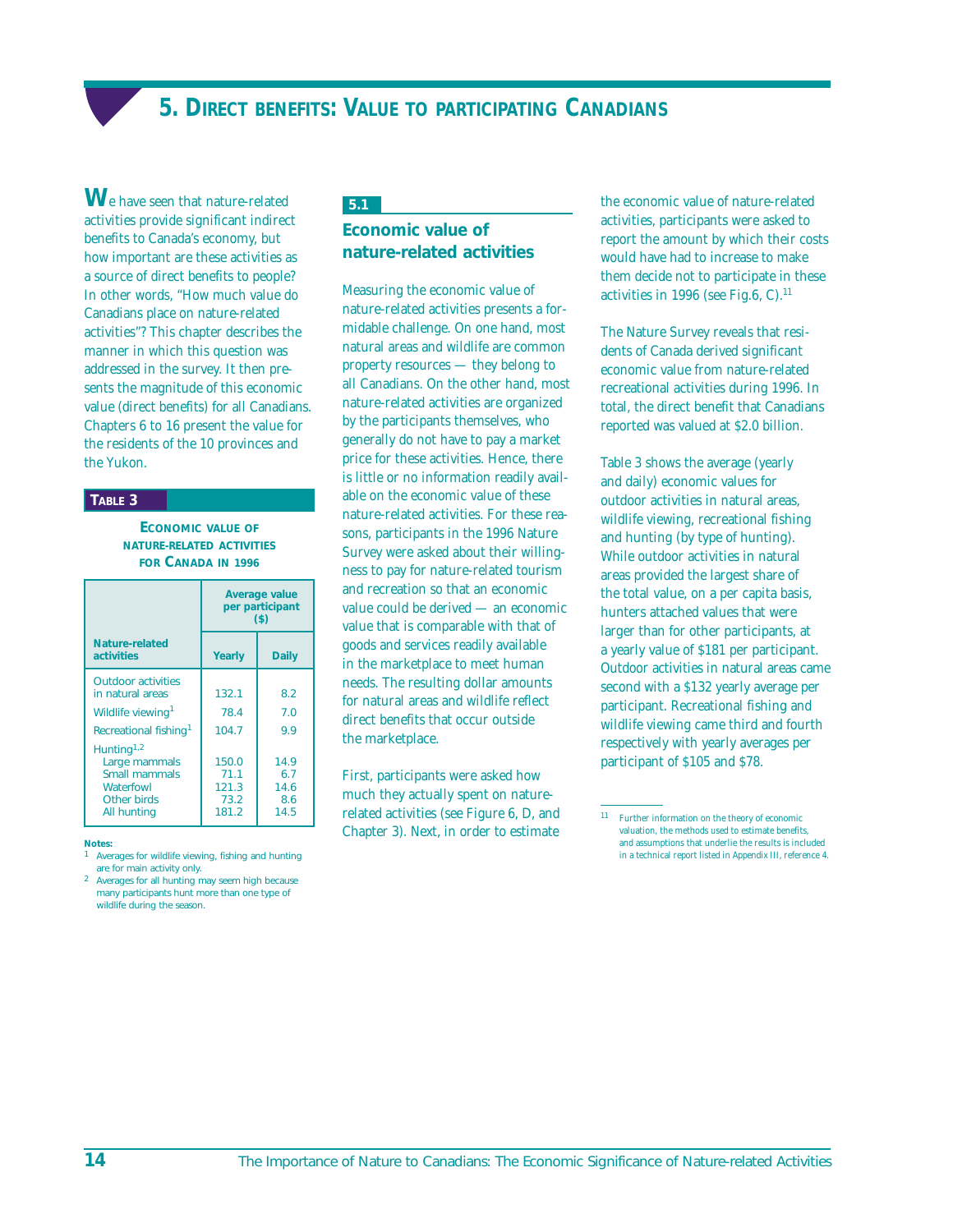With regard to the daily averages, those who hunted large mammals and waterfowl derived more direct benefits than participants in any other nature-related activity with \$14.9 and \$14.6 per day respectively. For recreational fishing, the average daily value per participant was \$9.9. Daily averages for hunting other birds and for outdoor activities in natural areas were close with \$8.6 and \$8.2 respectively.

### **5.2**

### **Benefits from nature-related activities in future years**

Natural areas such as forests and lakes, and the wildlife that use these areas, are renewable resources. Because they are renewable, these resources can be expected to continue to provide benefits year after year. Knowledge of the magnitude of the economic benefits derived from the enjoyment of natural assets, such as that provided in this chapter, contributes to assessing the benefits that may be lost if these assets

are degraded. This knowledge can help to demonstrate that significant returns will result from investments in actions that are aimed at sustaining Canada's biodiversity and ecosystems.

Sustainable development means leaving future generations with as many opportunities, if not more than, the previous generations had. In this context, the effective management of Canada's natural wealth will allow annual direct benefits of \$2.0 billion or more from nature-related activities to be provided to Canadians in perpetuity.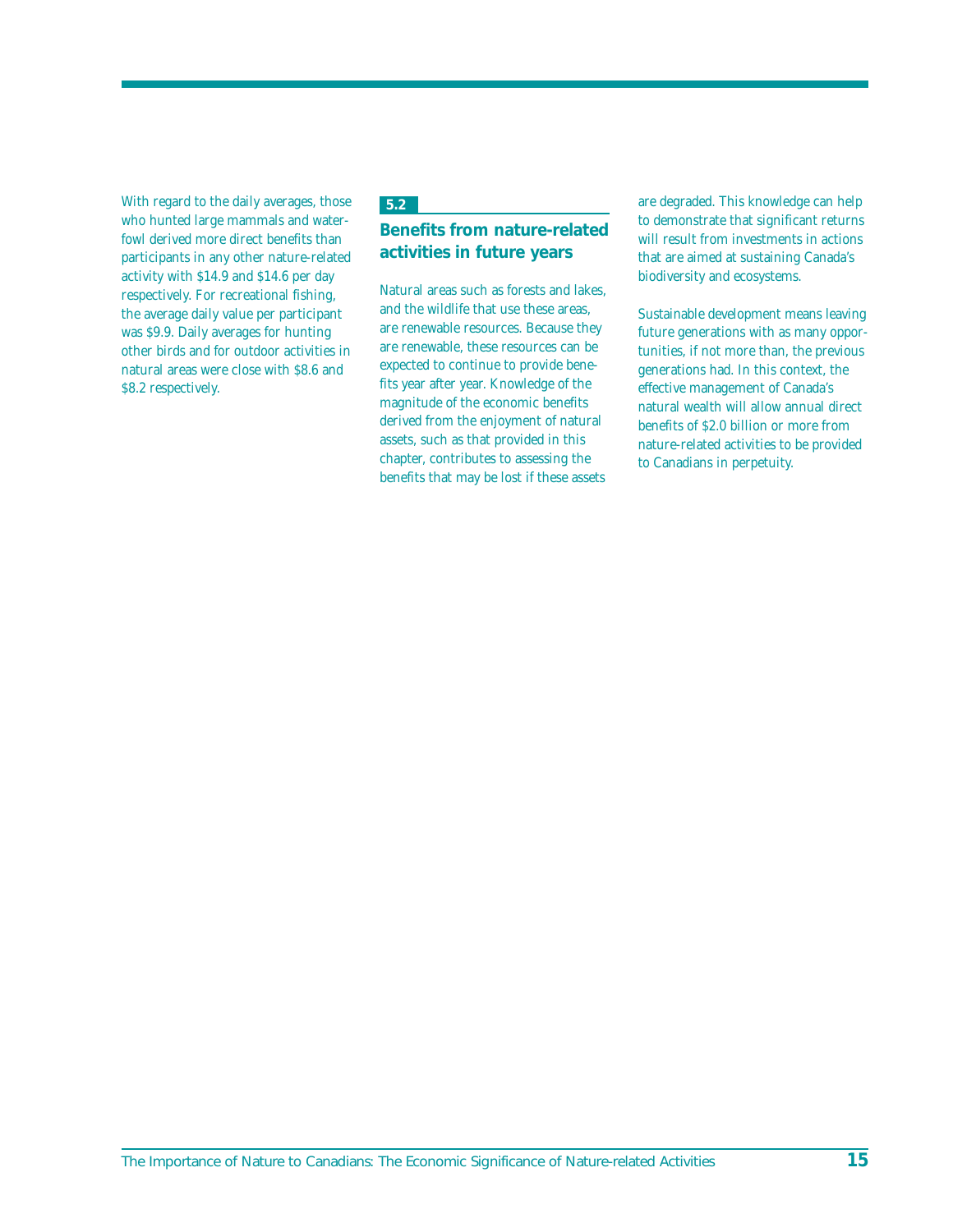### **6. ECONOMIC BENEFITS OF NATURE-RELATED ACTIVITIES FOR RESIDENTS OF NEWFOUNDLAND IN 1996**

<span id="page-21-0"></span>**I**n 1996, considerable economic benefits resulted from nature-related activities in Newfoundland. The money spent by those who engaged in nature-related activities and the significant economic impacts generated as a result of these expenditures, are presented in this chapter. Participants in nature-related activities derived an economic value above and beyond the money they spent to take part in them. This economic value is also presented.

Residents of Newfoundland spent \$193.7 million on nature-related activities during 1996. They spent \$120.8 million of the total on outdoor activities in natural areas (Table 4). The average participant in these activities spent \$586 during the year, or \$31 per day of participation. Wildlife viewing expenditures were estimated at \$21.4 million. On average, these

participants spent \$274, or \$13 per day of participation. Expenditures for recreational fishing amounted to \$31.7 million. The average yearly expenditure for fishing was \$230, or \$9 per day of participation. In total, Newfoundland residents spent \$41.5 million hunting wildlife in 1996. The average hunter spent \$608 during the year, or \$26 per day of participation.

Of the total expenditures, approximately \$58.7 million, or 30.0 percent, was spent on transportation used primarily for nature-related activities. Another \$57.8 million (29.8 percent) was spent on equipment, \$40.8 million (21.1 percent) on food, \$15.9 million (8.2 percent) on other items such as entry fees and \$14.5 million (7.5 percent) on accommodation. The remaining \$6.0 million (3.1 percent) was spent on contributions to nature-related organizations,

sustaining land for conservation and residential wildlife-related activities.

What are the economic impacts that result from participation in naturerelated activities by residents of Newfoundland? The impacts of the \$193.7 million spent by Newfoundland residents are shown in Figure 9. They were estimated using the most recent Statistics Canada Interprovincial Input-Output Model and according to procedures described in Section 4.2. Nature-related expenditures contributed over \$156 million to the provincial gross domestic product (GDP), and supported some 2,600 jobs. Local and provincial levels of government received over \$76 million in revenue from diverse taxes.

The economic impacts resulting from expenditures on selected types of

#### **TABLE 4**

**EXPENDITURES ON NATURE-RELATED ACTIVITIES BY NEWFOUNDLAND PARTICIPANTS IN 1996, BY TYPE OF ACTIVITY**

| <b>Category of</b><br>expenditure                                                                                    | <b>Outdoor activities</b><br>in natural areas<br>%<br>\$ million |                                     | <b>Wildlife</b><br>viewing <sup>1</sup> |                     | Recreational<br>fishing <sup>1</sup> |                              | <b>Hunting</b><br>wildlife <sup>1</sup> |                      | Other nature-<br>related<br>activities <sup>2</sup> |
|----------------------------------------------------------------------------------------------------------------------|------------------------------------------------------------------|-------------------------------------|-----------------------------------------|---------------------|--------------------------------------|------------------------------|-----------------------------------------|----------------------|-----------------------------------------------------|
|                                                                                                                      |                                                                  |                                     | \$ million                              | %                   | \$ million                           | %                            | \$ million                              | %                    | \$ million                                          |
| Accommodation<br>Transportation<br>Food<br>Equipment<br>Other items<br>Costs for other nature-<br>related activities | 12.7<br>37.1<br>28.0<br>$36.4*$<br>6.6                           | 10.5<br>30.7<br>23.2<br>30.1<br>5.5 | $3.7*$<br>$1.9*$<br>$15.8*$             | 17.2<br>8.9<br>73.8 | 10.9<br>6.0<br>$9.6*$<br>$5.3*$      | 34.4<br>18.9<br>30.3<br>16.7 | 8.9<br>5.0<br>$27.7*$                   | 21.4<br>12.0<br>66.8 | 6.0                                                 |
| Total $3$                                                                                                            | \$120.8                                                          | 100.0%                              | $$21.4*$                                | 100.0%              | \$31.7                               | 100.0%                       | $$41.5*$                                | 100.0%               | \$6.0                                               |
| Average yearly<br>Average daily                                                                                      | \$586<br>\$31                                                    |                                     | \$274<br>\$13                           |                     | \$230<br>\$9                         |                              | \$608<br>\$26                           |                      |                                                     |

**Notes:** 

Expenditures for wildlife viewing, recreational fishing and hunting are for main and secondary activities combined as described in Section 2.1. Due to the manner in which the secondary expenditures were calculated, it is not possible to add up the expenditures on activities shown in Table 4 without duplication. See Appendix II for guidelines on comparing these results with those from previous surveys.

2 Costs for other nature-related activities include expenditures on maintaining, restoring or purchasing land for conservation, nature-related organizations and residential wildlife-related activities. Data on these activities were not broken down by expenditure category.

3 Some figures may not total perfectly because of rounding.

}\* See note on the statistical reliability of survey results in Section 1.3.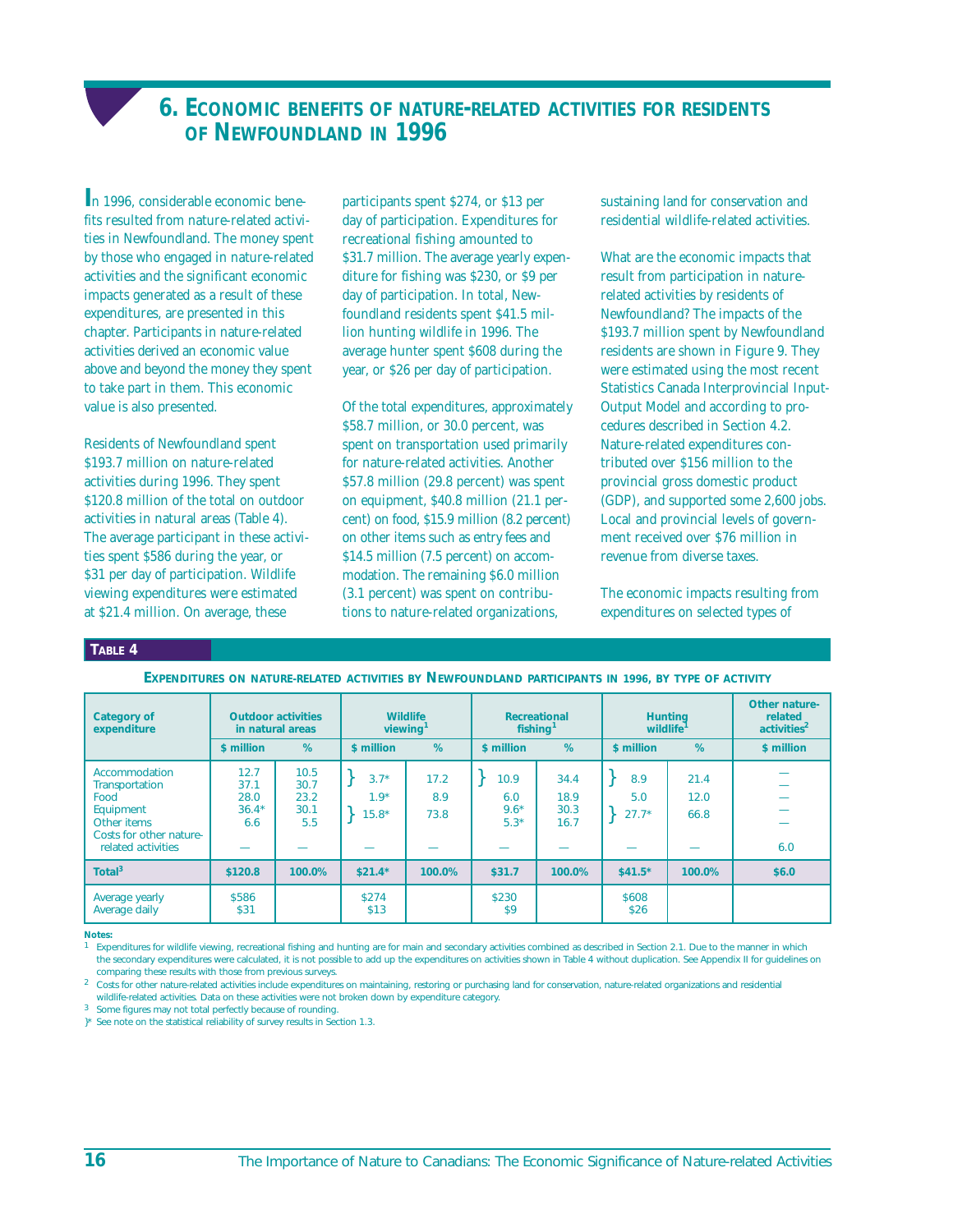nature-related activities were derived as described in Section 4.2.12 The resulting contribution to the provincial gross domestic product amounted to \$97.1 million for outdoor activities in natural areas. Recreational fishing expenditures contributed \$25.5 million to the GDP.

How much value do residents of Newfoundland place on nature-related activities? Residents of Newfoundland derived significant economic value from their participation in naturerelated recreation during 1996. This value was estimated according to procedures described in Section 5.1. The enjoyment is worth an estimated \$44.8 million, because participants stated that they would be willing to

#### **FIGURE 9**

#### **EXPENDITURES BY PARTICIPANTS IN NATURE-RELATED ACTIVITIES IN NEWFOUNDLAND IN 1996 AND RESULTING ECONOMIC IMPACTS**



increase their expenditures by this amount before deciding to forego these activities.

Table 5 shows average yearly and daily economic values for different types of activities. While outdoor activities in natural areas provided the largest share of the total value, on a per capita basis, hunters in Newfoundland attached values that were larger than for other participants, at a yearly value of \$150 per participant. Outdoor activities in natural areas came second with \$117 yearly average per participant. Recreational fishing and wildlife viewing came third and fourth respectively with yearly averages per participant of \$84 and \$53.

With regard to the daily averages, those who hunted large mammals and waterfowl derived more direct benefits than participants in any other nature-related activity with \$15.5 and \$9.7 per day

respectively. For hunting other birds, the average daily value per participant was \$6.5. The daily average for outdoor activities in natural areas was \$6.1. For both wildlife viewing and recreational fishing the daily average was \$5.9.

Because natural areas and wildlife are renewable resources managed by the current generation in trust, management activities should strive to maintain the annual direct benefits of \$44.8 million nature-related activities provide to residents of Newfoundland in perpetuity.

### **TABLE 5**

### **ECONOMIC VALUE OF NATURE-RELATED ACTIVITIES FOR NEWFOUNDLAND IN 1996**

|                                                                                                     |                                                 | Average value<br>per participant<br>$($)$  |
|-----------------------------------------------------------------------------------------------------|-------------------------------------------------|--------------------------------------------|
| Nature-related<br>activities                                                                        | Yearly                                          | <b>Daily</b>                               |
| <b>Outdoor activities</b><br>in natural areas                                                       | 116.7                                           | 6.1                                        |
| Wildlife viewing <sup>1</sup>                                                                       | 52.7                                            | 59                                         |
| Recreational fishing <sup>1</sup>                                                                   | $84.3*$                                         | $59*$                                      |
| Hunting <sup>1,2</sup><br>Large mammals<br>Small mammals<br>Waterfowl<br>Other birds<br>All hunting | 118.3<br>$71.1*$<br>$97.0*$<br>$75.4*$<br>150.2 | 15.5<br>$3.8*$<br>$9.7*$<br>$6.5*$<br>11.1 |

#### **Notes:**

1 Averages for wildlife viewing, fishing and hunting are for main activity only.

2 Averages for all hunting may seem high because many participants hunt more than one type of wildlife during the season.

See note on the statistical reliability of survey results in Section 1.3.

<sup>12</sup> The sampling variability associated with the economic impacts for wildlife viewing and hunting is too high to be considered reliable, and thus these impacts are not reported. See note on the statistical reliability of survey results in Section 1.3.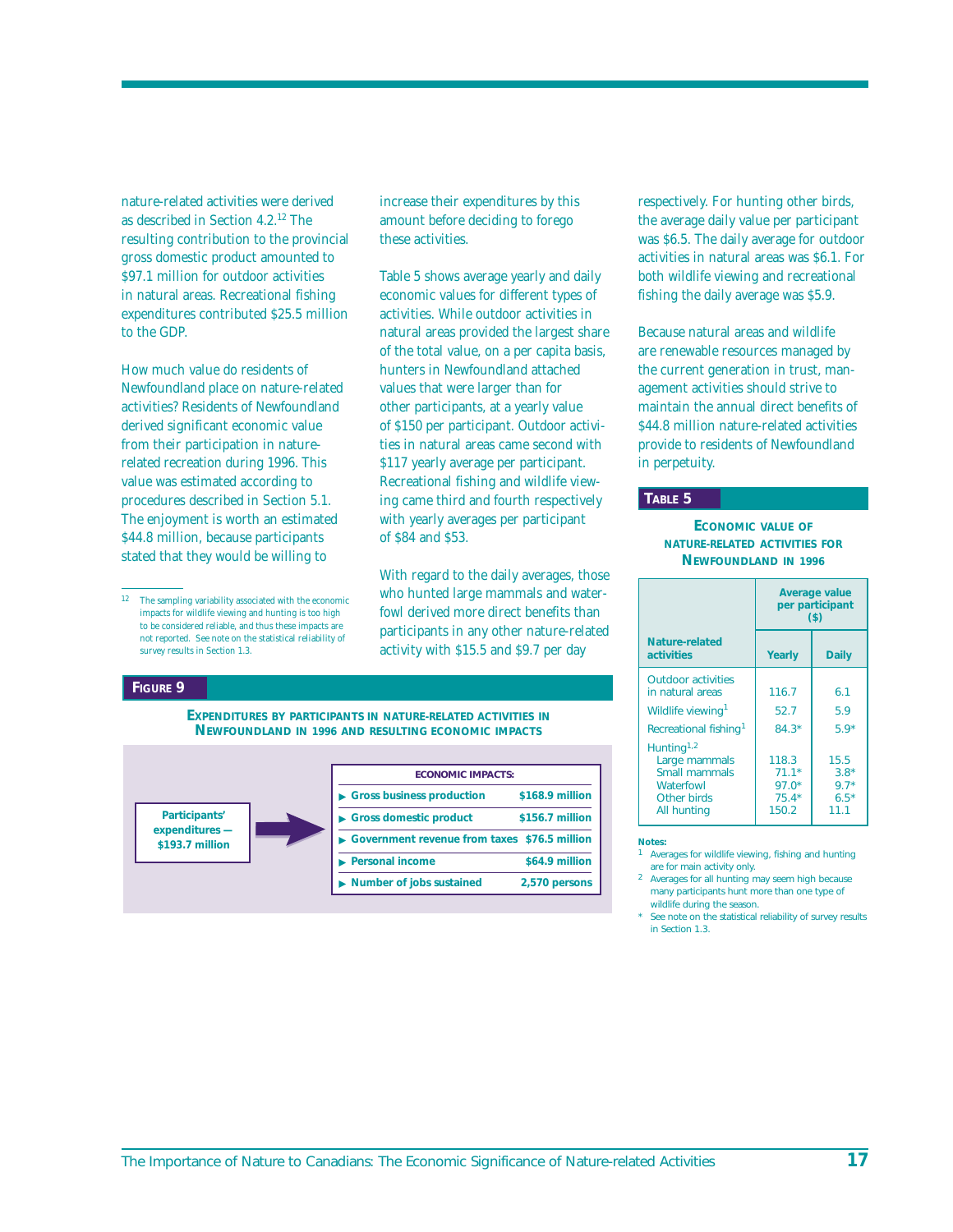### **7. ECONOMIC BENEFITS OF NATURE-RELATED ACTIVITIES FOR RESIDENTS OF PRINCE EDWARD ISLAND IN 1996**

<span id="page-23-0"></span>**I**n 1996, considerable economic benefits resulted from nature-related activities in Prince Edward Island. The money spent by those who engaged in naturerelated activities and the significant economic impacts generated as a result of these expenditures, are presented in this chapter. Participants in naturerelated activities derived an economic value above and beyond the money they spent to take part in them. This economic value is also presented.

Residents of Prince Edward Island spent \$24.6 million on nature-related activities during 1996. They spent \$16.5 million of the total on outdoor activities in natural areas (Table 6). The average participant in these activities spent \$410 during the year, or \$23 per day of participation. Wildlife viewing expenditures were estimated at \$3.1 million. On average, these

participants spent \$241, or \$10 per day of participation. Expenditures for recreational fishing amounted to \$1.5 million. The average yearly expenditure for fishing was \$114, or \$7 per day of participation. In total, Prince Edward Island residents spent \$1.9 million hunting wildlife in 1996. The average hunter spent \$502 during the year, or \$24 per day of participation.

Of the total expenditures, approximately \$6.3 million, or 25.4 percent, was spent on transportation. Another \$5.5 million (22.5 percent) was spent on equipment used primarily for nature-related activities, \$4.3 million (17.3 percent) on food, \$2.9 million (11.8 percent) on accommodation and \$1.5 million (6.3 percent) on other items such as entry fees. The remaining \$4.1 million (16.7 percent) was spent on contributions to nature-related organizations, sustaining land for conservation and residential wildlife-related activities.

What are the economic impacts that result from participation in naturerelated activities by residents of Prince Edward Island? The impacts of the \$24.6 million spent by Prince Edward Island residents are shown in Figure 10. They were estimated using the most recent Statistics Canada Interprovincial Input-Output Model and according to procedures described in Section 4.2. Nature-related expenditures contributed over \$26 million to the provincial gross domestic product (GDP), and supported 700 jobs. Local and provincial levels of government received \$9 million in revenue from diverse taxes.

The economic impacts resulting from expenditures on selected types of

### **TABLE 6**

| <b>Category of</b><br>expenditure                                                                                    | <b>Outdoor activities</b><br>in natural areas<br>% |                                     | <b>Wildlife</b><br>$view$ ing <sup>1</sup> |             | Recreational<br>fishing <sup>1</sup> |                              | <b>Hunting</b><br>wildlife <sup>1</sup> |                      | Other nature-<br>related<br>activities <sup>2</sup> |
|----------------------------------------------------------------------------------------------------------------------|----------------------------------------------------|-------------------------------------|--------------------------------------------|-------------|--------------------------------------|------------------------------|-----------------------------------------|----------------------|-----------------------------------------------------|
|                                                                                                                      | \$ million                                         |                                     | \$ million                                 | %           | \$ million                           | %                            | \$ million                              | %                    | \$ million                                          |
| Accommodation<br>Transportation<br>Food<br>Equipment<br>Other items<br>Costs for other nature-<br>related activities | 2.7<br>4.9<br>3.7<br>$3.9*$<br>$1.2*$              | 16.4<br>29.7<br>22.4<br>23.6<br>7.3 | $0.3*$<br>$2.8*$                           | 9.7<br>90.3 | 0.6<br>$0.2*$<br>$0.4*$<br>$0.2*$    | 42.8<br>14.3<br>28.6<br>14.3 | $0.5*$<br>$0.2*$<br>$1.2*$              | 27.0<br>10.4<br>62.5 | 4.1                                                 |
| Total $3$                                                                                                            | \$16.5                                             | 100.0%                              | $$3.1*$                                    | 100.0%      | \$1.5                                | 100.0%                       | $$1.9*$                                 | 100.0%               | \$4.1                                               |
| Average yearly<br>Average daily                                                                                      | \$410<br>\$23                                      |                                     | \$241<br>\$10                              |             | \$114<br>\$7                         |                              | \$502<br>\$24                           |                      |                                                     |

**EXPENDITURES ON NATURE-RELATED ACTIVITIES BY PRINCE EDWARD ISLAND PARTICIPANTS IN 1996, BY TYPE OF ACTIVITY**

**Notes:** 

Expenditures for wildlife viewing, recreational fishing and hunting are for main and secondary activities combined as described in Section 2.1. Due to the manner in which the secondary expenditures were calculated, it is not possible to add up the expenditures on activities shown in Table 6 without duplication. See Appendix II for guidelines on comparing these results with those from previous surveys.

2 Costs for other nature-related activities include expenditures on maintaining, restoring or purchasing land for conservation, nature-related organizations and residential wildlife-related activities. Data on these activities were not broken down by expenditure category.

3 Some figures may not total perfectly because of rounding.

}\* See note on the statistical reliability of survey results in Section 1.3.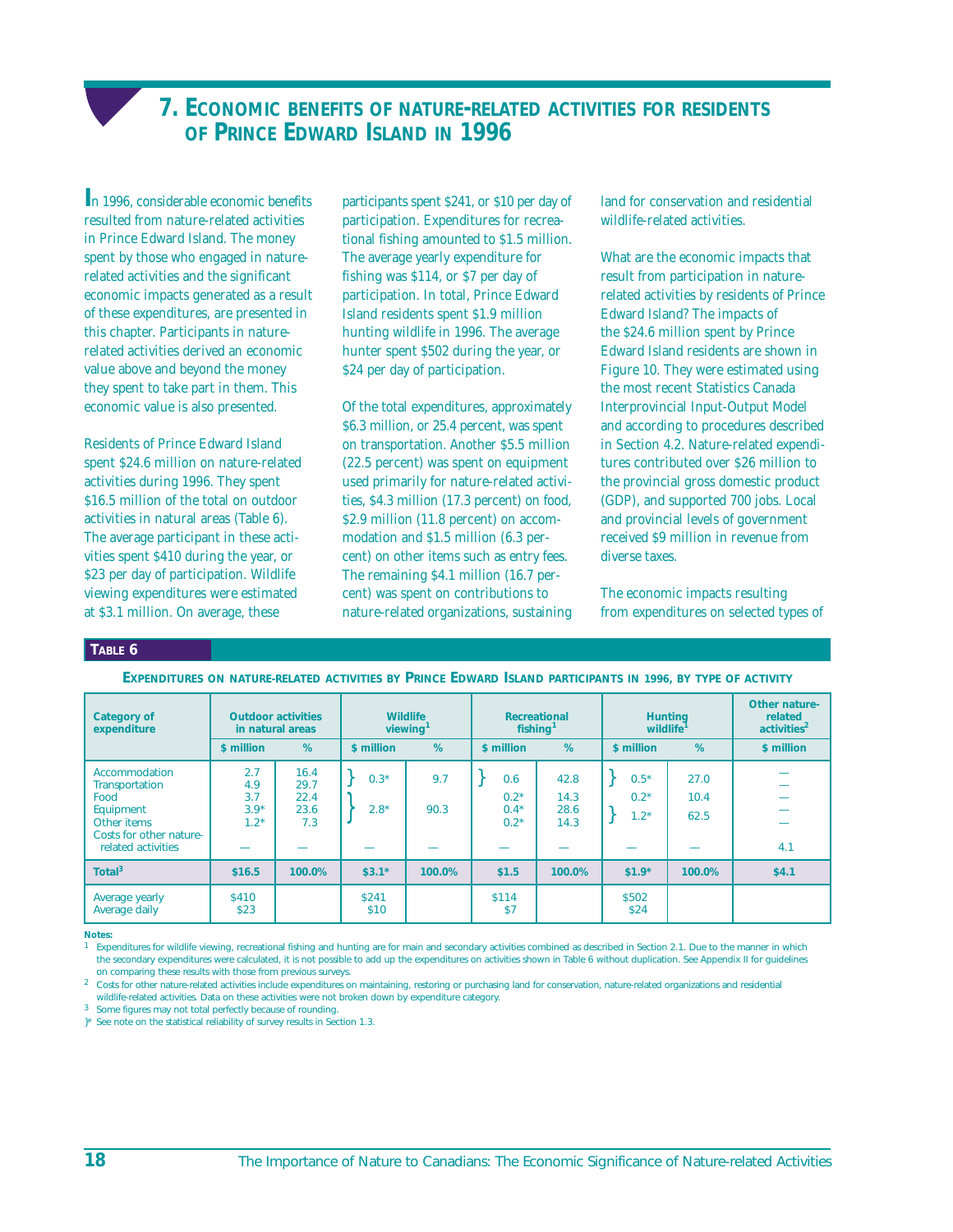nature-related activities were derived as described in Section 4.2.13 The resulting contribution to the provincial gross domestic product amounted to \$15.2 million for outdoor activities in natural areas. Recreational fishing expenditures contributed \$1.4 million to the GDP.

How much value do residents of Prince Edward Island place on nature-related activities? Residents of Prince Edward Island derived significant economic value from their participation in naturerelated recreation during 1996. This value was estimated according to procedures described in Section 5.1. The enjoyment is worth an estimated \$6.9 million, because participants stated that they would be willing to

#### **FIGURE 10**

#### **EXPENDITURES BY PARTICIPANTS IN NATURE-RELATED ACTIVITIES IN PRINCE EDWARD ISLAND IN 1996 AND RESULTING ECONOMIC IMPACTS**

activities.

of \$75 and \$63.

With regard to the daily averages, those who hunted waterfowl derived more direct benefits than participants in any other nature-related activity with \$18.7 per day. For hunting

Table 7 shows average yearly and daily economic values for different types of activities. While outdoor activities in natural areas provided the largest share of the total value, on a per capita basis, hunters in Prince Edward Island attached values that were larger than for other participants, at a yearly value of \$242 per participant. Outdoor activities in natural areas came second with \$121 yearly average per participant. Wildlife viewing and recreational fishing came third and fourth respectively with yearly averages per participant



increase their expenditures by this amount before deciding to forego these other birds, the average daily values were \$6.9. For outdoor activities in natural areas, the average daily value per participant was close behind

at \$6.7.

Because natural areas and wildlife are renewable resources managed by the current generation in trust, management activities should strive to maintain the annual direct benefits of \$6.9 million nature-related activities provide to residents of Prince Edward Island in perpetuity.

### **TABLE 7**

### **ECONOMIC VALUE OF NATURE-RELATED ACTIVITIES FOR PRINCE EDWARD ISLAND IN 1996**

|                                                                                                     | <b>Average value</b><br>per participant<br>$($)$ |                              |  |  |  |
|-----------------------------------------------------------------------------------------------------|--------------------------------------------------|------------------------------|--|--|--|
| Nature-related<br>activities                                                                        | Yearly                                           | <b>Daily</b>                 |  |  |  |
| <b>Outdoor activities</b><br>in natural areas                                                       | 121.4                                            | 6.7                          |  |  |  |
| Wildlife viewing <sup>1</sup>                                                                       | $75.1*$                                          | $5.1*$                       |  |  |  |
| Recreational fishing <sup>1</sup>                                                                   | $63.1*$                                          | $5.5*$                       |  |  |  |
| Hunting <sup>1,2</sup><br>Large mammals<br>Small mammals<br>Waterfowl<br>Other birds<br>All hunting | $236.0*$<br>$59.2*$<br>$242.3*$                  | $18.7*$<br>$6.9*$<br>$13.9*$ |  |  |  |

#### **Notes:**

- Averages for wildlife viewing, fishing and hunting are for main activity only.
- Averages for all hunting may seem high because many participants hunt more than one type of wildlife during the season.
- See note on the statistical reliability of survey results in Section 1.3.

<sup>13</sup> The sampling variability associated with the economic impacts for wildlife viewing and hunting is too high to be considered reliable, and thus these impacts are not reported. See note on the statistical reliability of survey results in Section 1.3.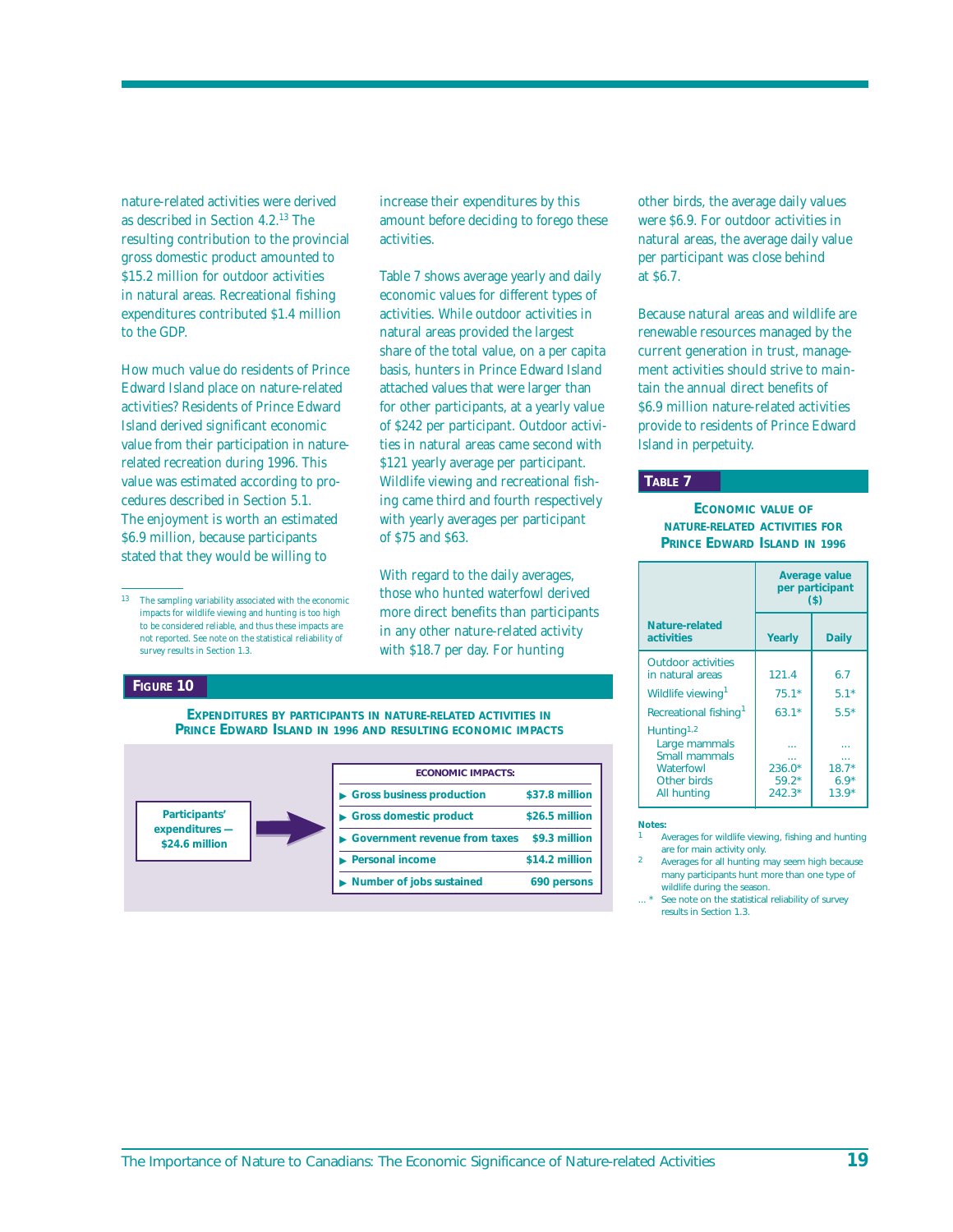### **8. ECONOMIC BENEFITS OF NATURE-RELATED ACTIVITIES FOR RESIDENTS OF NOVA SCOTIA IN 1996**

<span id="page-25-0"></span>**I**n 1996, considerable economic benefits resulted from nature-related activities in Nova Scotia. The money spent by those who engaged in nature-related activities and the significant economic impacts generated as a result of these expenditures, are presented in this chapter. Participants in nature-related activities derived a economic value above and beyond the money they spent to take part in them. This economic value is also presented.

Residents of Nova Scotia spent \$244.8 million on nature-related activities during 1996. They spent \$141.4 million of the total on outdoor activities in natural areas (Table 8). The average participant in these activities spent \$435 during the year, or \$25 per day of participation. Wildlife viewing expenditures were estimated at \$28.8 million. On average, these

participants spent \$221, or \$12 per day of participation. Expenditures for recreational fishing amounted to \$40.2 million. The average yearly expenditure for fishing was \$365, or \$18 per day of participation. In total, Nova Scotia residents spent \$30.6 million hunting wildlife in 1996. The average hunter spent \$512 during the year, or \$25 per day of participation.

Of the total expenditures, approximately \$76.3 million, or 31.2 percent, was spent on transportation. Another \$51.7 million (21.1 percent) was spent on equipment used primarily for nature-related activities, \$46.1 million (18.8 percent) on food, \$26.8 million (10.9 percent) on accommodation and \$15.0 million (6.1 percent) on other items such as entry fees. The remaining \$28.9 million (11.8 percent) was spent on contributions to nature-related organizations,

sustaining land for conservation and residential wildlife-related activities.

What are the economic impacts that result from participation in naturerelated activities by residents of Nova Scotia? The impacts of the \$244.8 million spent by Nova Scotia residents are shown in Figure 11. They were estimated using the most recent Statistics Canada Interprovincial Input-Output Model and according to procedures described in Section 4.2. Naturerelated expenditures contributed \$242 million to the provincial gross domestic product (GDP), and supported 4,900 jobs. Local and provincial levels of government received almost \$82 million in revenue from diverse taxes.

The economic impacts resulting from expenditures on selected types of

### **TABLE 8**

**EXPENDITURES ON NATURE-RELATED ACTIVITIES BY NOVA SCOTIA PARTICIPANTS IN 1996, BY TYPE OF ACTIVITY**

| <b>Category of</b><br>expenditure                                                                                    | <b>Outdoor activities</b><br>in natural areas |                                     | <b>Wildlife</b><br>viewing <sup>1</sup> |                            | Recreational<br>fishing <sup>1</sup>                                               |                                                                            | <b>Hunting</b><br>wildlife <sup>1</sup> |                              | Other nature-<br>related<br>activities <sup>2</sup> |
|----------------------------------------------------------------------------------------------------------------------|-----------------------------------------------|-------------------------------------|-----------------------------------------|----------------------------|------------------------------------------------------------------------------------|----------------------------------------------------------------------------|-----------------------------------------|------------------------------|-----------------------------------------------------|
|                                                                                                                      | \$ million                                    | %                                   | \$ million                              | %                          | \$ million                                                                         | %                                                                          | \$ million                              | %                            | \$ million                                          |
| Accommodation<br>Transportation<br>Food<br>Equipment<br>Other items<br>Costs for other nature-<br>related activities | 20.9<br>44.5<br>35.3<br>32.8<br>8.0           | 14.8<br>31.5<br>25.0<br>23.2<br>5.7 | $1.7*$<br>$5.0*$<br>2.8<br>$19.2*$      | 5.9<br>17.4<br>9.7<br>66.7 | $\mathbf{r}$<br><b>A 6 6 1</b><br>$\mathbf{r}$<br><b>A 6 6 1</b><br><b>A 6 6 1</b> | <b>A 6 6 1</b><br>$\sim$<br>$\mathbf{r}$<br>$\sim$ $\sim$<br>$\sim$ $\sim$ | $10.7*$<br>$3.9*$<br>$10.9*$<br>$5.2*$  | 34.9<br>12.7<br>35.6<br>17.0 | 28.9                                                |
| Total $3$                                                                                                            | \$141.4                                       | 100.0%                              | $$28.8*$                                | 100.0%                     | \$40.2 <sup>4</sup>                                                                | 100.0%                                                                     | $$30.6*$                                | 100.0%                       | \$28.9                                              |
| Average yearly<br>Average daily                                                                                      | \$435<br>\$25                                 |                                     | \$221<br>\$12                           |                            | \$365<br>\$18                                                                      |                                                                            | \$512<br>\$25                           |                              |                                                     |

**Notes:** 

Expenditures for wildlife viewing, recreational fishing and hunting are for main and secondary activities combined as described in Section 2.1. Due to the manner in which the secondary expenditures were calculated, it is not possible to add up the expenditures on activities shown in Table 8 without duplication. See Appendix II for guidelines on comparing these results with those from previous surveys.

2 Costs for other nature-related activities include expenditures on maintaining, restoring or purchasing land for conservation, nature-related organizations and residential wildlife-related activities. Data on these activities were not broken down by expenditure category.

3 Some figures may not total perfectly because of rounding.

Since the sampling variability associated with this total is very high, the reliability is lower than for other totals and thus it should be used with caution.

...}\* See note on the statistical reliability of survey results in Section 1.3.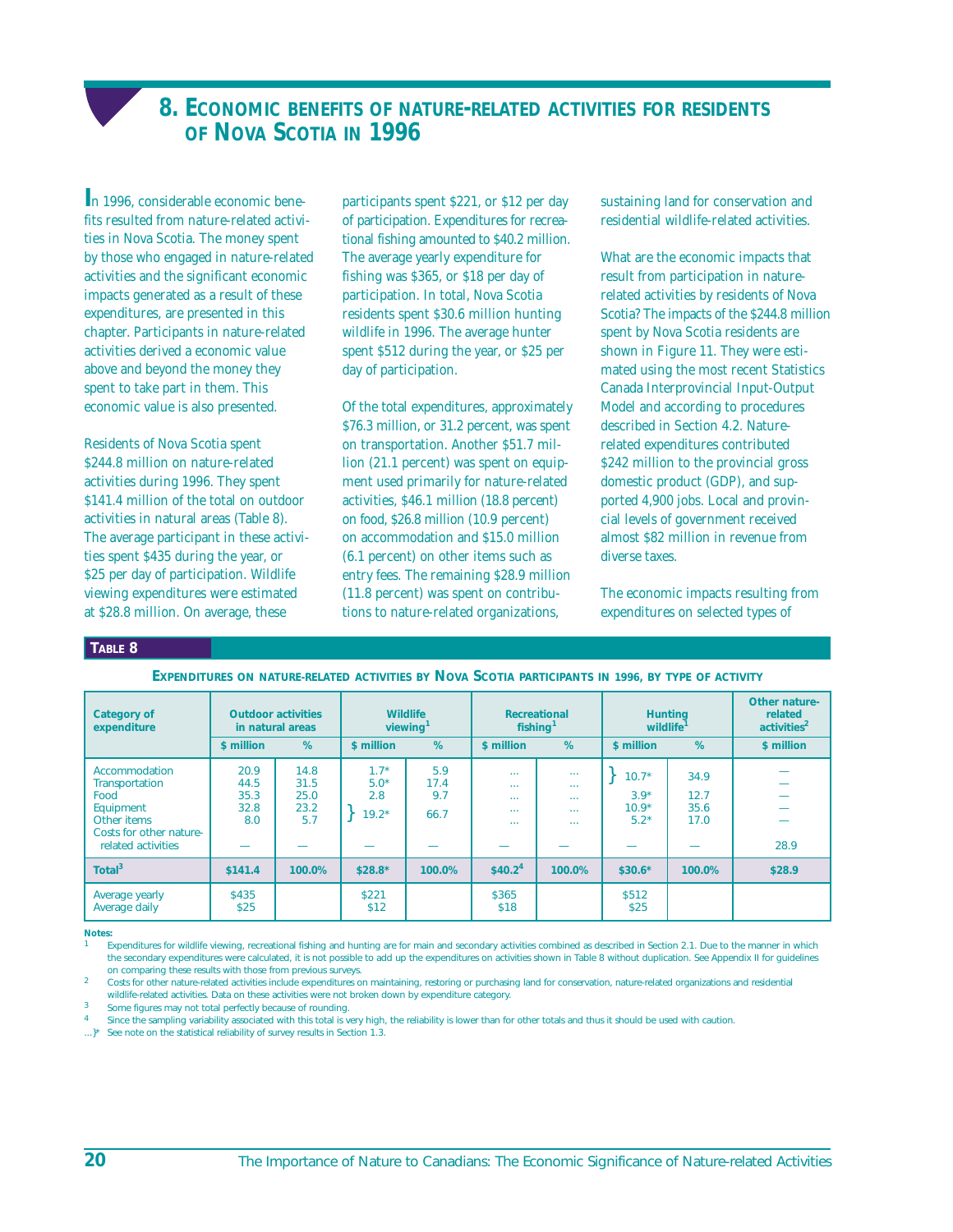nature-related activities were derived as described in Section 4.2.14 The resulting contribution to the provincial gross domestic product amounted to \$124.4 million for outdoor activities in natural areas. Wildlife viewing and hunting contributed \$25.3 million and \$27.0 million respectively to the GDP.

How much value do residents of Nova Scotia place on nature-related activities? Residents of Nova Scotia derived significant economic value from their participation in nature-related recreation during 1996. This value was estimated according to procedures described in Section 5.1. The enjoyment is worth an estimated \$63.8 million, because

#### **FIGURE 11**

participants stated that they would be willing to increase their expenditures by this amount before deciding to forego these activities.

Table 9 shows average yearly and daily economic values for different types of activities. While outdoor activities in natural areas provided the largest share of the total value, on a per capita basis, hunters in Nova Scotia attached values that were larger than for other participants, at a yearly value of \$188 per participant. Outdoor activities in natural areas came second with \$124 yearly average per participant. Recreational fishing and wildlife viewing came third and fourth respectively with yearly averages per participant of \$89 and \$71.

With regard to the daily averages, those who hunted waterfowl and large mammals derived more direct benefits than

**EXPENDITURES BY PARTICIPANTS IN NATURE-RELATED ACTIVITIES IN NOVA SCOTIA IN 1996 AND RESULTING ECONOMIC IMPACTS**



participants in any other nature-related activity with \$11.5 and \$11.0 per day respectively. Hunting small mammals and wildlife viewing both had average daily expenditures of \$7.9. Daily averages for hunting other birds and outdoor activities in natural areas were close with \$7.6 and \$7.3 respectively.

Because natural areas and wildlife are renewable resources managed by the current generation in trust, management activities should strive to maintain the annual direct benefits of \$63.8 million nature-related activities provide to residents of Nova Scotia in perpetuity.

### **TABLE 9**

### **ECONOMIC VALUE OF NATURE-RELATED ACTIVITIES FOR NOVA SCOTIA IN 1996**

|                                                                                                            |                                                  | <b>Average value</b><br>per participant<br>$($)$ |
|------------------------------------------------------------------------------------------------------------|--------------------------------------------------|--------------------------------------------------|
| Nature-related<br>activities                                                                               | Yearly                                           | <b>Daily</b>                                     |
| <b>Outdoor activities</b><br>in natural areas                                                              | 124.4                                            | 7.3                                              |
| Wildlife viewing <sup>1</sup>                                                                              | 70.9                                             | 7.9                                              |
| Recreational fishing <sup>1</sup>                                                                          | 89 O                                             | 6.8                                              |
| Hunting <sup>1,2</sup><br>Large mammals<br>Small mammals<br>Waterfowl<br>Other birds<br><b>All hunting</b> | 131.0<br>$91.1*$<br>$111.6*$<br>$74.6*$<br>187.6 | 11.0<br>$79*$<br>$11.5*$<br>$7.6*$<br>11.6       |

#### **Notes:**

- 1 Averages for wildlife viewing, fishing and hunting are for main activity only.
- 2 Averages for all hunting may seem high because many participants hunt more than one type of wildlife during the season.
- See note on the statistical reliability of survey results in Section 1.3.

<sup>14</sup> The sampling variability associated with the economic impacts for recreational fishing is too high to be considered reliable, and thus these impacts are not reported. See note on the statistical reliability of survey results in Section 1.3.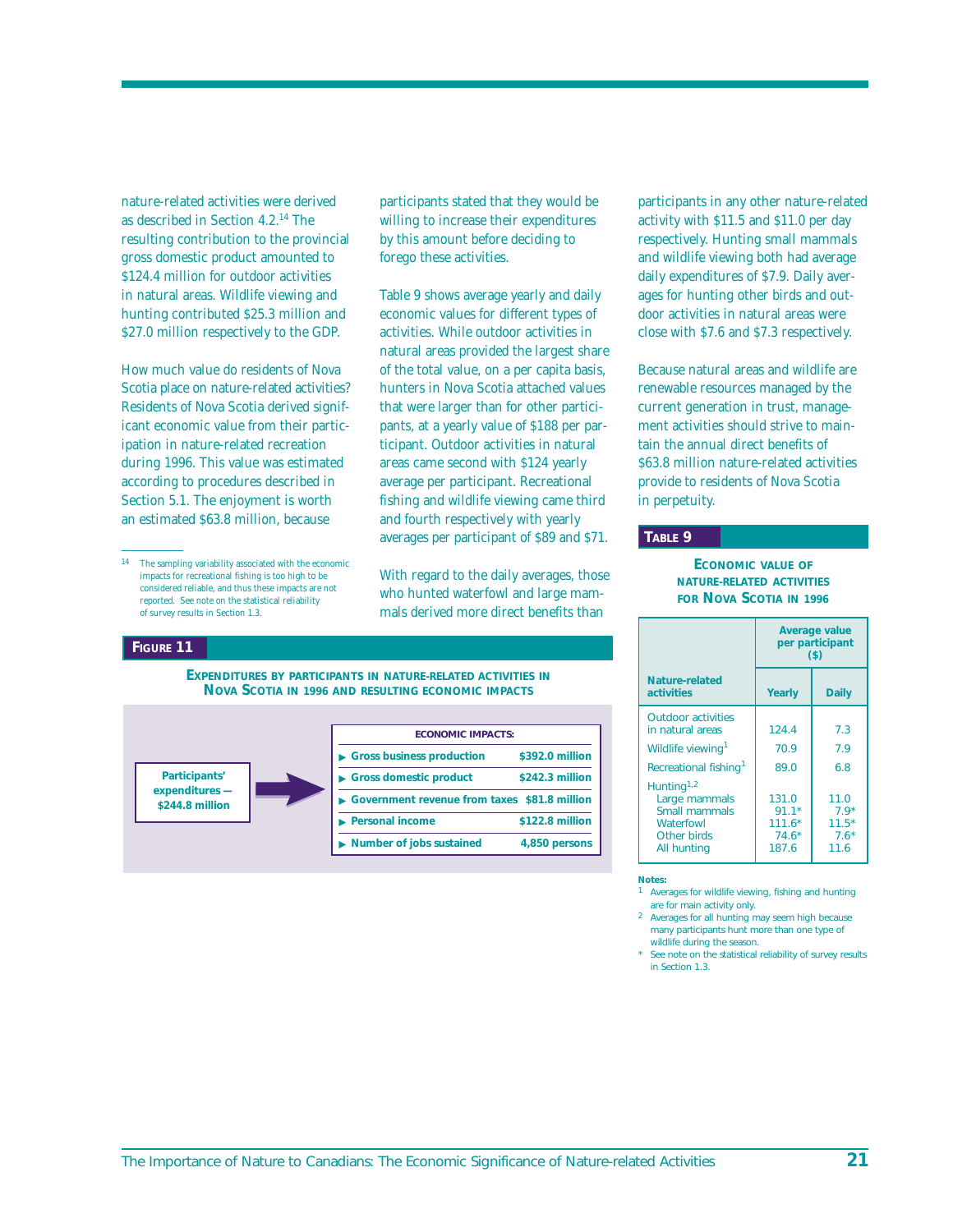### **9. ECONOMIC BENEFITS OF NATURE-RELATED ACTIVITIES FOR RESIDENTS OF NEW BRUNSWICK IN 1996**

<span id="page-27-0"></span>**I**n 1996, considerable economic benefits resulted from nature-related activities in New Brunswick. The money spent by those who engaged in naturerelated activities and the significant economic impacts generated as a result of these expenditures, are presented in this chapter. Participants in naturerelated activities derived an economic value above and beyond the money they spent to take part in them. This economic value is also presented.

Residents of New Brunswick spent \$208.2 million on nature-related activities during 1996. They spent \$116.4 million of the total on outdoor activities in natural areas (Table 10). The average participant in these activities spent \$438 during the year, or \$29 per day of participation. Wildlife viewing expenditures were estimated at \$26.2 million. On average, these

participants spent \$229, or \$13 per day of participation. Expenditures for recreational fishing amounted to \$44.0 million. The average yearly expenditure for fishing was \$429, or \$25 per day of participation. In total, New Brunswick residents spent \$32.6 million hunting wildlife in 1996. The average hunter spent \$415 during the year, or \$25 per day of participation.

Of the total expenditures, approximately \$56.9 million, or 27.3 percent, was spent on equipment used primarily for naturerelated activities. Another \$49.3 million (23.7 percent) was spent on transportation, \$37.7 million (18.1 percent) on food, \$20.4 million (9.8 percent) on accommodation and \$11.3 million (5.4 percent) on other items such as entry fees. The remaining \$32.6 million (15.7 percent) was spent on contributions to nature-related organizations,

sustaining land for conservation and residential wildlife-related activities.

What are the economic impacts that result from participation in naturerelated activities by residents of New Brunswick? The impacts of the \$208.2 million spent by New Brunswick residents are shown in Figure 12. They were estimated using the most recent Statistics Canada Interprovincial Input-Output Model and according to procedures described in Section 4.2. Nature-related expenditures contributed \$193 million to the provincial gross domestic product (GDP), and supported 3,800 jobs. Local and provincial levels of government received \$61 million in revenue from diverse taxes.

The economic impacts resulting from expenditures on selected types of nature-related activities were derived

### **TABLE 10**

**EXPENDITURES ON NATURE-RELATED ACTIVITIES BY NEW BRUNSWICK PARTICIPANTS IN 1996, BY TYPE OF ACTIVITY**

| <b>Category of</b><br>expenditure                                                                                    |                                           | <b>Outdoor activities</b><br>in natural areas |                                    | <b>Wildlife</b><br>viewing <sup>1</sup> |                                       | Recreational<br>fishing <sup>1</sup> |                          | <b>Hunting</b><br>wildlife <sup>1</sup> | Other nature-<br>related<br>activities <sup>2</sup> |
|----------------------------------------------------------------------------------------------------------------------|-------------------------------------------|-----------------------------------------------|------------------------------------|-----------------------------------------|---------------------------------------|--------------------------------------|--------------------------|-----------------------------------------|-----------------------------------------------------|
|                                                                                                                      | \$ million                                | %                                             | \$ million                         | %                                       | \$ million                            | %                                    | \$ million               | %                                       | \$ million                                          |
| Accommodation<br>Transportation<br>Food<br>Equipment<br>Other items<br>Costs for other nature-<br>related activities | 15.4<br>33.4<br>26.5<br>$34.2*$<br>$6.9*$ | 13.2<br>28.7<br>22.8<br>29.4<br>5.9           | $1.2*$<br>$2.7*$<br>1.9<br>$20.4*$ | 4.6<br>10.3<br>7.3<br>77.8              | $2.2*$<br>$5.6*$<br>$29.1*$<br>$7.2*$ | 5.0<br>12.7<br>66.1<br>16.4          | $1.6*$<br>7.6<br>$23.5*$ | 4.9<br>23.3<br>72.1                     | $32.6*$                                             |
| Total $3$                                                                                                            | \$116.4                                   | 100.0%                                        | $$26.2*$                           | 100.0%                                  | $$44.0*$                              | 100.0%                               | $$32.6*$                 | 100.0%                                  | $$32.6*$                                            |
| Average yearly<br>Average daily                                                                                      | \$438<br>\$29                             |                                               | \$229<br>\$13                      |                                         | \$429<br>\$25                         |                                      | \$415<br>\$25            |                                         |                                                     |

**Notes:** 

Expenditures for wildlife viewing, recreational fishing and hunting are for main and secondary activities combined as described in Section 2.1. Due to the manner in which the secondary expenditures were calculated, it is not possible to add up the expenditures on activities shown in Table 10 without duplication. See Appendix II for guidelines on comparing these results with those from previous surveys.

<sup>2</sup> Costs for other nature-related activities include expenditures on maintaining, restoring or purchasing land for conservation, nature-related organizations and residential wildlife-related activities. Data on these activities were not broken down by expenditure category.

3 Some figures may not total perfectly because of rounding.

}\* See note on the statistical reliability of survey results in Section 1.3.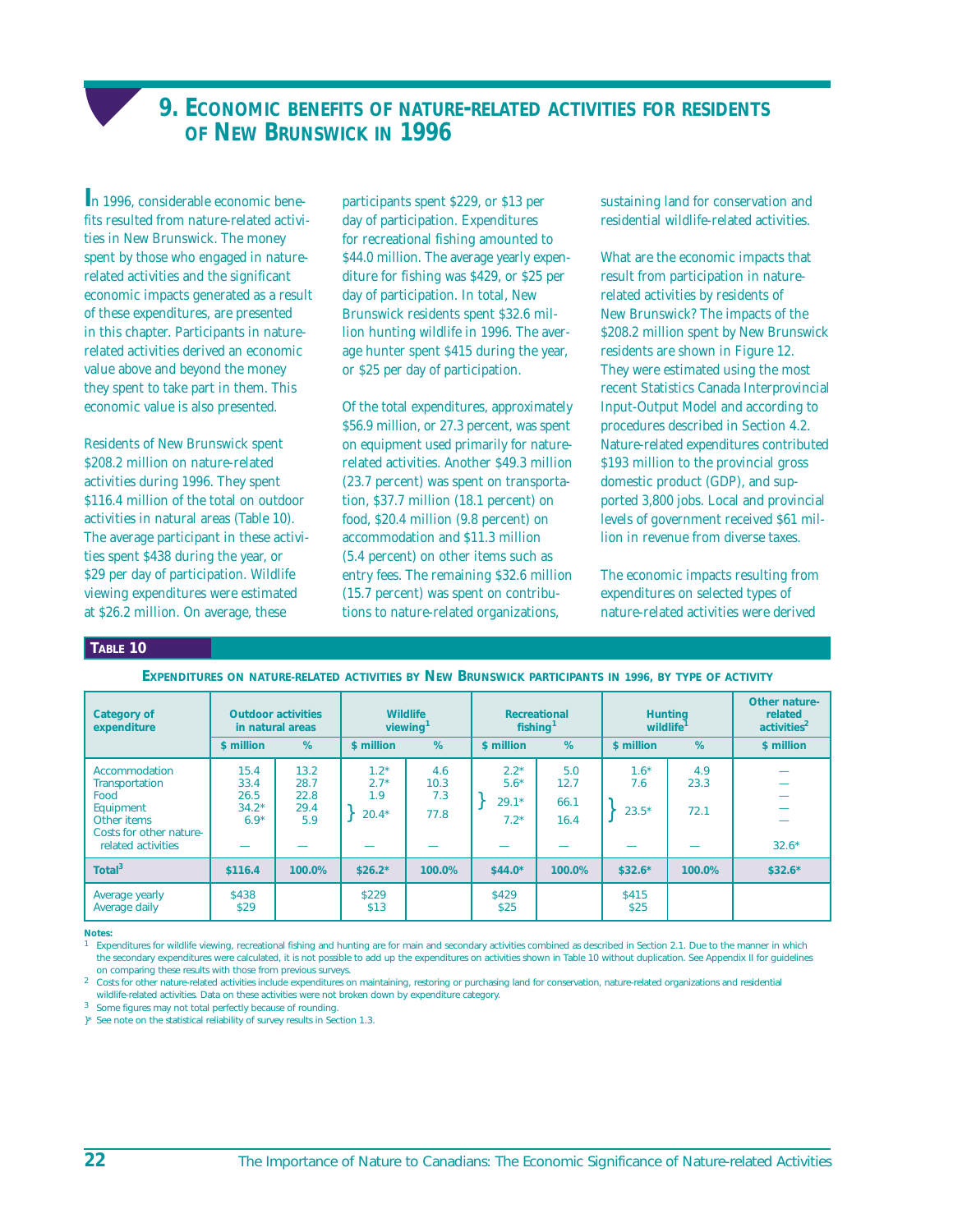as described in Section 4.2.15 The resulting contribution to the provincial gross domestic product amounted to \$95.1 million for outdoor activities in natural areas. Wildlife viewing and recreational fishing expenditures contributed \$21.4 million and \$36.0 respectively.

How much value do residents of New Brunswick place on nature-related activities? Residents of New Brunswick derived significant economic value from their participation in nature-related recreation during 1996. This value was estimated according to procedures described in Section 5.1. The enjoyment is worth an estimated \$49.2 million, because participants stated that they would be willing to increase their

#### **FIGURE 12**

expenditures by this amount before deciding to forego these activities.

Table 11 shows average yearly and daily economic values for different types of activities. While outdoor activities in natural areas provided the largest share of the total value, on a per capita basis, hunters in New Brunswick attached values that were larger than for other participants, at a yearly value of \$139 per participant. Outdoor activities in natural areas came second with \$110 yearly average per participant. Recreational fishing and wildlife viewing came third and fourth respectively with yearly averages per participant of \$88 and \$56.

With regard to the daily averages, those who hunted waterfowl and hunted large mammals derived more direct benefits than participants in any other nature-related activity with \$14.3 and \$12.4 per day respectively. For

**EXPENDITURES BY PARTICIPANTS IN NATURE-RELATED ACTIVITIES IN NEW BRUNSWICK IN 1996 AND RESULTING ECONOMIC IMPACTS**



recreational fishing, the average daily value per participant was \$8.8. Daily averages for hunting other birds and outdoor activities in natural areas were close with \$8.0 and \$7.4 respectively.

Because natural areas and wildlife are renewable resources managed by the current generation in trust, management activities should strive to maintain the annual direct benefits of \$49.2 million nature-related activities provide to residents of New Brunswick in perpetuity.

### **TABLE 11**

### **ECONOMIC VALUE OF NATURE-RELATED ACTIVITIES FOR NEW BRUNSWICK IN 1996**

|                                                                                                            | <b>Average value</b><br>per participant<br>$($)$ |                                             |  |  |
|------------------------------------------------------------------------------------------------------------|--------------------------------------------------|---------------------------------------------|--|--|
| Nature-related<br>activities                                                                               | Yearly                                           | <b>Daily</b>                                |  |  |
| <b>Outdoor activities</b><br>in natural areas                                                              | 110.4                                            | 7.4                                         |  |  |
| Wildlife viewing <sup>1</sup>                                                                              | 56.1                                             | 6.1                                         |  |  |
| Recreational fishing <sup>1</sup>                                                                          | $87.6*$                                          | $8.8*$                                      |  |  |
| Hunting <sup>1,2</sup><br>Large mammals<br><b>Small mammals</b><br>Waterfowl<br>Other birds<br>All hunting | 110.0<br>$46.4*$<br>$100.6*$<br>$64.5*$<br>139.3 | 12.4<br>$4.8*$<br>$14.3*$<br>$8.0*$<br>12.5 |  |  |

**Notes:**

- 1 Averages for wildlife viewing, fishing and hunting are for main activity only.
- 2 Averages for all hunting may seem high because many participants hunt more than one type of wildlife during the season.
- \* See note on the statistical reliability of survey results in Section 1.3.

 $^{\rm 15}$   $\,$  The sampling variability associated with the economic impacts for hunting is too high to be considered reliable, and thus these impacts are not reported. See note on the statistical reliability of survey results in Section 1.3.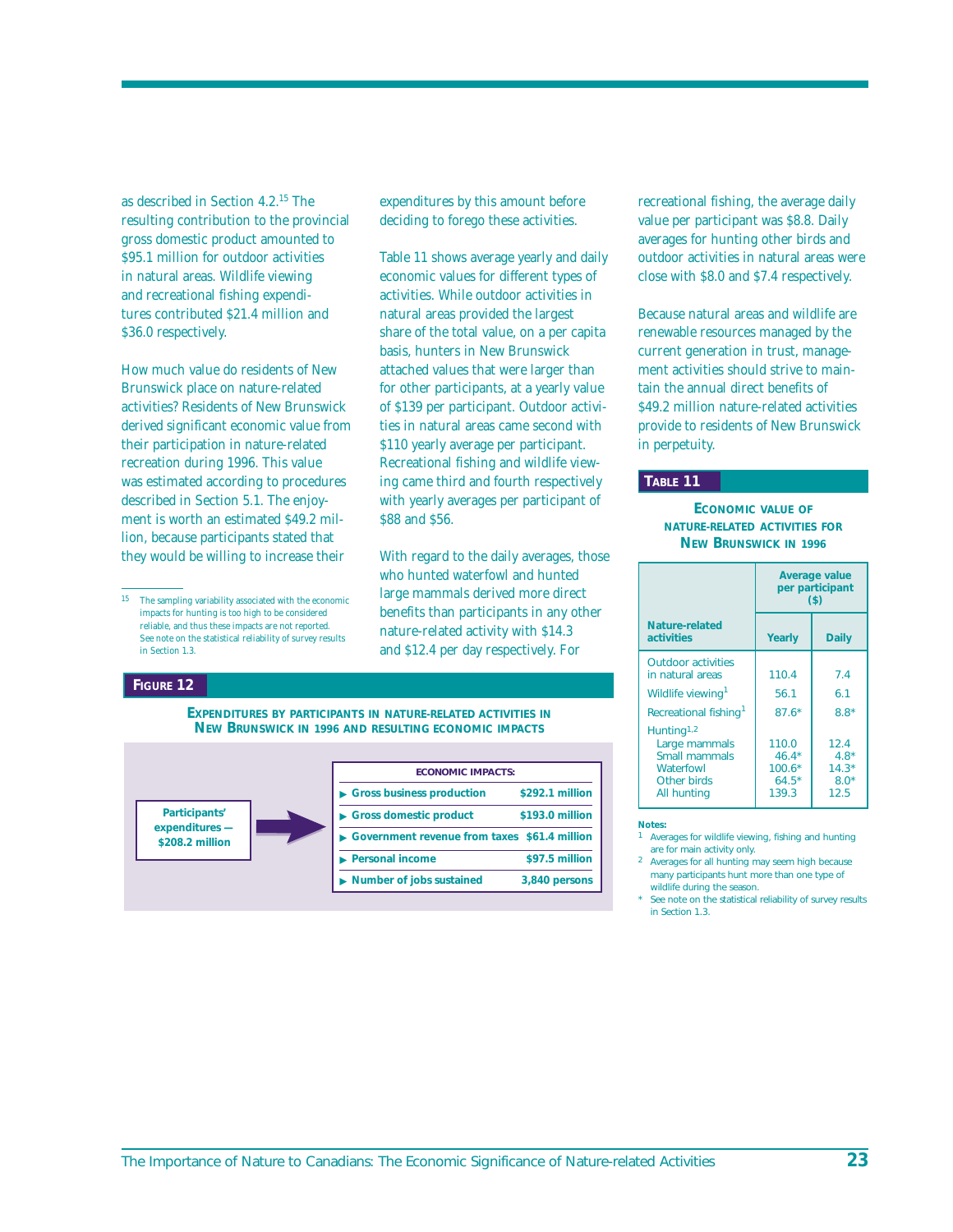### **10. ECONOMIC BENEFITS OF NATURE-RELATED ACTIVITIES FOR RESIDENTS OF QUEBEC IN 1996**

<span id="page-29-0"></span>**I**n 1996, considerable economic benefits resulted from nature-related activities in Quebec. The money spent by those who engaged in nature-related activities and the significant economic impacts generated as a result of these expenditures, are presented in this chapter. Participants in nature-related activities derived an economic value above and beyond the money they spent to take part in them. This economic value is also presented.

Residents of Quebec spent \$2.1 billion on nature-related activities during 1996. They spent \$1.2 billion of the total on outdoor activities in natural areas (Table 12). The average participant in these activities spent \$531 during the year, or \$34 per day of participation. Wildlife viewing expenditures were estimated at \$281.0 million. On

average, these participants spent \$239, or \$17 per day of participation. Expenditures for recreational fishing amounted to \$392.0 million. The average yearly expenditure for fishing was \$378, or \$29 per day of participation. In total, Quebec residents spent \$285.6 million hunting wildlife in 1996. The average hunter spent \$726 during the year, or \$50 per day of participation.

Of the total expenditures, approximately \$579.3 million, or 28.1 percent, was spent on equipment used primarily for nature-related activities. Another \$417.8 million (20.3 percent) was spent on transportation, \$400.8 million (19.4 percent) on food, \$317.4 million (15.4 percent) on accommodation and \$112.3 million (5.4 percent) on other items such as entry fees. The

remaining \$233.1 million (11.3 percent) was spent on contributions to nature-related organizations, sustaining land for conservation and residential wildlife-related activities.

What are the economic impacts that result from participation in naturerelated activities by residents of Quebec? The impacts of the \$2.1 billion spent by Quebec residents are shown in Figure 13. They were estimated using the most recent Statistics Canada Interprovincial Input-Output Model and according to procedures described in Section 4.2. Nature-related expenditures contributed over \$2.3 billion to the provincial gross domestic product (GDP), and supported 45,200 jobs. Local and provincial levels of government received over \$723 million in revenue from diverse taxes.

### **TABLE 12**

**EXPENDITURES ON NATURE-RELATED ACTIVITIES BY QUEBEC PARTICIPANTS IN 1996, BY TYPE OF ACTIVITY**

| <b>Category of</b><br>expenditure                                                                                    | in natural areas                         | <b>Outdoor activities</b>           |                                                | <b>Wildlife</b><br>viewing <sup>1</sup> |                                          | Recreational<br>fishing <sup>1</sup> |                                             | <b>Hunting</b><br>wildlife <sup>1</sup> | Other nature-<br>related<br>activities <sup>2</sup> |
|----------------------------------------------------------------------------------------------------------------------|------------------------------------------|-------------------------------------|------------------------------------------------|-----------------------------------------|------------------------------------------|--------------------------------------|---------------------------------------------|-----------------------------------------|-----------------------------------------------------|
|                                                                                                                      | \$ million                               | %                                   | \$ million                                     | %                                       | \$ million                               | %                                    | \$ million                                  | %                                       | \$ million                                          |
| Accommodation<br>Transportation<br>Food<br>Equipment<br>Other items<br>Costs for other nature-<br>related activities | 231.3<br>283.2<br>283.3<br>349.4<br>64.5 | 19.1<br>23.4<br>23.4<br>28.8<br>5.3 | $18.3*$<br>29.6<br>25.0<br>$132.6*$<br>$75.4*$ | 6.5<br>10.5<br>8.9<br>47.2<br>26.8      | 52.8<br>71.2<br>64.1<br>$156.7*$<br>47.1 | 13.5<br>18.2<br>16.4<br>40.0<br>12.0 | 15.0<br>33.8<br>28.3<br>$173.0*$<br>$35.6*$ | 5.3<br>11.8<br>9.9<br>60.6<br>12.5      | $233.1*$                                            |
| Total <sup>3</sup>                                                                                                   | \$1.211.7                                | 100.0%                              | \$281.0                                        | 100.0%                                  | \$392.0                                  | 100.0%                               | $$285.6*$                                   | 100.0%                                  | $$233.1*$                                           |
| Average yearly<br>Average daily                                                                                      | \$531<br>\$34                            |                                     | \$239<br>\$17                                  |                                         | \$378<br>\$29                            |                                      | \$726<br>\$50                               |                                         |                                                     |

#### **Notes:**

Expenditures for wildlife viewing, recreational fishing and hunting are for main and secondary activities combined as described in Section 2.1. Due to the manner in which the secondary expenditures were calculated, it is not possible to add up the expenditures on activities shown in Table 12 without duplication. See Appendix II for guidelines on comparing these results with those from previous surveys.

2 Costs for other nature-related activities include expenditures on maintaining, restoring or purchasing land for conservation, nature-related organizations and residential wildlife-related activities. Data on these activities were not broken down by expenditure category

3 Some figures may not total perfectly because of rounding.

See note on the statistical reliability of survey results in Section 1.3.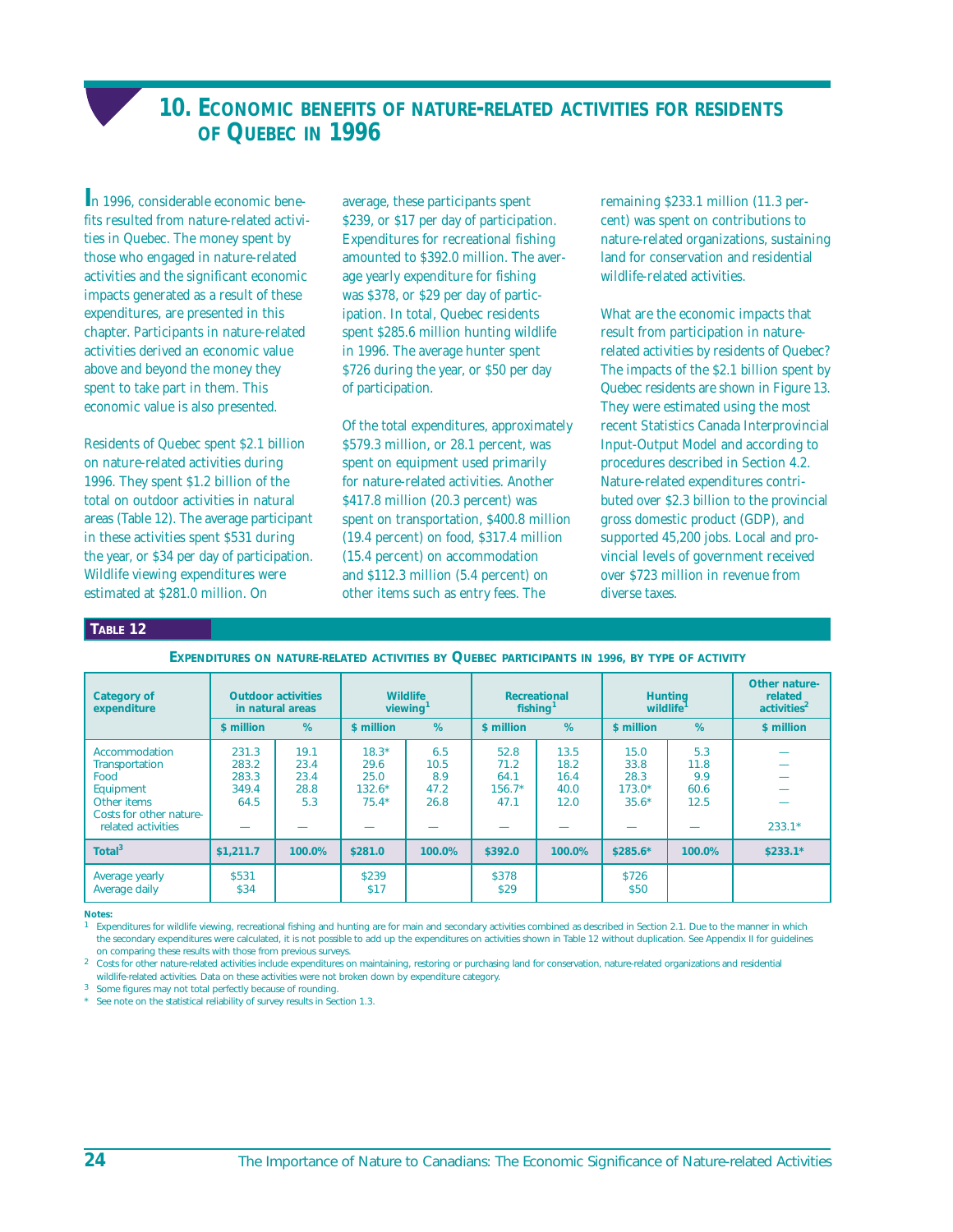The economic impacts resulting from expenditures on selected types of nature-related activities were derived as described in Section 4.2. The resulting contribution to the provincial gross domestic product amounted to \$1.4 billion for outdoor activities in natural areas. Wildlife viewing expenditures contributed \$321.2 million to the GDP. Recreational fishing and hunting contributed \$446.4 million and \$325.4 million respectively.

How much value do residents of Quebec place on nature-related activities? Residents of Quebec derived significant economic value from their participation in nature-related recreation during 1996. This value was estimated according to procedures described in Section 5.1. The enjoyment is worth an estimated \$290 million, because participants stated that they would be willing to increase their

#### **FIGURE 13**

**EXPENDITURES BY PARTICIPANTS IN NATURE-RELATED ACTIVITIES IN QUEBEC IN 1996 AND RESULTING ECONOMIC IMPACTS**



expenditures by this amount before deciding to forego these activities.

Table 13 shows average yearly and daily economic values for different types of activities. While outdoor activities in natural areas provided the largest share of the total value, on a per capita basis, hunters in Quebec attached values that were larger than for other participants, at a yearly value of \$137 per participant. Outdoor activities in natural areas came second with \$78 yearly average per participant. Recreational fishing and wildlife viewing came third and fourth respectively with yearly averages per participant of \$66 and \$46.

With regard to the daily averages, those who hunted large mammals and waterfowl derived more direct benefits than participants in any other nature-related activity with \$13.4 and \$11.2 per day respectively. For

recreational fishing, the average daily value per participant was \$7.6. Daily averages for wildlife viewing and for hunting other birds were close with \$5.8 and \$5.7 respectively.

Because natural areas and wildlife are renewable resources managed by the current generation in trust, management activities should strive to maintain the annual direct benefits of \$290 million nature-related activities provide to residents of Quebec in perpetuity.

### **TABLE 13**

### **ECONOMIC VALUE OF NATURE-RELATED ACTIVITIES FOR QUEBEC IN 1996**

|                                                                                                     | <b>Average value</b><br>per participant<br>$($)$ |                                          |  |  |  |
|-----------------------------------------------------------------------------------------------------|--------------------------------------------------|------------------------------------------|--|--|--|
| Nature-related<br>activities                                                                        | Yearly                                           | <b>Daily</b>                             |  |  |  |
| <b>Outdoor activities</b><br>in natural areas                                                       | 77.7                                             | 5.0                                      |  |  |  |
| Wildlife viewing <sup>1</sup>                                                                       | 46.2                                             | 5.8                                      |  |  |  |
| Recreational fishing <sup>1</sup>                                                                   | 66.1                                             | 76                                       |  |  |  |
| Hunting <sup>1,2</sup><br>Large mammals<br>Small mammals<br>Waterfowl<br>Other birds<br>All hunting | 127.4<br>$37.1*$<br>99.3*<br>48.1<br>136.8       | 13.4<br>$4.0*$<br>$11.2*$<br>5.7<br>11.6 |  |  |  |

**Notes:**

Averages for wildlife viewing, fishing and hunting are for main activity only.

Averages for all hunting may seem high because many participants hunt more than one type of wildlife during the season.

See note on the statistical reliability of survey results in Section 1.3.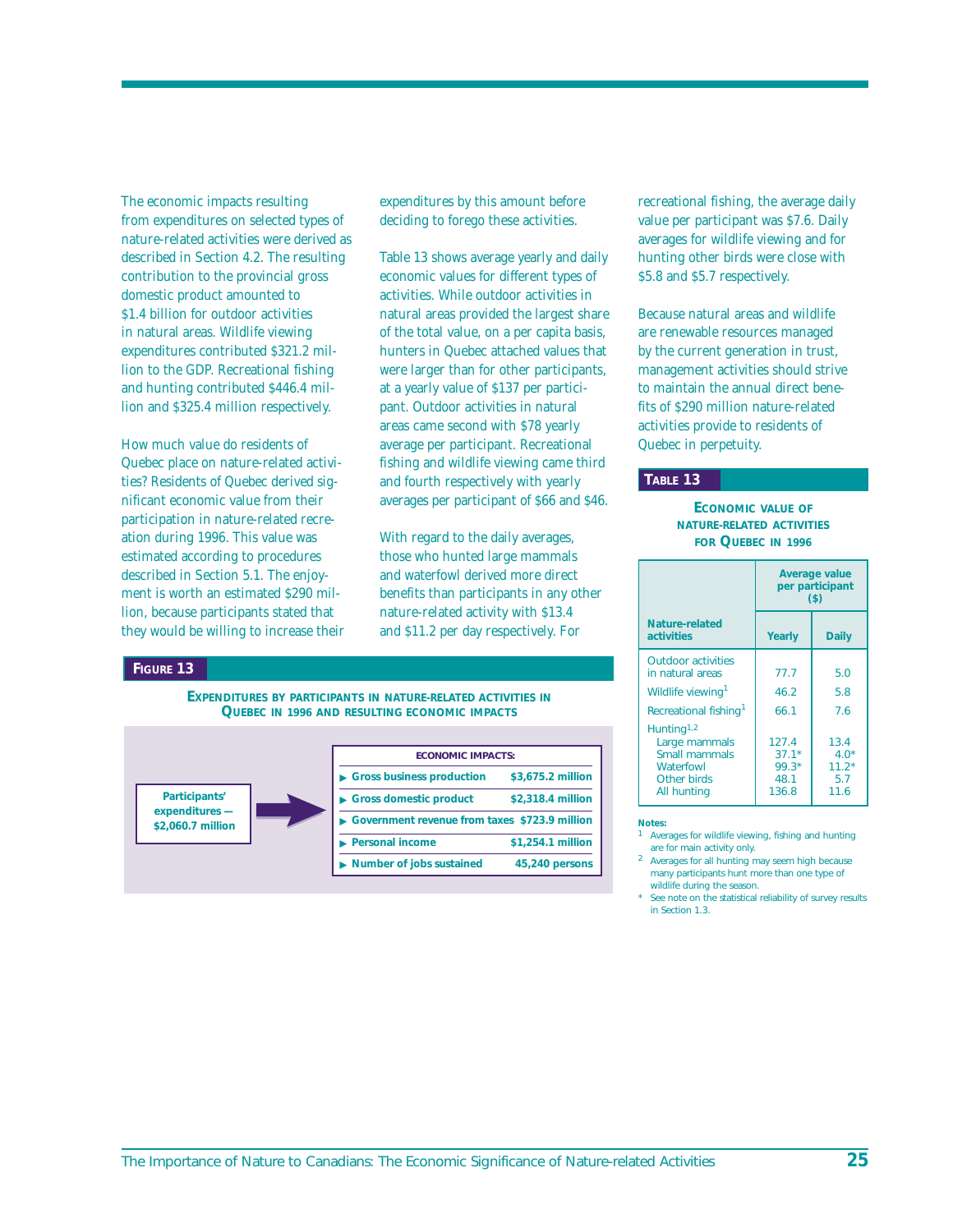### **11. ECONOMIC BENEFITS OF NATURE-RELATED ACTIVITIES FOR RESIDENTS OF ONTARIO IN 1996**

<span id="page-31-0"></span>**I**n 1996, considerable economic benefits resulted from nature-related activities in Ontario. The money spent by those who engaged in nature-related activities and the significant economic impacts generated as a result of these expenditures, are presented in this chapter. Participants in nature-related activities derived an economic value above and beyond the money they spent to take part in them. This economic value is also presented.

Residents of Ontario spent \$4.3 billion on nature-related activities during 1996. They spent almost \$2.9 billion of the total on outdoor activities in natural areas (Table 14). The average participant in these activities spent \$735 during the year, or \$49 per day of participation. Wildlife viewing expenditures were estimated at \$410.9 million.

On average, these participants spent \$263, or \$16 per day of participation. Expenditures for recreational fishing amounted to \$762.2 million. The average yearly expenditure for fishing was \$496, or \$28 per day of participation. In total, Ontario residents spent \$200.6 million hunting wildlife in 1996. The average hunter spent \$639 during the year, or \$37 per day of participation.

Of the total expenditures, approximately \$1,136.1 million, or 26.5 percent, was spent on equipment used primarily for nature-related activities. Another \$991.7 million (23.2 percent) was spent on transportation, \$756.4 million (17.7 percent) on food, \$598.8 million (14.0 percent) on accommodation and \$218.9 million (5.1 percent) on other items such as entry fees. The remaining

\$581.5 million (13.6 percent) was spent on contributions to nature-related organizations, sustaining land for conservation and residential wildliferelated activities.

What are the economic impacts that result from participation in naturerelated activities by residents of Ontario? The impacts of the \$4.3 billion spent by Ontario residents are shown in Figure 14. They were estimated using the most recent Statistics Canada Interprovincial Input-Output Model and according to procedures described in Section 4.2. Nature-related expenditures contributed \$4.5 billion to the provincial gross domestic product (GDP), and supported 77,900 jobs. Local and provincial levels of government received over \$1.4 billion in revenue from diverse taxes.

### **TABLE 14**

**EXPENDITURES ON NATURE-RELATED ACTIVITIES BY ONTARIO PARTICIPANTS IN 1996, BY TYPE OF ACTIVITY**

| <b>Category of</b><br>expenditure                                                                                           |                                           | <b>Outdoor activities</b><br>in natural areas |                                     | <b>Wildlife</b><br>viewing <sup>1</sup> |                                           | Recreational<br>fishing <sup>1</sup> |                                            | <b>Hunting</b><br>wildlife <sup>1</sup> | Other nature-<br>related<br>activities <sup>2</sup> |
|-----------------------------------------------------------------------------------------------------------------------------|-------------------------------------------|-----------------------------------------------|-------------------------------------|-----------------------------------------|-------------------------------------------|--------------------------------------|--------------------------------------------|-----------------------------------------|-----------------------------------------------------|
|                                                                                                                             | \$ million                                | %                                             | \$ million                          | %                                       | \$ million                                | %                                    | \$ million                                 | %                                       | \$ million                                          |
| Accommodation<br><b>Transportation</b><br>Food<br>Equipment<br>Other items<br>Costs for other nature-<br>related activities | 489.7<br>757.4<br>606.3<br>843.3<br>154.3 | 17.2<br>26.6<br>21.3<br>29.6<br>5.4           | $28.1*$<br>58.7<br>36.2<br>$287.9*$ | 6.8<br>14.3<br>8.8<br>70.0              | 67.8<br>130.6<br>85.6<br>$398.2*$<br>80.1 | 8.9<br>17.1<br>11.2<br>52.2<br>10.5  | 13.2<br>45.0<br>28.4<br>$64.1*$<br>$49.8*$ | 6.6<br>22.4<br>14.2<br>32.0<br>24.8     | $581.5*$                                            |
| Total $3$                                                                                                                   | \$2,851.0                                 | 100.0%                                        | $$410.9*$                           | 100.0%                                  | $$762.2*$                                 | 100.0%                               | \$200.6                                    | 100.0%                                  | $$581.5*$                                           |
| Average yearly<br>Average daily                                                                                             | \$735<br>\$49                             |                                               | \$263<br>\$16                       |                                         | \$496<br>\$28                             |                                      | \$639<br>\$37                              |                                         |                                                     |

#### **Notes:**

Expenditures for wildlife viewing, recreational fishing and hunting are for main and secondary activities combined as described in Section 2.1. Due to the manner in which the secondary expenditures were calculated, it is not possible to add up the expenditures on activities shown in Table 14 without duplication. See Appendix II for guidelines on comparing these results with those from previous surveys.

2 Costs for other nature-related activities include expenditures on maintaining, restoring or purchasing land for conservation, nature-related organizations and residential wildlife-related activities. Data on these activities were not broken down by expenditure category

3 Some figures may not total perfectly because of rounding.

}\* See note on the statistical reliability of survey results in Section 1.3.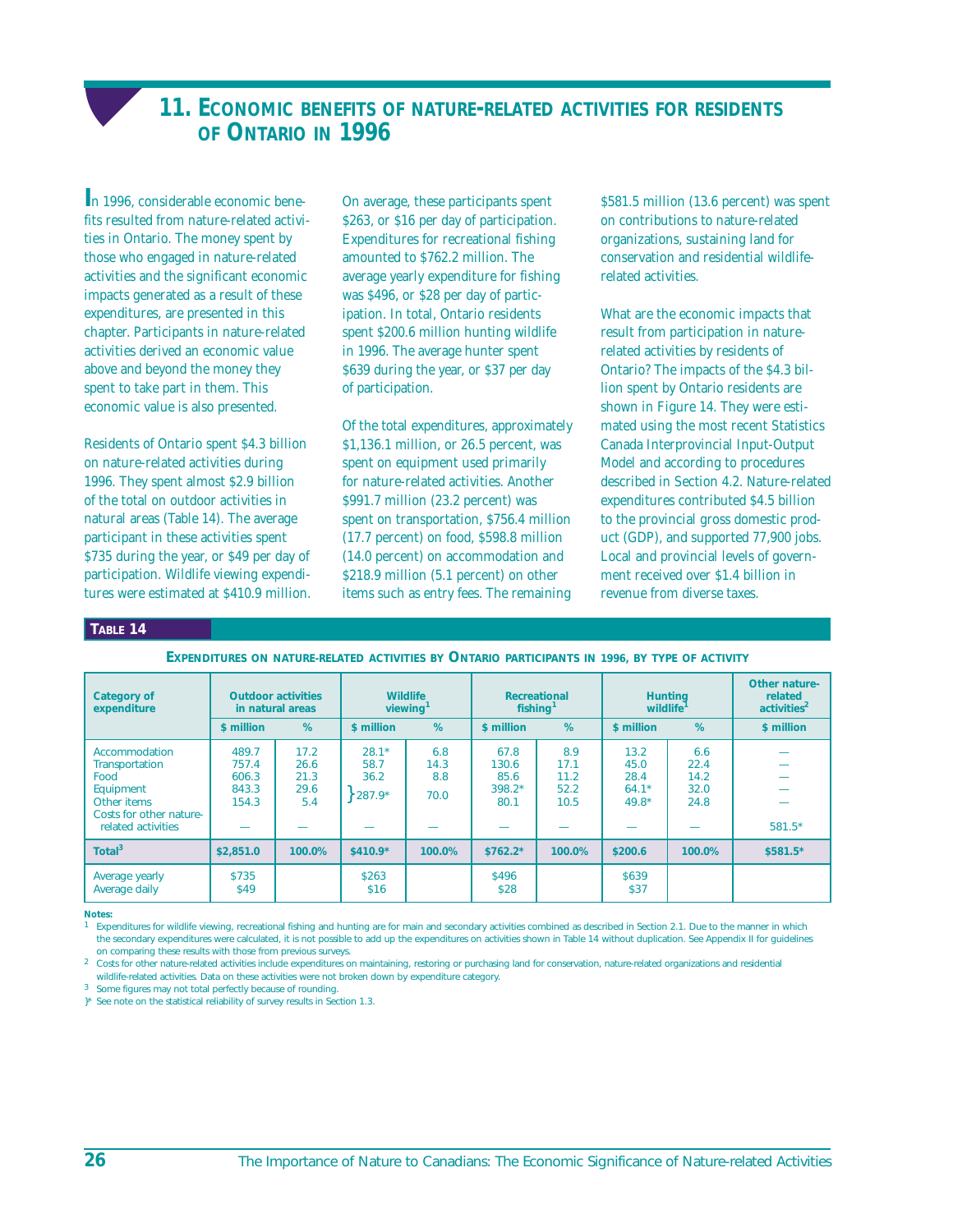The economic impacts resulting from expenditures on selected types of nature-related activities were derived as described in Section 4.2. The resulting contribution to the provincial gross domestic product amounted to \$2.8 billion for outdoor activities in natural areas. Wildlife viewing expenditures contributed \$410.5 million to the GDP. Recreational fishing and hunting contributed \$761.9 million and \$199.7 million respectively.

How much value do residents of Ontario place on nature-related activities? Residents of Ontario derived significant economic value from their participation in nature-related recreation during 1996. This value was estimated according to procedures described in Section 5.1. The enjoyment is worth an estimated \$807.1 million, because participants stated that they would be willing to increase their expenditures

### **FIGURE 14**

by this amount before deciding to forego these activities.

Table 15 shows average yearly and daily economic values for different types of activities. While outdoor activities in natural areas provided the largest share of the total value, on a per capita basis, hunters in Ontario attached values that were larger than for other participants, at a yearly value of \$220 per participant. Outdoor activities in natural areas came second with \$147 yearly average per participant. Recreational fishing and wildlife viewing came third and fourth respectively with yearly averages per participant of \$122 and \$88.

With regard to the daily averages, those who hunted large mammals and waterfowl derived more direct benefits than participants in any other nature-related activity with \$19.9 and \$16.2 per day respectively. Those hunting small

**EXPENDITURES BY PARTICIPANTS IN NATURE-RELATED ACTIVITIES IN ONTARIO IN 1996 AND RESULTING ECONOMIC IMPACTS**



mammals and hunting other birds both had an average daily expenditure of \$11.6. The average daily value per participant for recreational fishing was \$10.8, followed by those participating in outdoor activities in natural areas at \$9.7.

Because natural areas and wildlife are renewable resources managed by the current generation in trust, management activities should strive to maintain the annual direct benefits of \$807.1 million nature-related activities provide to residents of Ontario in perpetuity.

#### **TABLE 15**

### **ECONOMIC VALUE OF NATURE-RELATED ACTIVITIES FOR ONTARIO IN 1996**

|                                                                                                     |                                            | <b>Average value</b><br>per participant<br>$($)$ |
|-----------------------------------------------------------------------------------------------------|--------------------------------------------|--------------------------------------------------|
| Nature-related<br>activities                                                                        | Yearly                                     | <b>Daily</b>                                     |
| <b>Outdoor activities</b><br>in natural areas                                                       | 146.6                                      | 9.7                                              |
| Wildlife viewing <sup>1</sup><br>Recreational fishing <sup>1</sup>                                  | 88.4<br>122.3                              | 7.5<br>10.8                                      |
| Hunting <sup>1,2</sup><br>Large mammals<br>Small mammals<br>Waterfowl<br>Other birds<br>All hunting | 178.1<br>$99.6*$<br>121.3<br>86.6<br>219.7 | 19.9<br>$11.6*$<br>16.2<br>11.6<br>17.9          |

**Notes:**

<sup>1</sup> Averages for wildlife viewing, fishing and hunting are for main activity only.

- 2 Averages for all hunting may seem high because many participants hunt more than one type of wildlife during the season.
- See note on the statistical reliability of survey results in Section 1.3.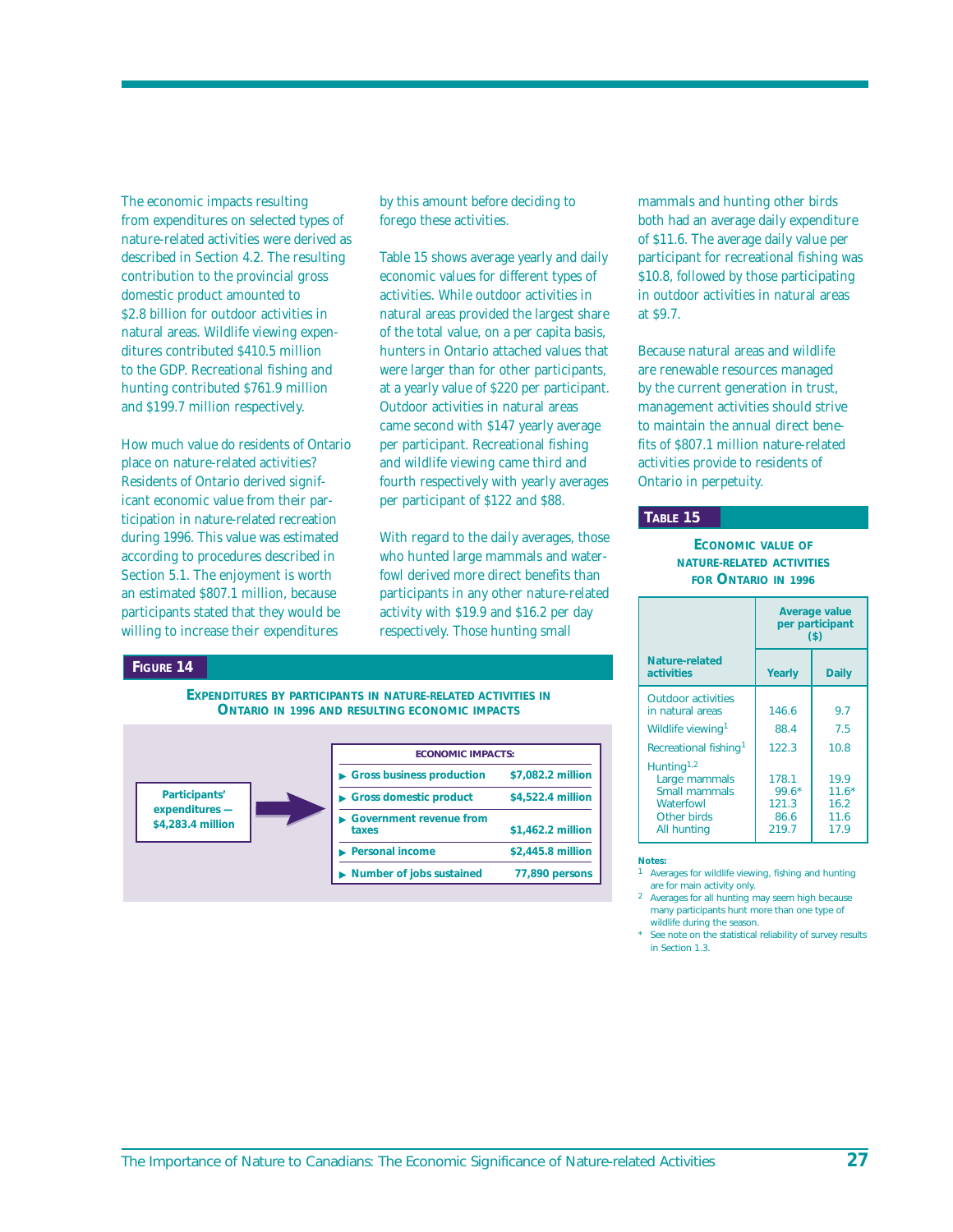### **12. ECONOMIC BENEFITS OF NATURE-RELATED ACTIVITIES FOR RESIDENTS OF MANITOBA IN 1996**

<span id="page-33-0"></span>**I**n 1996, considerable economic benefits resulted from nature-related activities in Manitoba. The money spent by those who engaged in naturerelated activities and the significant economic impacts generated as a result of these expenditures, are presented in this chapter. Participants in naturerelated activities derived an economic value above and beyond the money they spent to take part in them. This economic value is also presented.

Residents of Manitoba spent \$427.6 million on nature-related activities during 1996. They spent \$295.7 million of the total on outdoor activities in natural areas (Table 16). The average participant in these activities spent \$730 during the year, or \$44 per day of participation. Wildlife viewing expenditures were estimated at \$42.7 million. On average, these participants spent \$261, or

\$15 per day of participation. Expenditures for recreational fishing amounted to \$124.0 million. The average yearly expenditure for fishing was \$729, or \$41 per day of participation. In total, Manitoba residents spent \$24.8 million hunting wildlife in 1996. The average hunter spent \$584 during the year, or \$38 per day of participation.

Of the total expenditures, approximately \$163.1 million, or 38.1 percent, was spent on equipment used primarily for nature-related activities. Another \$94.5 million (22.1 percent) was spent on transportation, \$81.0 million (18.9 percent) on food, \$46.9 million (11.0 percent) on accommodation and \$21.0 million (4.9 percent) on other items such as entry fees. The remaining \$21.1 million (4.9 percent) was spent on contributions to nature-related organizations, sustaining land for

conservation and residential wildliferelated activities.

What are the economic impacts that result from participation in nature-related activities by residents of Manitoba? The impacts of the \$427.6 million spent by Manitoba residents are shown in Figure 15. They were estimated using the most recent Statistics Canada Interprovincial Input-Output Model and according to procedures described in Section 4.2. Nature-related expenditures contributed almost \$406 million to the provincial gross domestic product (GDP), and supported 8,700 jobs. Local and provincial levels of government received \$142 million in revenue from diverse taxes.

The economic impacts resulting from expenditures on selected types of

### **TABLE 16**

**EXPENDITURES ON NATURE-RELATED ACTIVITIES BY MANITOBA PARTICIPANTS IN 1996, BY TYPE OF ACTIVITY**

| <b>Category of</b><br>expenditure                                                                                    | <b>Outdoor activities</b><br>in natural areas |                                     | <b>Wildlife</b><br>viewing <sup>1</sup>      |                                                                    | <b>Recreational</b><br>fishing <sup>1</sup> |                                                                | <b>Hunting</b><br>wildlife <sup>1</sup>   |                                     | Other nature-<br>related<br>activities <sup>2</sup> |
|----------------------------------------------------------------------------------------------------------------------|-----------------------------------------------|-------------------------------------|----------------------------------------------|--------------------------------------------------------------------|---------------------------------------------|----------------------------------------------------------------|-------------------------------------------|-------------------------------------|-----------------------------------------------------|
|                                                                                                                      | \$ million                                    | %                                   | \$ million                                   | %                                                                  | \$ million                                  | %                                                              | \$ million                                | %                                   | \$ million                                          |
| Accommodation<br>Transportation<br>Food<br>Equipment<br>Other items<br>Costs for other nature-<br>related activities | 41.4<br>71.4<br>66.6<br>101.5<br>14.7         | 14.0<br>24.1<br>22.5<br>34.3<br>5.0 | $\sim$<br>$\sim$<br>1.11<br>$\sim$<br>$\sim$ | 1.11<br>1.11<br><b>A 6 6 1</b><br><b>A 6 6 1</b><br><b>A 6 6 1</b> | .<br>.<br>.<br>.<br>.                       | $\sim$<br>$\sim$<br><b>A 6 6 1</b><br>$\sim$<br><b>A 6 6 1</b> | $0.6*$<br>4.9<br>2.6<br>$13.0*$<br>$3.6*$ | 2.4<br>19.8<br>10.5<br>52.4<br>14.5 | 21.1                                                |
| Total $3$                                                                                                            | \$295.7                                       | 100.0%                              | \$42.7 <sup>4</sup>                          | 100.0%                                                             | $$124.0*$                                   | 100.0%                                                         | $$24.8*$                                  | 100.0%                              | \$21.1                                              |
| Average yearly<br>Average daily                                                                                      | \$730<br>\$44                                 |                                     | \$261<br>\$15                                |                                                                    | \$729<br>\$41                               |                                                                | \$584<br>\$38                             |                                     |                                                     |

**Notes:** 

Expenditures for wildlife viewing, recreational fishing and hunting are for main and secondary activities combined as described in Section 2.1. Due to the manner in which the secondary expenditures were calculated, it is not possible to add up the expenditures on activities shown in Table 16 without duplication. See Appendix II for guidelines on comparing these results with those from previous surveys.

2 Costs for other nature-related activities include expenditures on maintaining, restoring or purchasing land for conservation, nature-related organizations and residential wildlife-related activities. Data on these activities were not broken down by expenditure category.

Some figures may not total perfectly because of rounding.

Since the sampling variability associated with this total is very high, the reliability is lower than for other totals and thus it should be used with caution.

.\* See note on the statistical reliability of survey results in Section 1.3.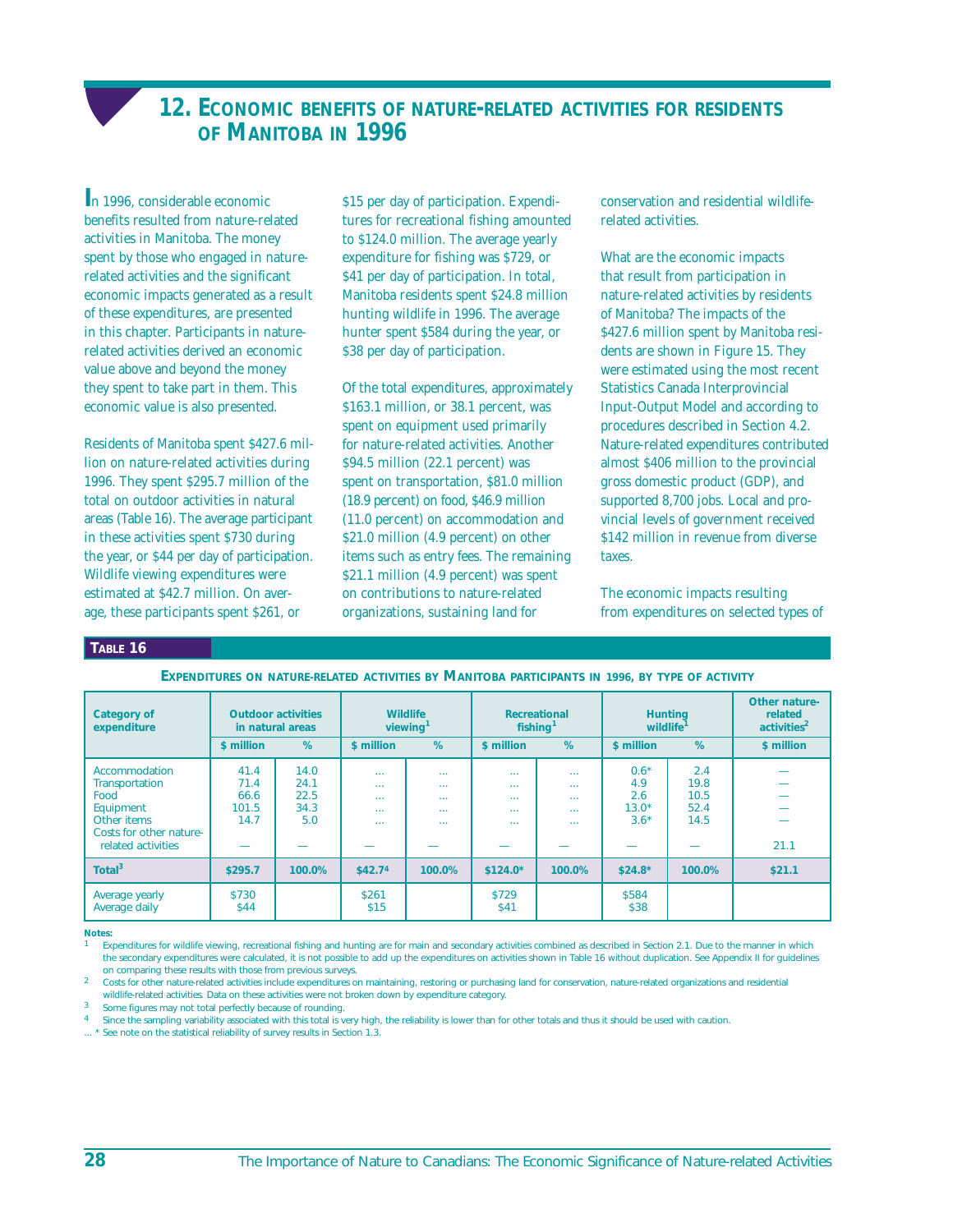nature-related activities were derived as described in Section 4.2.16 The resulting contribution to the provincial gross domestic product amounted to \$272.5 million for outdoor activities in natural areas. Hunting expenditures contributed \$22.8 million to the GDP.

How much value do residents of Manitoba place on nature-related activities? Residents of Manitoba derived significant economic value from their participation in nature-related recreation during 1996. This value was estimated according to procedures described in Section 5.1. The enjoyment is worth an estimated \$83.3 million, because participants stated that they would be

#### **FIGURE 15**

willing to increase their expenditures by this amount before deciding to forego these activities.

Table 17 shows average yearly and daily economic values for different types of activities. While outdoor activities in natural areas provided the largest share of the total value, on a per capita basis, hunters in Manitoba attached values that were larger than for other participants, at a yearly value of \$182 per participant. Outdoor activities in natural areas came second with \$144 yearly average per participant. Recreational fishing and wildlife viewing came third and fourth respectively with yearly averages per participant of \$123 and \$69.

With regard to the daily averages, those who hunted large mammals derived more direct benefits than participants in any other nature-related activity

**EXPENDITURES BY PARTICIPANTS IN NATURE-RELATED ACTIVITIES IN MANITOBA IN 1996 AND RESULTING ECONOMIC IMPACTS**



with \$20.2 per day. For hunting waterfowl and recreational fishing, the average daily values per participant were \$14.9 and \$14.6 respectively.

Because natural areas and wildlife are renewable resources managed by the current generation in trust, management activities should strive to maintain the annual direct benefits of \$83.3 million nature-related activities provide to residents of Manitoba in perpetuity.

### **TABLE 17**

### **ECONOMIC VALUE OF NATURE-RELATED ACTIVITIES FOR MANITOBA IN 1996**

|                                                                                                     | <b>Average value</b><br>per participant<br>$($ \$ |                                    |  |  |  |
|-----------------------------------------------------------------------------------------------------|---------------------------------------------------|------------------------------------|--|--|--|
| Nature-related<br>activities                                                                        | Yearly                                            | <b>Daily</b>                       |  |  |  |
| <b>Outdoor activities</b><br>in natural areas                                                       | 143.5                                             | 8.7                                |  |  |  |
| Wildlife viewing <sup>1</sup>                                                                       | 68.6                                              | 7.2                                |  |  |  |
| Recreational fishing <sup>1</sup>                                                                   | 123.0                                             | 14.6                               |  |  |  |
| Hunting <sup>1,2</sup><br>Large mammals<br>Small mammals<br>Waterfowl<br>Other birds<br>All hunting | 142.8<br>$56.9*$<br>$115.5*$<br>181.7             | 20.2<br>$10.1*$<br>$14.9*$<br>18.8 |  |  |  |

#### **Notes:**

Averages for wildlife viewing, fishing and hunting are for main activity only.

2 Averages for all hunting may seem high because many participants hunt more than one type of wildlife during the season.

\* See note on the statistical reliability of survey results in Section 1.3.

 $^{16}$   $\;$  The sampling variability associated with the economic impacts for wildlife viewing and recreational fishing is too high to be considered reliable, and thus these impacts are not reported. See note on the statistical reliability of survey results in Section 1.3.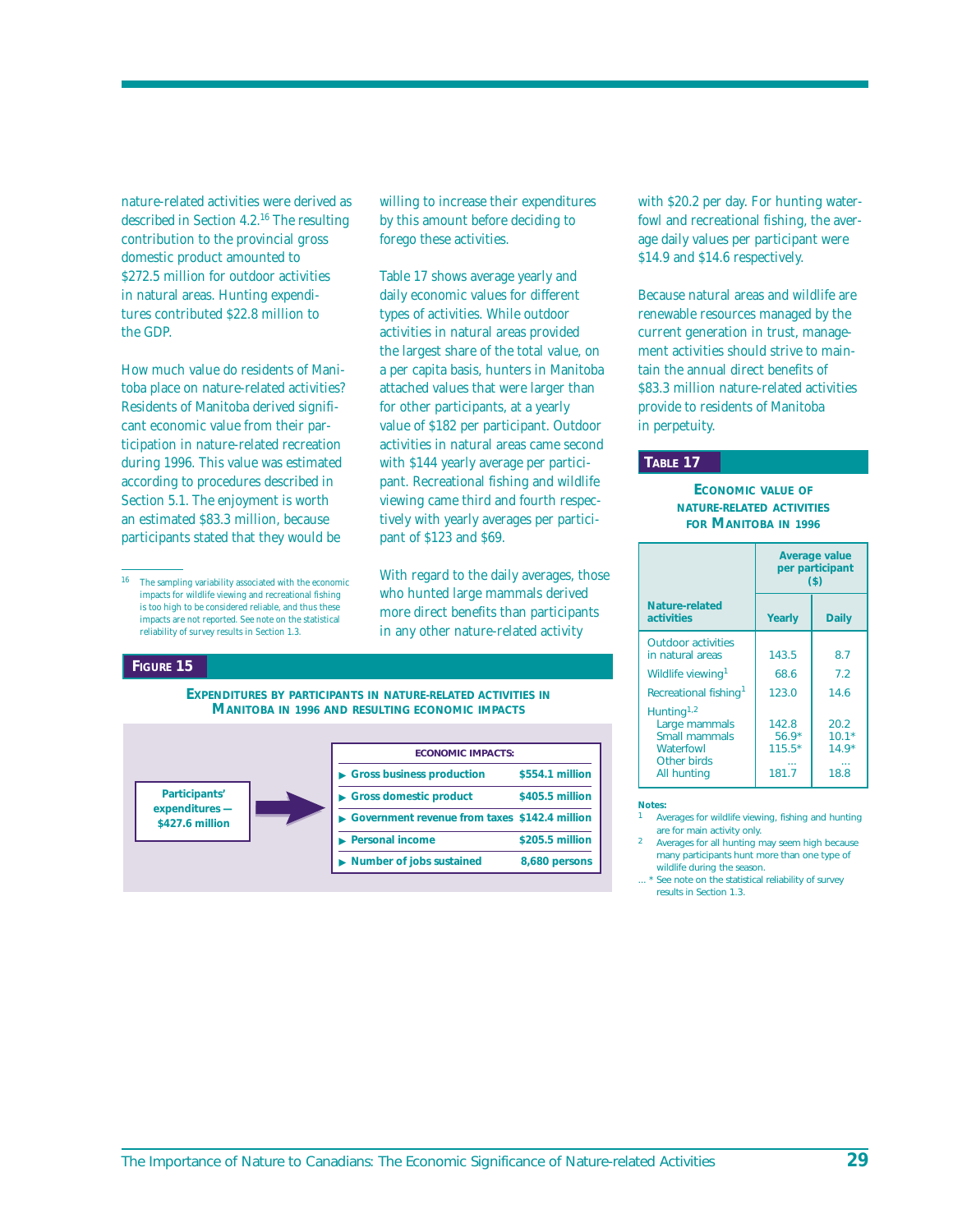### **13. ECONOMIC BENEFITS OF NATURE-RELATED ACTIVITIES FOR RESIDENTS OF SASKATCHEWAN IN 1996**

<span id="page-35-0"></span>**I**n 1996, considerable economic benefits resulted from nature-related activities in Saskatchewan. The money spent by those who engaged in nature-related activities and the significant economic impacts generated as a result of these expenditures, are presented in this chapter. Participants in nature-related activities derived an economic value above and beyond the money they spent to take part in them. This economic value is also presented.

Residents of Saskatchewan spent \$387.8 million on nature-related activities during 1996. They spent \$263.7 million of the total on outdoor activities in natural areas (Table 18). The average participant in these activities spent \$763 during the year, or \$49 per day of participation. Wildlife viewing expenditures were estimated at \$39.3 million. On average, these

participants spent \$344, or \$17 per day of participation. Expenditures for recreational fishing amounted to \$95.4 million. The average yearly expenditure for fishing was \$557, or \$29 per day of participation. In total, Saskatchewan residents spent \$33.7 million hunting wildlife in 1996. The average hunter spent \$723 during the year, or \$45 per day of participation.

Of the total expenditures, approximately \$137.8 million, or 35.5 percent, was spent on equipment used primarily for nature-related activities. Another \$92.1 million (23.8 percent) was spent on transportation, \$66.5 million (17.2 percent) on food, \$46.4 million (12.0 percent) on accommodation and \$22.7 million (5.9 percent) on other items such as entry fees. The remaining \$22.2 million (5.7 percent) was spent on contributions to nature-related

organizations, sustaining land for conservation and residential wildliferelated activities.

What are the economic impacts that result from participation in nature-related activities by residents of Saskatchewan? The impacts of the \$387.8 million spent by Saskatchewan residents are shown in Figure 16. They were estimated using the most recent Statistics Canada Interprovincial Input-Output Model and according to procedures described in Section 4.2. Nature-related expenditures contributed \$374 million to the provincial gross domestic product (GDP), and supported 7,800 jobs. Local and provincial levels of government received \$112 million in revenue from diverse taxes.

The economic impacts resulting from expenditures on selected types of

### **TABLE 18**

**EXPENDITURES ON NATURE-RELATED ACTIVITIES BY SASKATCHEWAN PARTICIPANTS IN 1996, BY TYPE OF ACTIVITY**

| <b>Category of</b><br>expenditure                                                                                    | <b>Outdoor activities</b><br>in natural areas |                                     | <b>Wildlife</b><br>viewing <sup>1</sup> |              | Recreational<br>fishing <sup>1</sup> |                            | <b>Hunting</b><br>wildlife <sup>1</sup> |                             | Other nature-<br>related<br>activities <sup>2</sup> |
|----------------------------------------------------------------------------------------------------------------------|-----------------------------------------------|-------------------------------------|-----------------------------------------|--------------|--------------------------------------|----------------------------|-----------------------------------------|-----------------------------|-----------------------------------------------------|
|                                                                                                                      | \$ million                                    | %                                   | \$ million                              | %            | \$ million                           | %                          | \$ million                              | %                           | \$ million                                          |
| Accommodation<br>Transportation<br>Food<br>Equipment<br>Other items<br>Costs for other nature-<br>related activities | 37.3<br>63.3<br>50.8<br>97.0<br>15.3          | 14.1<br>24.0<br>19.3<br>36.8<br>5.8 | $6.7*$<br>$32.6*$                       | 17.0<br>83.0 | 5.7<br>15.5<br>9.2<br>$65.0*$        | 6.0<br>16.2<br>9.6<br>68.2 | $1.0*$<br>9.0<br>$4.4*$<br>$19.3*$      | 3.0<br>26.7<br>13.1<br>57.2 | 22.2                                                |
| Total $3$                                                                                                            | \$263.7                                       | 100.0%                              | $$39.3*$                                | 100.0%       | $$95.4*$                             | 100.0%                     | $$33.7*$                                | 100.0%                      | \$22.2                                              |
| Average yearly<br>Average daily                                                                                      | \$763<br>\$49                                 |                                     | \$344<br>\$17                           |              | \$557<br>\$29                        |                            | \$723<br>\$45                           |                             |                                                     |

**Notes:** 

Expenditures for wildlife viewing, recreational fishing and hunting are for main and secondary activities combined as described in Section 2.1. Due to the manner in which the secondary expenditures were calculated, it is not possible to add up the expenditures on activities shown in Table 18 without duplication. See Appendix II for guidelines on comparing these results with those from previous surveys.

<sup>2</sup> Costs for other nature-related activities include expenditures on maintaining, restoring or purchasing land for conservation, nature-related organizations and residential wildlife-related activities. Data on these activities were not broken down by expenditure category.

3 Some figures may not total perfectly because of rounding.

}\* See note on the statistical reliability of survey results in Section 1.3.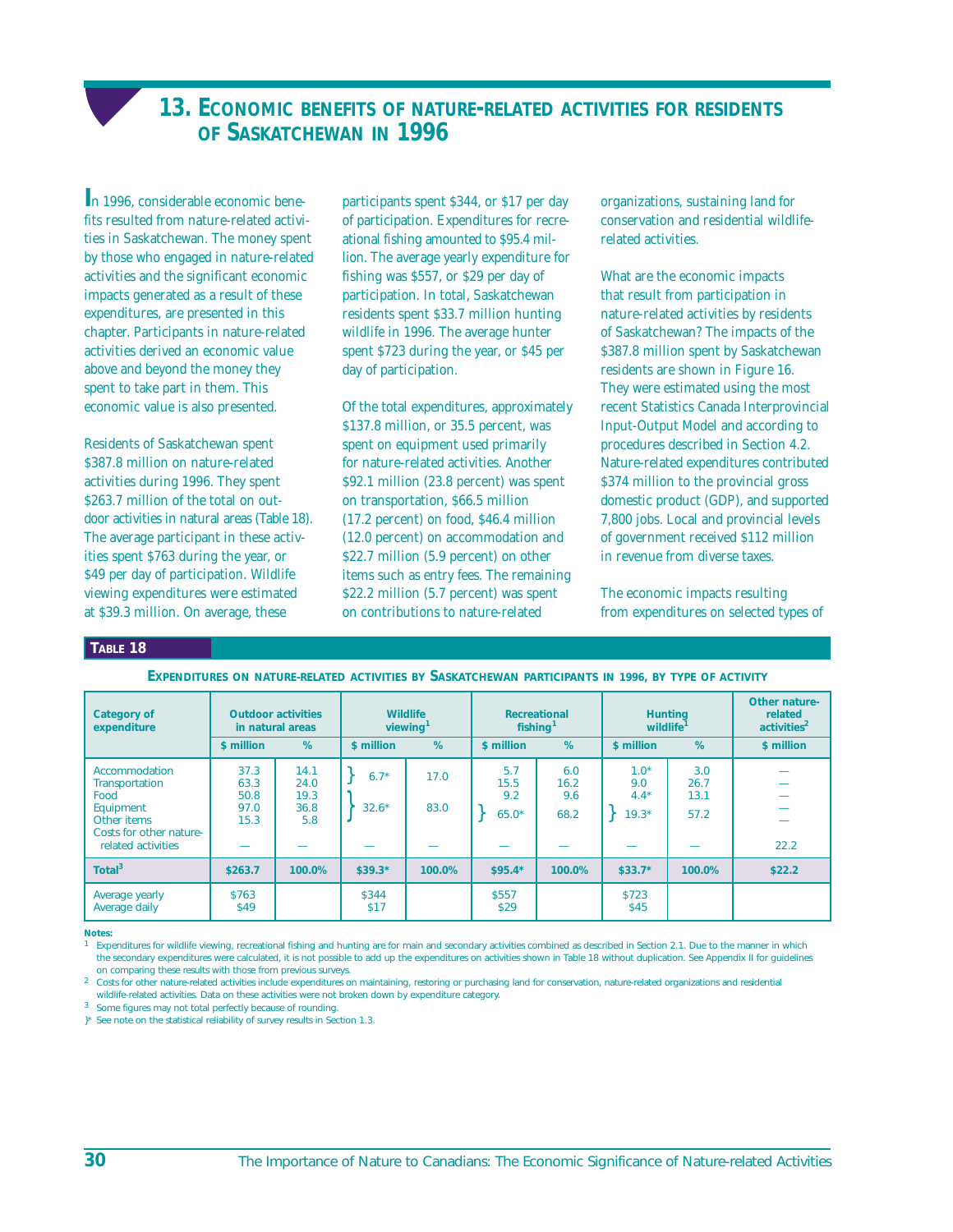nature-related activities were derived as described in Section 4.2.17 The resulting contribution to the provincial gross domestic product amounted to \$208.5 million for outdoor activities in natural areas. Recreational fishing and hunting contributed \$75.5 million and \$26.6 million respectively to the GDP.

How much value do residents of Saskatchewan place on nature-related activities? Residents of Saskatchewan derived significant economic value from their participation in nature-related recreation during 1996. This value was estimated according to procedures described in Section 5.1. The enjoyment is worth an estimated \$72.2 million, because participants stated that they would be willing to increase their

17 The sampling variability associated with the economic impacts for wildlife viewing is too high to be considered reliable, and thus these impacts are not reported. See note on the statistical reliability of survey results in Section 1.3.

#### **FIGURE 16**

**EXPENDITURES BY PARTICIPANTS IN NATURE-RELATED ACTIVITIES IN SASKATCHEWAN IN 1996 AND RESULTING ECONOMIC IMPACTS**



expenditures by this amount before deciding to forego these activities.

Table 19 shows average yearly and daily economic values for different types of activities. While outdoor activities in natural areas provided the largest share of the total value, on a per capita basis, hunters in Saskatchewan attached values that were larger than for other participants, at a yearly value of \$164 per participant. Outdoor activities in natural areas came second with \$143 yearly average per participant. Recreational fishing and wildlife viewing came third and fourth respectively with yearly averages per participant of \$109 and \$97.

With regard to the daily averages, those who hunted waterfowl and hunters of other birds derived more direct benefits than participants in any other naturerelated activity with \$18.0 and \$12.4 per day respectively. For hunting large mammals, the average daily value per

participant was \$11.4. Daily averages for recreational fishing and outdoor activities in natural areas were close with \$10.7 and \$9.1 respectively.

Because natural areas and wildlife are renewable resources managed by the current generation in trust, management activities should strive to maintain the annual direct benefits of \$72.2 million nature-related activities provide to residents of Saskatchewan in perpetuity.

### **TABLE 19**

### **ECONOMIC VALUE OF NATURE-RELATED ACTIVITIES FOR SASKATCHEWAN IN 1996**

|                                                                                                            | Average value<br>per participant<br>$($)$ |                                       |  |  |  |
|------------------------------------------------------------------------------------------------------------|-------------------------------------------|---------------------------------------|--|--|--|
| Nature-related<br>activities                                                                               | Yearly                                    | <b>Daily</b>                          |  |  |  |
| <b>Outdoor activities</b><br>in natural areas                                                              | 142.7                                     | 91                                    |  |  |  |
| Wildlife viewing <sup>1</sup>                                                                              | 97.3                                      | 5.9                                   |  |  |  |
| Recreational fishing <sup>1</sup>                                                                          | $109.0*$                                  | $10.7*$                               |  |  |  |
| Hunting <sup>1,2</sup><br>Large mammals<br>Small mammals<br>Waterfowl<br>Other birds<br><b>All hunting</b> | $115.5*$<br>$129.0*$<br>$94.1*$<br>163.9  | $11.4*$<br>$18.0*$<br>$12.4*$<br>13.9 |  |  |  |

#### **Notes:**

Averages for wildlife viewing, fishing and hunting are for main activity only.

2 Averages for all hunting may seem high because many participants hunt more than one type of wildlife during the season.

..\* See note on the statistical reliability of survey results in Section 1.3.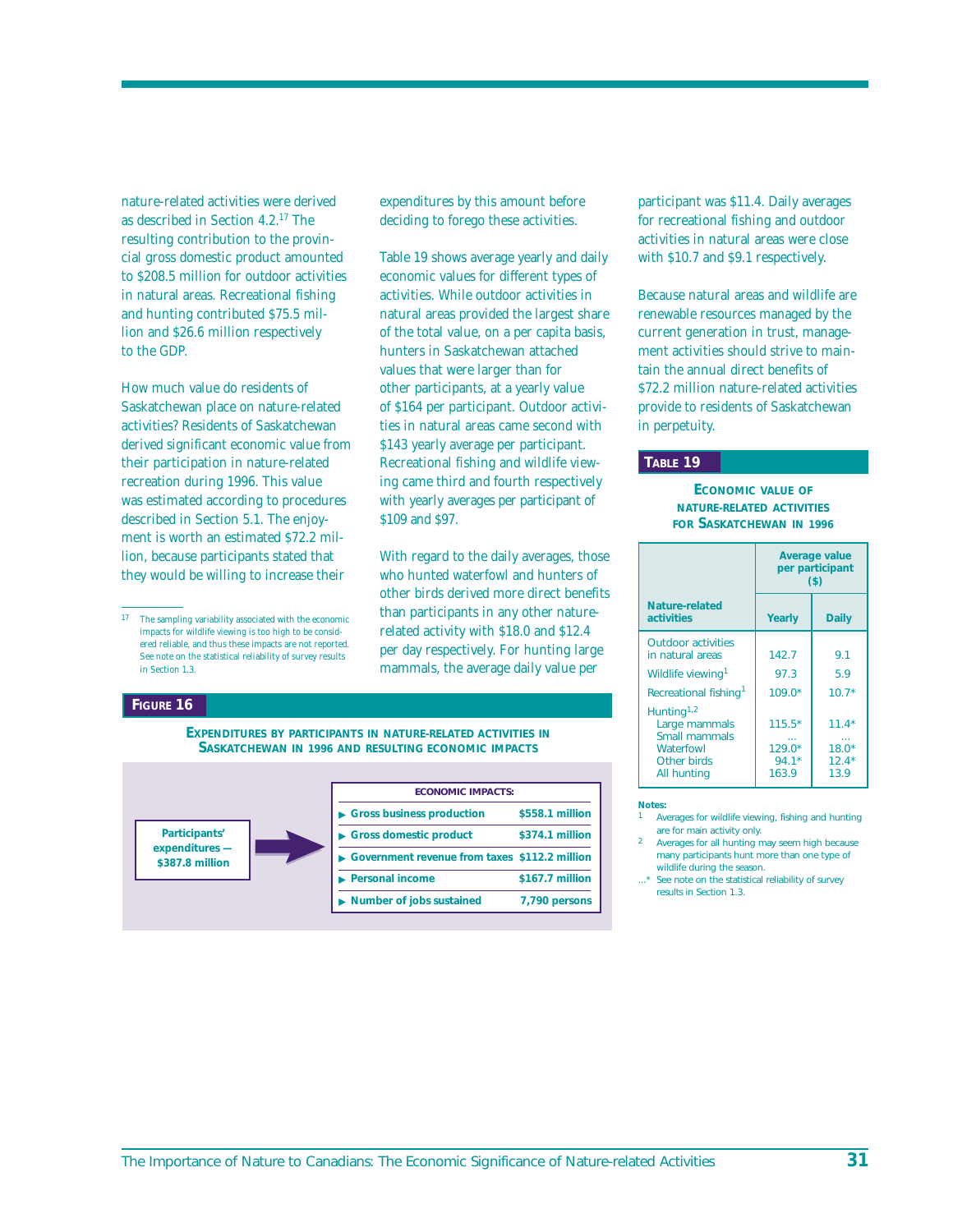### **14. ECONOMIC BENEFITS OF NATURE-RELATED ACTIVITIES FOR RESIDENTS OF ALBERTA IN 1996**

<span id="page-37-0"></span>**I**n 1996, considerable economic benefits resulted from nature-related activities in Alberta. The money spent by those who engaged in nature-related activities and the significant economic impacts generated as a result of these expenditures, are presented in this chapter. Participants in nature-related activities derived an economic value above and beyond the money they spent to take part in them. This economic value is also presented.

Residents of Alberta spent \$1.2 billion on nature-related activities during 1996. They spent \$901.7 million of the total on outdoor activities in natural areas (Table 20). The average participant in these activities spent \$836 during the year, or \$56 per day of participation. Wildlife viewing expenditures were estimated at \$171.6 million.

On average, these participants spent \$433, or \$23 per day of participation. Expenditures for recreational fishing amounted to \$147.8 million. The average yearly expenditure for fishing was \$409, or \$22 per day of participation. In total, Alberta residents spent \$71.0 million hunting wildlife in 1996. The average hunter spent \$843 during the year, or \$51 per day of participation.

Of the total expenditures, approximately \$349.2 million, or 29.8 percent, was spent on equipment used primarily for nature-related activities. Another \$300.0 million (25.6 percent) was spent on transportation, \$223.3 million (19.1 percent) on food, \$149.0 million (12.7 percent) on accommodation and \$79.3 million (6.8 percent) on other items such as entry fees. The remaining

\$70.2 million (6.0 percent) was spent on contributions to nature-related organizations, sustaining land for conservation and residential wildliferelated activities.

What are the economic impacts that result from participation in naturerelated activities by residents of Alberta? The impacts of the \$1.2 billion spent by Alberta residents are shown in Figure 17. They were estimated using the most recent Statistics Canada Interprovincial Input-Output Model and according to procedures described in Section 4.2. Nature-related expenditures contributed over \$1.5 billion to the provincial gross domestic product (GDP), and supported 23,600 jobs. Local and provincial levels of government received \$360 million in revenue from diverse taxes.

### **TABLE 20**

**EXPENDITURES ON NATURE-RELATED ACTIVITIES BY ALBERTA PARTICIPANTS IN 1996, BY TYPE OF ACTIVITY**

| <b>Category of</b><br>expenditure                                                                                           |                                             | <b>Outdoor activities</b><br>in natural areas |                                   | <b>Wildlife</b><br>viewing <sup>1</sup> |                                        | Recreational<br>fishing <sup>1</sup> |                                             | <b>Hunting</b><br>wildlife <sup>1</sup> | Other nature-<br>related<br>activities <sup>2</sup> |
|-----------------------------------------------------------------------------------------------------------------------------|---------------------------------------------|-----------------------------------------------|-----------------------------------|-----------------------------------------|----------------------------------------|--------------------------------------|---------------------------------------------|-----------------------------------------|-----------------------------------------------------|
|                                                                                                                             | \$ million                                  | %                                             | \$ million                        | %                                       | \$ million                             | %                                    | \$ million                                  | %                                       | \$ million                                          |
| Accommodation<br><b>Transportation</b><br>Food<br>Equipment<br>Other items<br>Costs for other nature-<br>related activities | 135.3<br>229.0<br>183.2<br>293.6<br>$60.5*$ | 15.0<br>25.4<br>20.3<br>32.6<br>6.7           | $4.4*$<br>15.8<br>9.5<br>$142.0*$ | 2.6<br>9.2<br>5.5<br>82.7               | 7.4<br>35.0<br>23.5<br>50.9<br>$31.0*$ | 5.0<br>23.7<br>15.9<br>34.4<br>21.0  | $1.8*$<br>20.2<br>7.2<br>$29.0*$<br>$13.0*$ | 2.5<br>28.5<br>10.1<br>40.8<br>18.3     | $70.2*$                                             |
| Total $3$                                                                                                                   | \$901.7                                     | 100.0%                                        | $$171.6*$                         | 100.0%                                  | \$147.8                                | 100.0%                               | \$71.0                                      | 100.0%                                  | $$70.2*$                                            |
| Average yearly<br>Average daily                                                                                             | \$836<br>\$56                               |                                               | \$433<br>\$23                     |                                         | \$409<br>\$22                          |                                      | \$843<br>\$51                               |                                         |                                                     |

#### **Notes:**

Expenditures for wildlife viewing, recreational fishing and hunting are for main and secondary activities combined as described in Section 2.1. Due to the manner in which the secondary expenditures were calculated, it is not possible to add up the expenditures on activities shown in Table 20 without duplication. See Appendix II for guidelines on comparing these results with those from previous surveys.

2 Costs for other nature-related activities include expenditures on maintaining, restoring or purchasing land for conservation, nature-related organizations and residential wildlife-related activities. Data on these activities were not broken down by expenditure category

3 Some figures may not total perfectly because of rounding.

}\* See note on the statistical reliability of survey results in Section 1.3.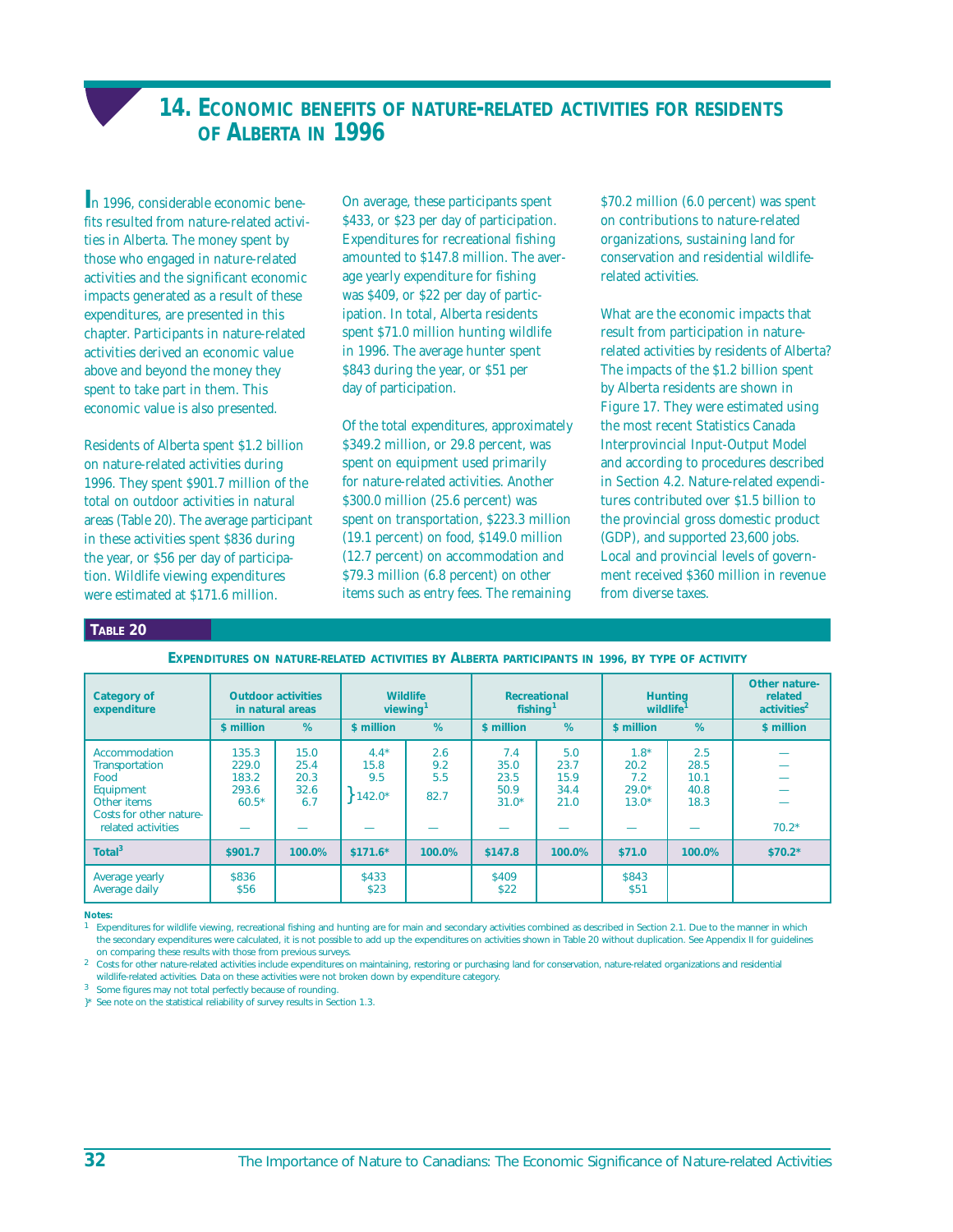The economic impacts resulting from expenditures on selected types of nature-related activities were derived as described in Section 4.2. The resulting contribution to the provincial gross domestic product amounted to \$899.8 million for outdoor activities in natural areas. Wildlife viewing expenditures contributed \$171.4 million to the GDP. Recreational fishing and hunting contributed \$147.2 million and \$71.4 million respectively.

How much value do residents of Alberta place on nature-related activities? Residents of Alberta derived significant economic value from their participation in nature-related recreation during 1996. This value was estimated according to procedures described in Section 5.1. The enjoyment is worth an estimated \$219.4 million, because participants stated that they would be willing to

#### **FIGURE 17**

**EXPENDITURES BY PARTICIPANTS IN NATURE-RELATED ACTIVITIES IN ALBERTA IN 1996 AND RESULTING ECONOMIC IMPACTS**

increase their expenditures by this amount before deciding to forego

Table 21 shows average yearly and daily economic values for different types of activities. While outdoor activities in natural areas provided the largest share of the total value, on a per capita basis, hunters in Alberta attached values that were larger than for other participants, at a yearly value of \$184 per participant. Outdoor activities in natural areas came second with \$153 yearly average per participant. Recreational fishing and wildlife viewing came third and fourth respectively with yearly averages per participant of \$118 and \$104.

With regard to the daily averages, those who hunted waterfowl, large mammals and other birds derived more direct benefits than participants in any other nature-related activity with \$18.3,

these activities.



\$12.3 and \$11.4 per day respectively. Daily averages for recreational fishing and for outdoor activities in natural areas were close with \$10.7 and \$10.2 respectively.

Because natural areas and wildlife are renewable resources managed by the current generation in trust, management activities should strive to maintain the annual direct benefits of \$219.4 million nature-related activities provide to residents of Alberta in perpetuity.

### **TABLE 21**

### **ECONOMIC VALUE OF NATURE-RELATED ACTIVITIES FOR ALBERTA IN 1996**

|                                                                                                     | <b>Average value</b><br>per participant<br>$($)$  |                                              |  |  |  |
|-----------------------------------------------------------------------------------------------------|---------------------------------------------------|----------------------------------------------|--|--|--|
| Nature-related<br>activities                                                                        | Yearly                                            | <b>Daily</b>                                 |  |  |  |
| <b>Outdoor activities</b><br>in natural areas                                                       | 153.3                                             | 10.2                                         |  |  |  |
| Wildlife viewing <sup>1</sup>                                                                       | 104.3                                             | 6.6                                          |  |  |  |
| Recreational fishing <sup>1</sup>                                                                   | 118.3                                             | 10.7                                         |  |  |  |
| Hunting <sup>1,2</sup><br>Large mammals<br>Small mammals<br>Waterfowl<br>Other birds<br>All hunting | 137.4<br>$61.8*$<br>$149.0*$<br>$104.6*$<br>184.4 | 12.3<br>$6.1*$<br>$18.3*$<br>$11.4*$<br>15.2 |  |  |  |

**Notes:**

1 Averages for wildlife viewing, fishing and hunting are for main activity only.

2 Averages for all hunting may seem high because many participants hunt more than one type of wildlife during the season.

See note on the statistical reliability of survey results in Section 1.3.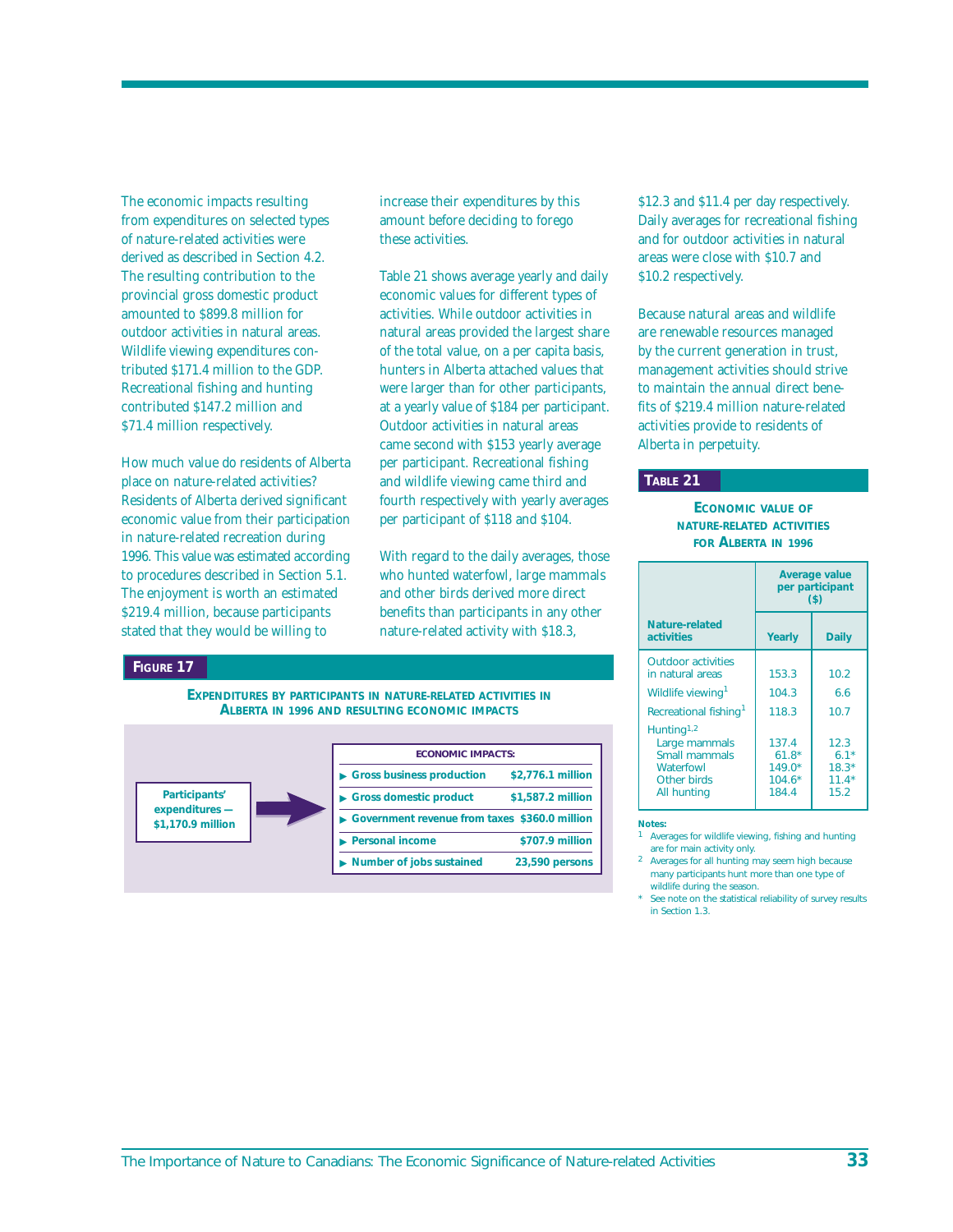### **15. ECONOMIC BENEFITS OF NATURE-RELATED ACTIVITIES FOR RESIDENTS OF BRITISH COLUMBIA IN 1996**

<span id="page-39-0"></span>**I**n 1996, considerable economic benefits resulted from nature-related activities in British Columbia. The money spent by those who engaged in nature-related activities and the significant economic impacts generated as a result of these expenditures, are presented in this chapter. Participants in nature-related activities derived an economic value above and beyond the money they spent to take part in them. This economic value is also presented.

Residents of British Columbia spent \$1.9 billion on nature-related activities during 1996. They spent \$1.3 billion of the total on outdoor activities in natural areas (Table 22). The average participant in these activities spent \$902 during the year, or \$45 per day of participation. Wildlife viewing expenditures were estimated at \$268.5 million. On average, these participants spent

\$420, or \$18 per day of participation. Expenditures for recreational fishing amounted to \$293.0 million. The average yearly expenditure for fishing was \$545, or \$29 per day of participation. In total, British Columbia residents spent \$99.5 million hunting wildlife in 1996. The average hunter spent \$1,017 during the year, or \$50 per day of participation.

Of the total expenditures, approximately \$571.1 million, or 29.5 percent, was spent on equipment used primarily for nature-related activities. Another \$479.2 million (24.7 percent) was spent on transportation, \$350.4 million (18.1 percent) on food, \$172.2 million (8.9 percent) on accommodation and \$140.7 million (7.3 percent) on other items such as entry fees. The remaining \$224.4 million (11.6 percent) was spent on contributions to nature-related organizations, sustaining land for

conservation and residential wildliferelated activities.

What are the economic impacts that result from participation in naturerelated activities by residents of British Columbia? The impacts of the \$1.9 billion spent by British Columbia residents are shown in Figure 18. They were estimated using the most recent Statistics Canada Interprovincial Input-Output Model and according to procedures described in Section 4.2. Nature-related expenditures contributed over \$1.8 billion to the provincial gross domestic product (GDP), and supported 34,100 jobs. Local and provincial levels of government received \$618 million in revenue from diverse taxes.

The economic impacts resulting from expenditures on selected types of nature-related activities were derived

### **TABLE 22**

| Category of<br>expenditure                                                                                                  | <b>Outdoor activities</b><br>in natural areas |                                     |                            | <b>Wildlife</b><br>viewing <sup>1</sup> |                                             | Recreational<br>fishing <sup>1</sup> |                                   | <b>Hunting</b><br>wildlife <sup>1</sup> | Other nature-<br>related<br>activities <sup>2</sup> |
|-----------------------------------------------------------------------------------------------------------------------------|-----------------------------------------------|-------------------------------------|----------------------------|-----------------------------------------|---------------------------------------------|--------------------------------------|-----------------------------------|-----------------------------------------|-----------------------------------------------------|
|                                                                                                                             | \$ million                                    | %                                   | \$ million                 | %                                       | \$ million                                  | %                                    | \$ million                        | %                                       | \$ million                                          |
| Accommodation<br><b>Transportation</b><br>Food<br>Equipment<br>Other items<br>Costs for other nature-<br>related activities | 146.4<br>357.0<br>280.0<br>416.9<br>$115.9*$  | 11.1<br>27.1<br>21.3<br>31.7<br>8.8 | $7.8*$<br>30.3<br>$230.5*$ | 2.9<br>11.3<br>85.8                     | 15.2<br>63.4<br>39.0<br>$137.9*$<br>$37.5*$ | 5.2<br>21.6<br>13.3<br>47.1<br>12.8  | $2.8*$<br>28.5<br>13.8<br>$54.4*$ | 2.8<br>28.6<br>13.9<br>54.7             | $224.4*$                                            |
| Total $3$                                                                                                                   | \$1,316.3                                     | 100.0%                              | $$268.5*$                  | 100.0%                                  | \$293.0                                     | 100.0%                               | $$99.5*$                          | 100.0%                                  | $$224.4*$                                           |
| Average yearly<br>Average daily                                                                                             | \$902<br>\$45                                 |                                     | \$420<br>\$18              |                                         | \$545<br>\$29                               |                                      | \$1,017<br>\$50                   |                                         |                                                     |

**EXPENDITURES ON NATURE-RELATED ACTIVITIES BY BRITISH COLUMBIA PARTICIPANTS IN 1996, BY TYPE OF ACTIVITY**

**Notes:** 

Expenditures for wildlife viewing, recreational fishing and hunting are for main and secondary activities combined as described in Section 2.1. Due to the manner in which the secondary expenditures were calculated, it is not possible to add up the expenditures on activities shown in Table 22 without duplication. See Appendix II for guidelines on comparing these results with those from previous surveys.

2 Costs for other nature-related activities include expenditures on maintaining, restoring or purchasing land for conservation, nature-related organizations and residential wildlife-related activities. Data on these activities were not broken down by expenditure category.

3 Some figures may not total perfectly because of rounding.

}\* See note on the statistical reliability of survey results in Section 1.3.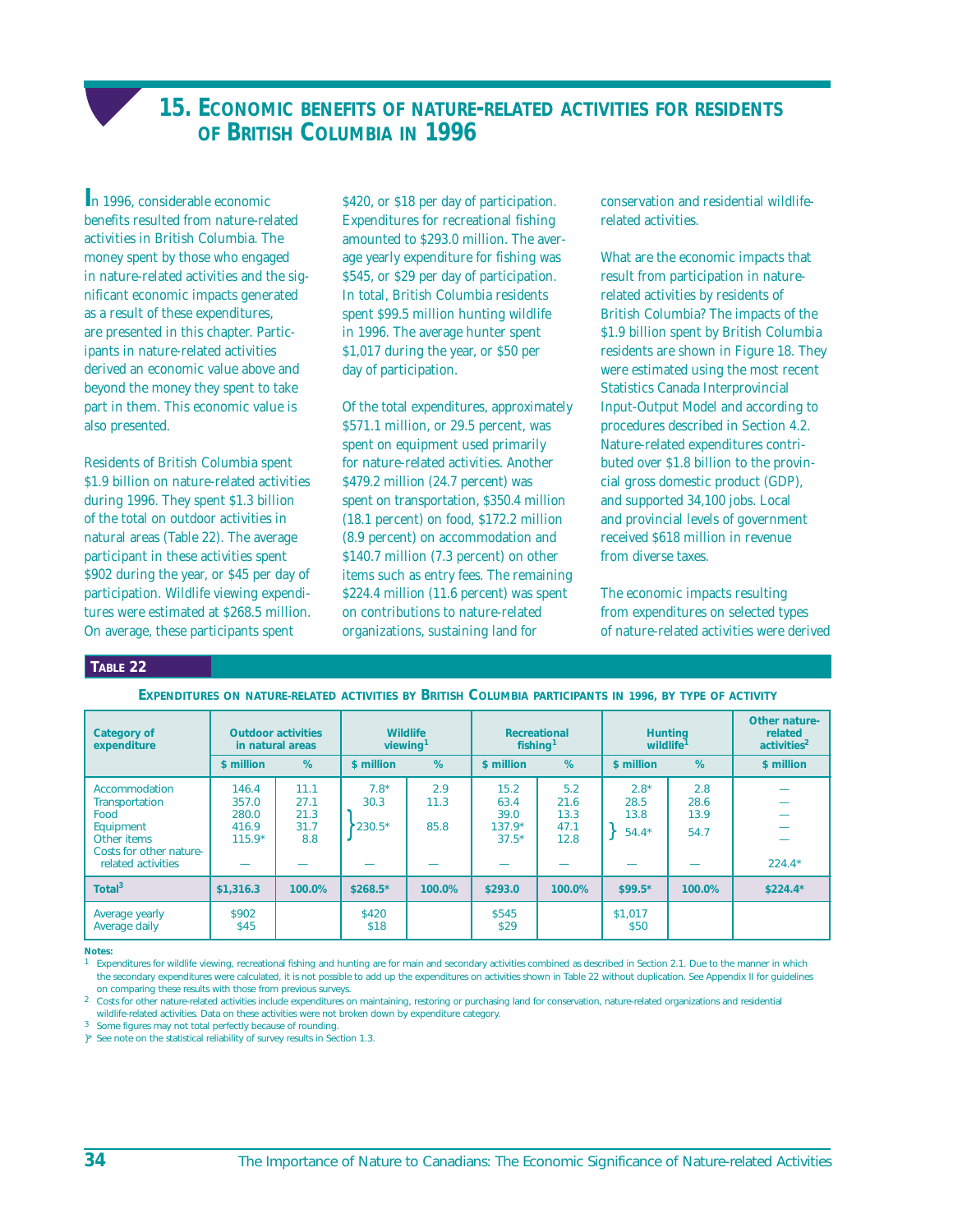as described in Section 4.2.18 The resulting contribution to the provincial gross domestic product amounted to \$1.2 billion for outdoor activities in natural areas. Recreational fishing and hunting contributed \$259.0 million and \$87.9 million respectively to the GDP.

How much value do residents of British Columbia place on nature-related activities? Residents of British Columbia derived significant economic value from their participation in nature-related recreation during 1996. This value was estimated according to procedures described in Section 5.1. The enjoyment is worth an estimated \$342.1 million, because participants stated that they would be willing to

#### **FIGURE 18**

increase their expenditures by this amount before deciding to forego these activities.

Table 23 shows average yearly and daily economic values for different types of activities. While outdoor activities in natural areas provided the largest share of the total value, on a per capita basis, hunters in British Columbia attached values that were larger than for other participants, at a yearly value of \$271 per participant. Outdoor activities in natural areas came second with \$165 yearly average per participant. Recreational fishing and wildlife viewing came third and fourth respectively with yearly averages per participant of \$139 and \$107.

With regard to the daily averages, those who hunted large mammals derived more direct benefits than participants in any other nature-related activity

**EXPENDITURES BY PARTICIPANTS IN NATURE-RELATED ACTIVITIES IN BRITISH COLUMBIA IN 1996 AND RESULTING ECONOMIC IMPACTS**



with \$14.4 per day. For recreational fishing, the average daily value per participant was \$12.2. Daily averages for outdoor activities in natural areas was next with \$8.2.

Because natural areas and wildlife are renewable resources managed by the current generation in trust, management activities should strive to maintain the annual direct benefits of \$342.1 million nature-related activities provide to residents of British Columbia in perpetuity.

### **TABLE 23**

### **ECONOMIC VALUE OF NATURE-RELATED ACTIVITIES FOR BRITISH COLUMBIA IN 1996**

|                                                                                                     | Average value<br>per participant<br>$($)$ |                        |  |
|-----------------------------------------------------------------------------------------------------|-------------------------------------------|------------------------|--|
| Nature-related<br>activities                                                                        | Yearly                                    | <b>Daily</b>           |  |
| <b>Outdoor activities</b><br>in natural areas                                                       | 165.3                                     | 8.2                    |  |
| Wildlife viewing <sup>1</sup>                                                                       | 106.6                                     | 7.6                    |  |
| Recreational fishing <sup>1</sup>                                                                   | 139.1                                     | 12.2                   |  |
| Hunting <sup>1,2</sup><br>Large mammals<br>Small mammals<br>Waterfowl<br>Other birds<br>All hunting | 226.6<br>$92.7*$<br>271.2                 | 14.4<br>$7.3*$<br>17.8 |  |

**Notes:**

- Averages for wildlife viewing, fishing and hunting are for main activity only.
- Averages for all hunting may seem high because many participants hunt more than one type of wildlife during the season.
- \* See note on the statistical reliability of survey results in Section 1.3.

<sup>18</sup> The sampling variability associated with the economic impacts for wildlife viewing is too high to be considered reliable, and thus these impacts are not reported. See note on the statistical reliability of survey results in Section 1.3.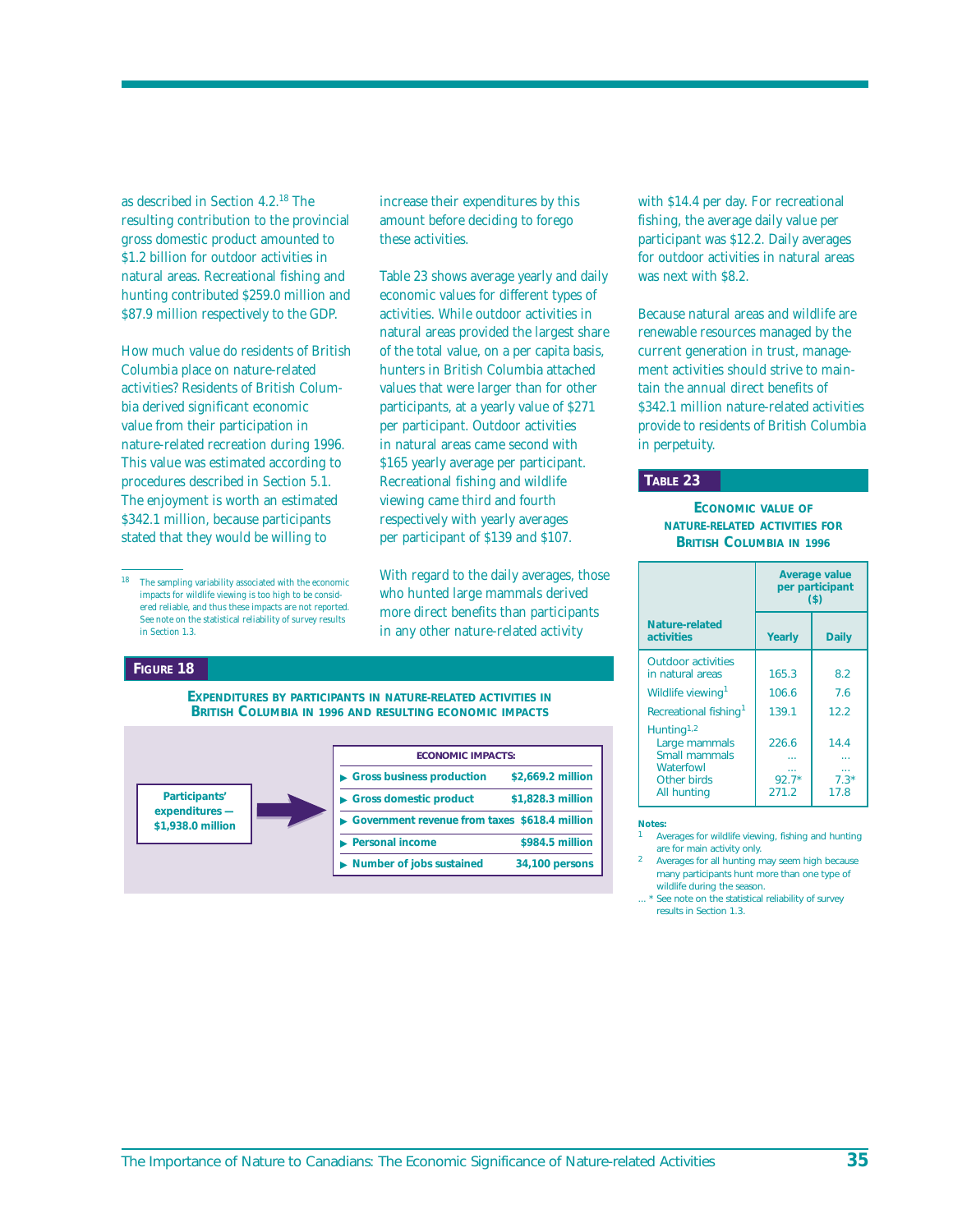### **16. ECONOMIC BENEFITS OF NATURE-RELATED ACTIVITIES FOR RESIDENTS OF THE YUKON IN 1996**

<span id="page-41-0"></span>**I**n 1996, considerable economic benefits resulted from nature-related activities in the Yukon. The money spent by those who engaged in naturerelated activities and the significant economic impacts generated as a result of these expenditures, are presented in this chapter. Participants in nature-related activities derived an economic value above and beyond the money they spent to take part in them. This economic value is also presented.

Residents of the Yukon spent \$16.0 million on nature-related activities during 1996. They spent \$11.6 million of the total on outdoor activities in natural areas (Table 24). The average participant in these activities spent \$1,298 during the year, or \$55 per day of participation. Wildlife viewing expenditures were estimated at \$8.2 million. On average,

these participants spent \$1,494, or \$59 per day of participation. Expenditures for recreational fishing amounted to \$3.1 million. The average yearly expenditure for fishing was \$485, or \$25 per day of participation. In total, Yukon residents spent \$2.0 million hunting wildlife in 1996. The average hunter spent \$901 during the year, or \$46 per day of participation.

Of the total expenditures, approximately \$6.0 million, or 37.5 percent, was spent on equipment used primarily for naturerelated activities. Another \$4.6 million (28.8 percent) was spent on transportation, \$2.7 million (16.7 percent) on food, \$0.9 million (5.6 percent) on accommodation and \$1.0 million (6.4 percent) on other items such as entry fees. The remaining \$0.8 million (5.0 percent) was spent on contributions to nature-related organizations,

sustaining land for conservation and residential wildlife-related activities.

What are the economic impacts that result from participation in naturerelated activities by residents of the Yukon? The impacts of the \$16.0 million spent by Yukon residents are shown in Figure 19. They were estimated using the most recent Statistics Canada Interprovincial Input-Output Model and according to procedures described in Section 4.2. Nature-related expenditures contributed over \$11 million to the provincial gross domestic product (GDP), and supported 200 jobs. Local and provincial levels of government received over \$3 million in revenue from diverse taxes.

The economic impacts resulting from expenditures on selected types of nature-related activities were derived

### **TABLE 24**

**EXPENDITURES ON NATURE-RELATED ACTIVITIES BY YUKON PARTICIPANTS IN 1996, BY TYPE OF ACTIVITY**

| <b>Category of</b><br>expenditure                                                                                    | \$ million                  | <b>Outdoor activities</b><br>in natural areas<br>% | \$ million                                          | <b>Wildlife</b><br>viewing <sup>1</sup><br>%           | fishing <sup>1</sup><br>\$ million | Recreational<br>%            | wildlife <sup>1</sup><br>\$ million                                  | <b>Hunting</b><br>%                                          | Other nature-<br>related<br>activities <sup>2</sup><br>\$ million |
|----------------------------------------------------------------------------------------------------------------------|-----------------------------|----------------------------------------------------|-----------------------------------------------------|--------------------------------------------------------|------------------------------------|------------------------------|----------------------------------------------------------------------|--------------------------------------------------------------|-------------------------------------------------------------------|
| Accommodation<br>Transportation<br>Food<br>Equipment<br>Other items<br>Costs for other nature-<br>related activities | 0.8<br>3.5<br>2.0<br>$5.3*$ | 6.9<br>30.2<br>17.2<br>46.6                        | $\sim$ $\sim$<br>$\sim$<br>$\sim$<br>1.11<br>$\sim$ | $\cdots$<br>$\sim$<br>1.11<br><b>A 6 6 1</b><br>$\sim$ | 0.6<br>0.4<br>$1.6*$<br>$0.4*$     | 22.6<br>12.9<br>51.6<br>12.9 | 1.11<br><b>A 6 6 1</b><br><b>A 6 6 1</b><br><b>A 6 6 1</b><br>$\sim$ | 1.11<br>$\sim$<br><b>A 6 6 1</b><br><b>A 6 6 1</b><br>$\sim$ | $0.8*$                                                            |
| Total $3$                                                                                                            | \$11.6                      | 100.0%                                             | \$8.2 <sup>4</sup>                                  |                                                        | \$3.1                              | 100.0%                       | $$2.0*$                                                              | 100.0%                                                       | $$0.8**$                                                          |
| Average yearly<br>Average daily                                                                                      | \$1.298<br>\$55             |                                                    | \$1,494<br>\$59                                     |                                                        | \$485<br>\$25                      |                              | \$901<br>\$46                                                        |                                                              |                                                                   |

**Notes:** 

Expenditures for wildlife viewing, recreational fishing and hunting are for main and secondary activities combined as described in Section 2.1. Due to the manner in which the secondary expenditures were calculated, it is not possible to add up the expenditures on activities shown in Table 24 without duplication. See Appendix II for guidelines on comparing these results with those from previous surveys.

2 Costs for other nature-related activities include expenditures on maintaining, restoring or purchasing land for conservation, nature-related organizations and residential wildlife-related activities. Data on these activities were not broken down by expenditure category.

Some figures may not total perfectly because of rounding.

Since the sampling variability associated with this total is very high, the reliability is lower than for other totals and thus it should be used with caution.

...}\* See note on the statistical reliability of survey results in Section 1.3.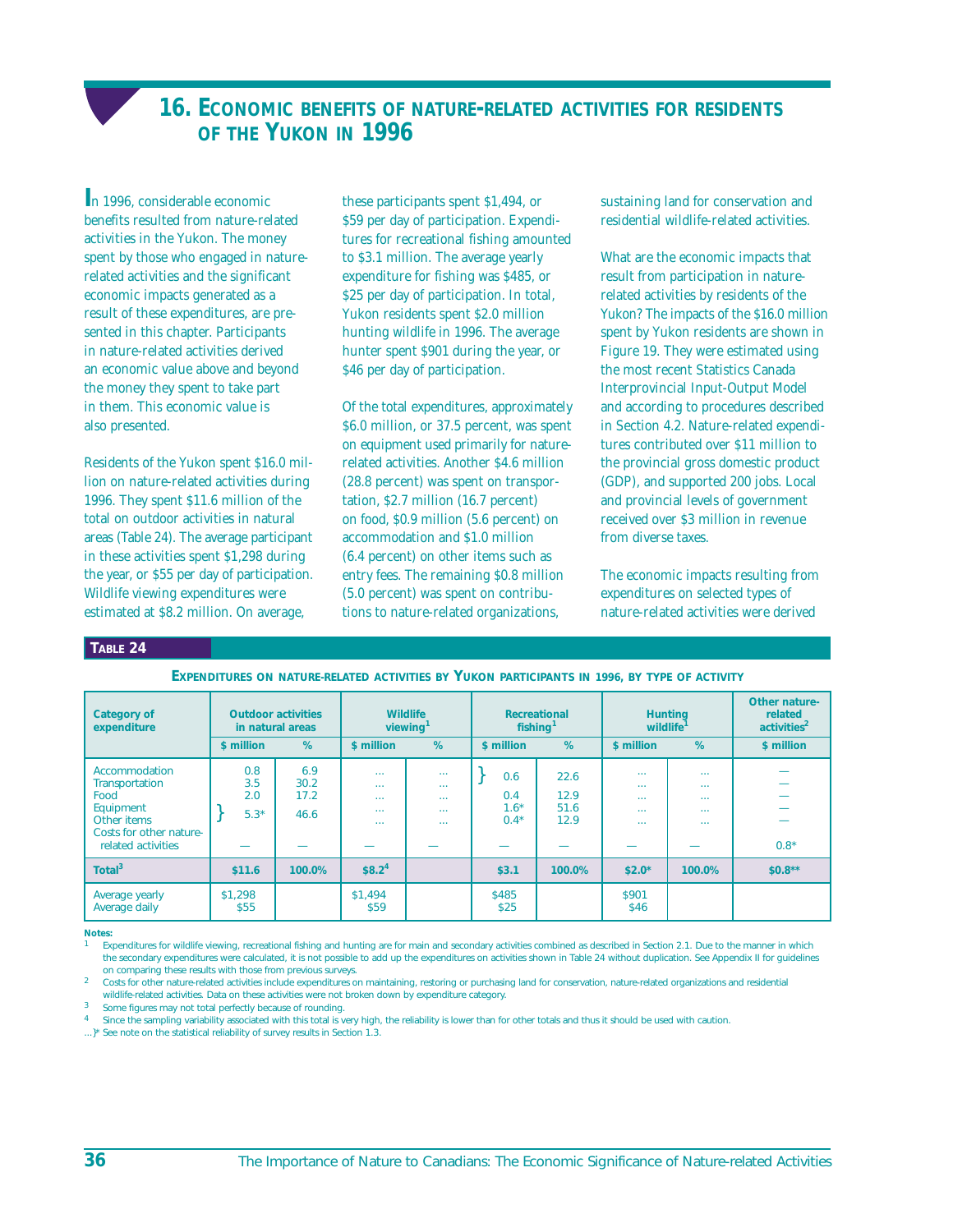as described in Section 4.2.19 The resulting contribution to the provincial gross domestic product amounted to \$8.3 million for outdoor activities in natural areas. Recreational fishing expenditures contributed \$2.2 million to the GDP.

How much value do residents of the Yukon place on nature-related activities? Residents of the Yukon derived significant economic value from their participation in nature-related recreation during 1996. This value was estimated according to procedures described in Section 5.1. The enjoyment is worth an estimated \$2.6 million, because participants stated that they would be willing to increase their

#### **FIGURE 19**

**EXPENDITURES BY PARTICIPANTS IN NATURE-RELATED ACTIVITIES IN THE YUKON IN 1996 AND RESULTING ECONOMIC IMPACTS**



expenditures by this amount before deciding to forego these activities.

Table 25 shows average yearly and daily economic values for different types of activities. While outdoor activities in natural areas provided the largest share of the total value, on a per capita basis, hunters in the Yukon attached values that were larger than for other participants, at a yearly value of \$211 per participant. Outdoor activities in natural areas came second with \$179 yearly average per participant. Wildlife viewing and recreational fishing came third and fourth respectively with yearly averages per participant of \$120 and \$108.

With regard to the daily averages, those who hunted large mammals derived more direct benefits than participants in any other nature-related activity with \$18.8. Daily averages for recreational fishing and outdoor activities in natural areas were next with \$9.5 and \$7.6 respectively.

Because natural areas and wildlife are renewable resources managed by the current generation in trust, management activities should strive to maintain the annual direct benefits of \$2.6 million nature-related activities provide to residents of the Yukon in perpetuity.

### **TABLE 25**

**ECONOMIC VALUE OF NATURE-RELATED ACTIVITIES FOR THE YUKON IN 1996**

|                                                                                                     | Average value<br>per participant<br>$($)$ |                 |  |
|-----------------------------------------------------------------------------------------------------|-------------------------------------------|-----------------|--|
| Nature-related<br>activities                                                                        | Yearly                                    | <b>Daily</b>    |  |
| <b>Outdoor activities</b><br>in natural areas                                                       | 178.5                                     | 7.6             |  |
| Wildlife viewing <sup>1</sup>                                                                       | 119.7                                     | 7.1             |  |
| Recreational fishing <sup>1</sup>                                                                   | $108.2*$                                  | $9.5*$          |  |
| Hunting <sup>1,2</sup><br>Large mammals<br>Small mammals<br>Waterfowl<br>Other birds<br>All hunting | $196.2*$<br>211.3                         | $18.8*$<br>20 R |  |

#### **Notes:**

Averages for wildlife viewing, fishing and hunting are for main activity only.

- Averages for all hunting may seem high because many participants hunt more than one type of wildlife during the season
- \* See note on the statistical reliability of survey results in Section 1.3.

 $^{19}$   $\;$  The sampling variability associated with the economic impacts for wildlife viewing and hunting is too high to be considered reliable, and thus these impacts are not reported. See note on the statistical reliability of survey results in Section 1.3.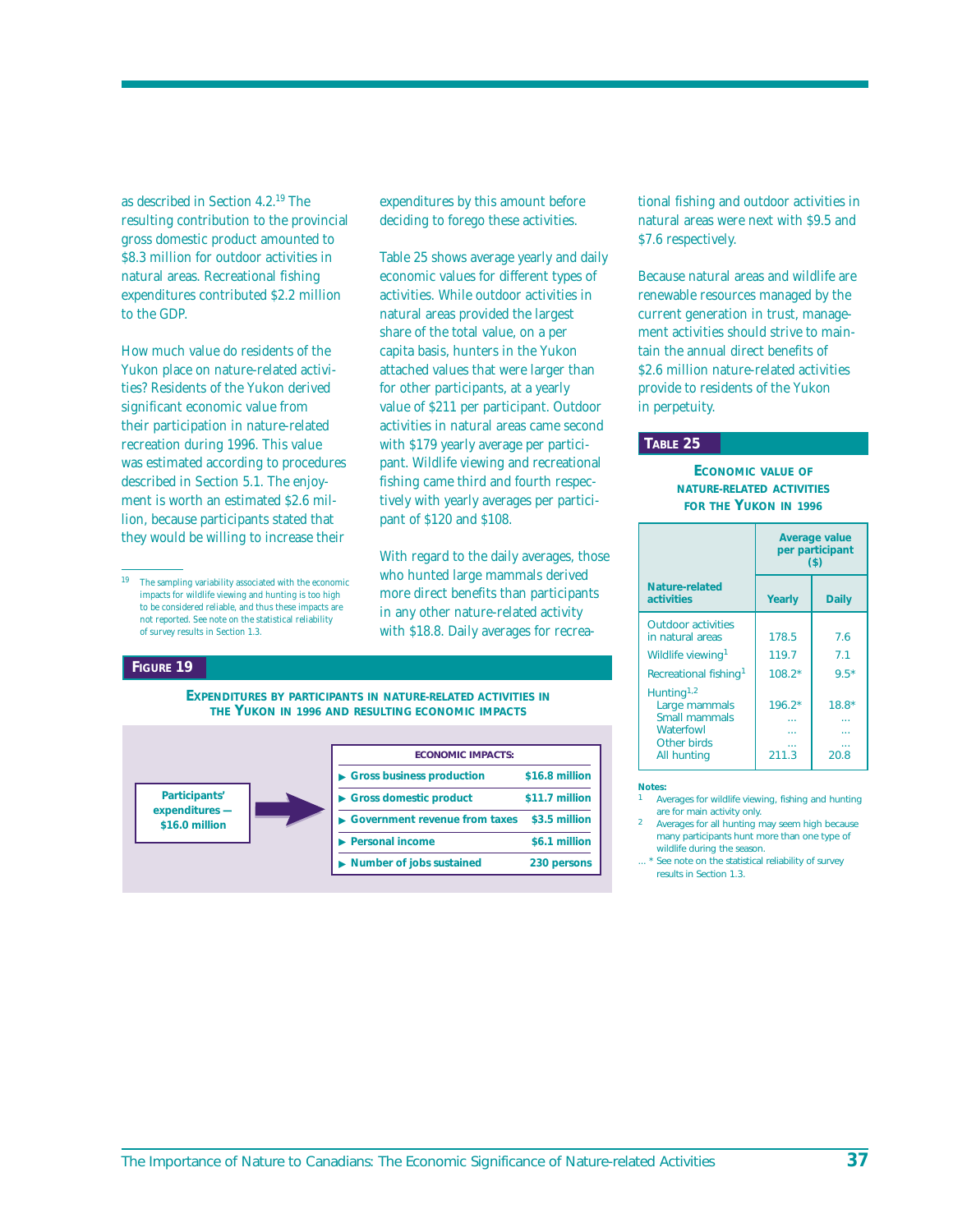# <span id="page-43-0"></span>**PART B NATURE-RELATED ACTIVITIES BY CANADIANS AND U.S. VISITORS IN CANADA**

## **17. THE FLOW OF FISH- AND WILDLIFE-RELATED EXPENDITURES BETWEEN CANADA AND THE UNITED STATES**

**I**n this chapter, the outlays of Canadians who traveled to the United States for two nature-related activities wildlife viewing and recreational fishing — are compared with those of U.S. residents who visited Canada for these activities. Results from the Nature Survey show that while the vast majority of expenditures by Canadians on viewing and fishing were spent within the borders of Canada, a small amount (\$236.1 million in Canadian dollars) was spent by Canadians who traveled to the United States to participate in these activities.<sup>20</sup> A comparable

survey conducted by the U.S. Census Bureau, which asked U.S. residents about their involvement in fish- and wildlife-related activities, was used to determine the expenditures made in Canada for wildlife viewing and fishing. That survey revealed that about 1.1 million U.S. visitors spent \$705.3 million (in Canadian dollars) in Canada; including \$383.1 million on fishing, and \$322.2 million on viewing.<sup>21</sup> A comparison of the results from the two surveys reveals that U.S. visitors in Canada spent considerably more money on fish- and wildlife-related activities than did Canadians visiting the United States for this purpose.

The above comparison of the two surveys reveals U.S. visitors spent three times more money in Canada on fishand wildlife-related activities than did Canadian visitors in the United States. Hence, a trade surplus with the United States exists in the area of spending on fish- and wildlife-related activities.

<sup>20</sup> For more detailed results, see Part B in the Highlights report for the Nature Survey (reference 11 in Appendix III). Hunting wildlife in the U.S. was not covered in the 1996 Nature Survey since results from the 1991 Wildlife Survey revealed that few Canadians went hunting in the U.S..

<sup>21</sup> See references 16 and 17 in Appendix III for the U.S. survey. For more detailed results, see Part B in the Highlights report for the Nature Survey (reference 11 in Appendix III). Hunting wildlife in Canada was not covered in the 1996 U.S. survey since the 1991 survey revealed that few Americans traveled to Canada to hunt.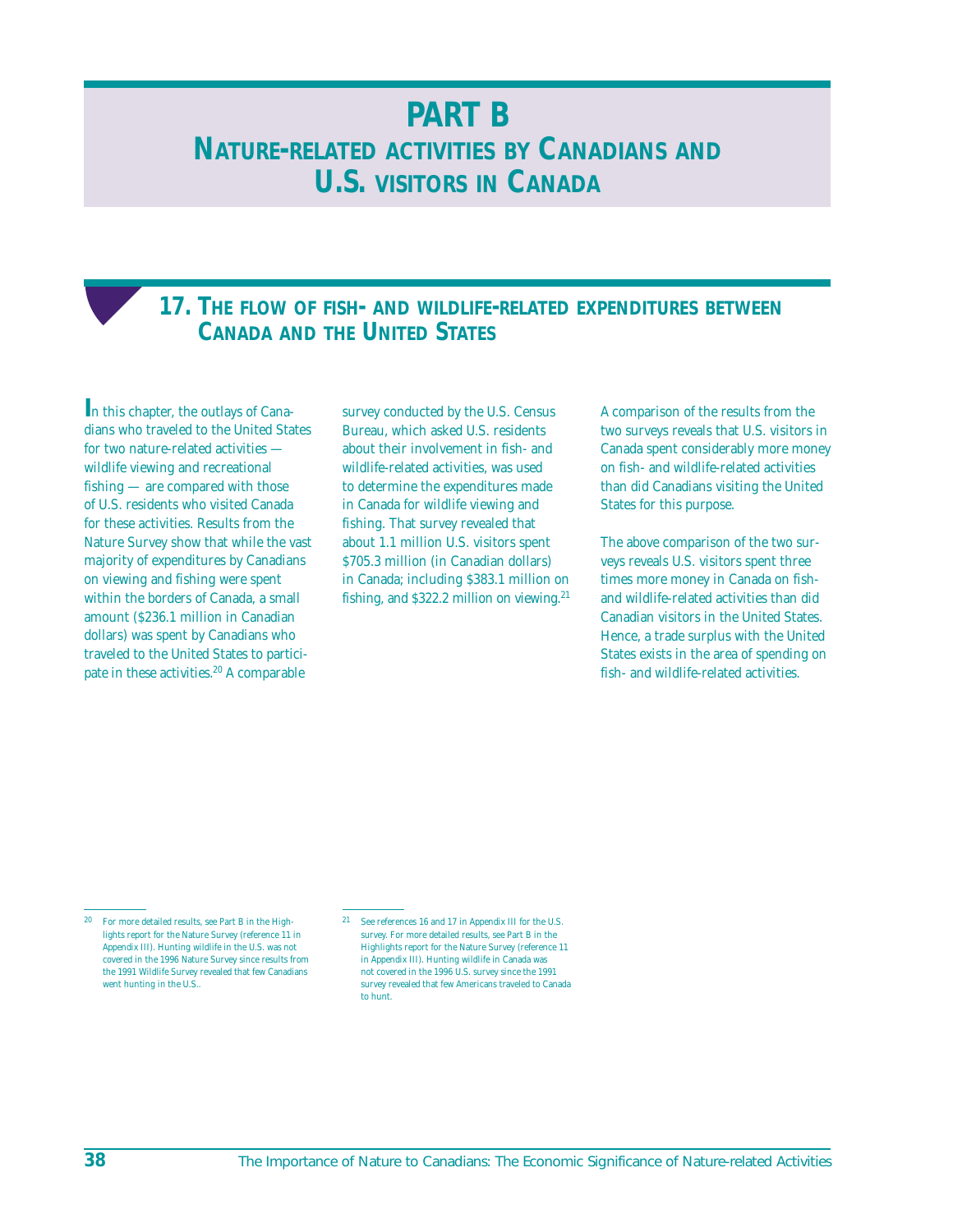### **18. INDIRECT BENEFITS OF PARTICIPATION IN NATURE-RELATED ACTIVITIES BY CANADIANS AND U.S. VISITORS IN CANADA**

<span id="page-44-0"></span>**C**anada's natural environment provides opportunities both to Canadians in their own country and visitors from other countries to experience outstanding scenery and wildlife. The expenditures made in association with these experiences result in significant positive economic impacts.

In 1996, Canadians spent nearly \$11.0 billion on nature-related activities in Canada. When combined with the \$705.3 million spent by U.S. visitors reported in Chapter 17, the grand total increases to \$11.7 billion. It should be noted that this total is an underestimate, since it does not include spending by U.S. visitors in Canada for outdoor activities in natural areas, such as sightseeing, camping, boating and hiking.

These expenditures were analyzed using the Statistics Canada National Input-Output Model in accordance with procedures described in Section 4.2. The expenditures and the resulting economic impacts for the \$11.0 billion spent by Canadians were described in Chapter 4.

The \$705.3 million spent in Canada by U.S. visitors on wildlife viewing and recreational fishing, went for accommodation (38.9 percent), food (25.2 percent), transportation (21.5 percent) and other items such as guide and equipment rentals (14.4 percent). These expenditures contributed over \$732 million to the Canadian GDP, while providing \$330 million of revenue from taxes to all levels of government. Expenditures by these U.S. visitors also supported more than 13,000 jobs across Canada.

Figure 20 shows the economic impacts for the \$11.7 billion spent by Canadians and U.S. visitors in Canada on naturerelated activities. The figure shows that:

- expenditures on nature-related activities contributed \$12.1 billion to Canada's GDP
- these expenditures supported a total of 215,000 jobs
- governments received a total of \$5.4 billion in revenue from diverse taxes on goods and services as a result of these expenditures.

### **FIGURE 20**

**EXPENDITURES BY CANADIANS AND U.S. VISITORS ON NATURE-RELATED ACTIVITIES IN CANADA AND RESULTING ECONOMIC IMPACTS**

|                                              |      | Canadians U.S. visitors | <b>Total</b> |
|----------------------------------------------|------|-------------------------|--------------|
| Total expenditures (\$ billion) <sup>1</sup> | 11.0 | 0.7                     | 11.7         |
| <b>Outdoor activities in natural areas</b>   | 7.2  | not available           | 7.2          |
| <b>Wildlife viewing</b>                      | 1.3  | 0.3                     | 1.6          |
| <b>Recreational fishing</b>                  | 1.9  | 0.4                     | 2.3          |
| <b>Hunting</b>                               | 0.8  |                         | 0.8          |
| Other nature-related activities              | 1.2  | not applicable          | 1.2          |

<sup>1</sup> The sum of expenditures for the different types of activity is greater than the total expenditures because expenditures for wildlife viewing, recreational fishing, and hunting include both main and secondary expenditures, as described in Section 2.1.

<sup>2</sup> See footnote 21.

| <b>ECONOMIC IMPACTS:</b>                       |                 |
|------------------------------------------------|-----------------|
| Gross business production                      | \$17.3 billion  |
| $\blacktriangleright$ Gross domestic product   | \$12.1 billion  |
| Government revenue from taxes                  | \$5.4 billion   |
| <b>Personal income</b>                         | \$5.9 billion   |
| $\blacktriangleright$ Number of jobs sustained | 214,800 persons |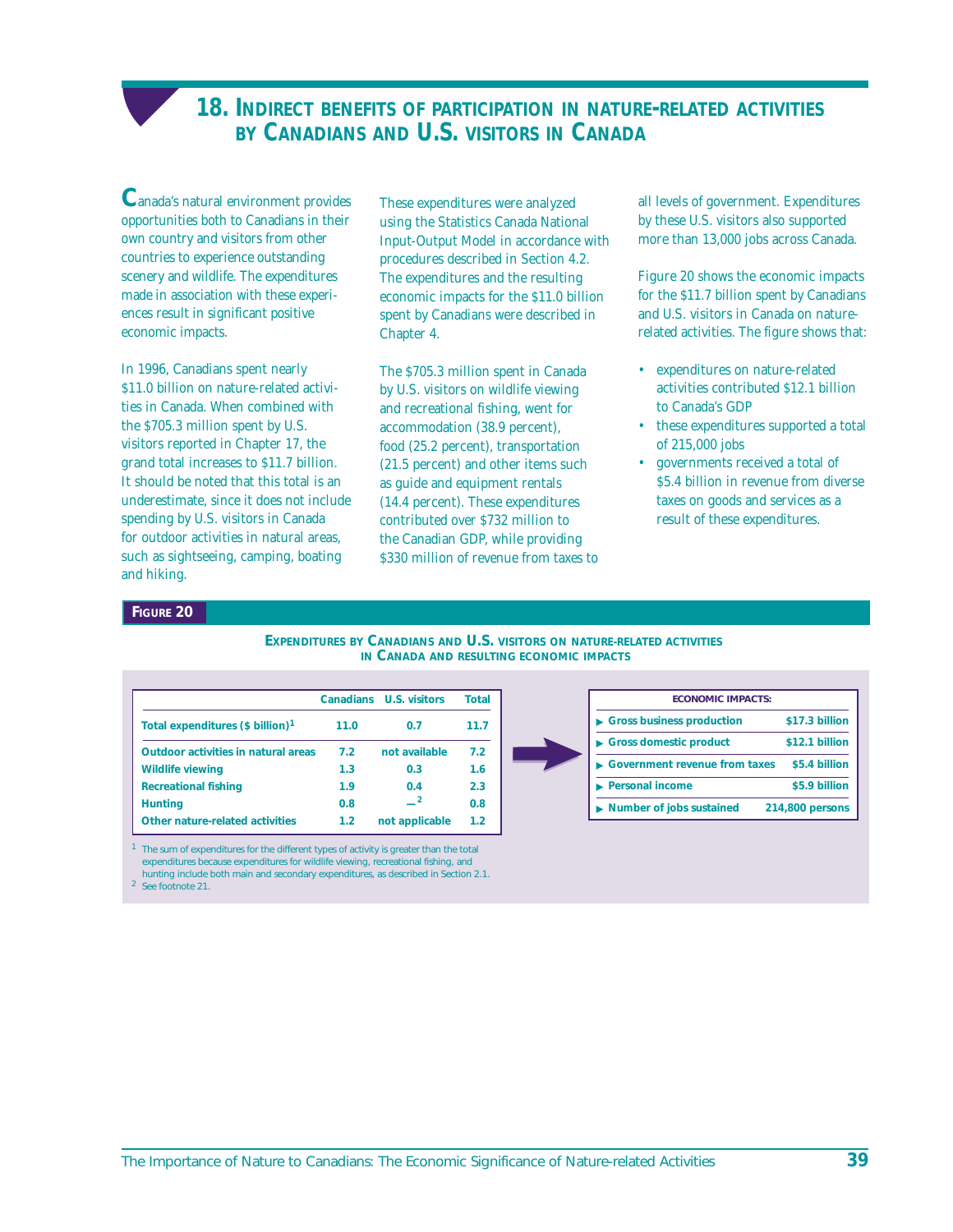# **PART C**

# <span id="page-45-0"></span>**SIGNIFICANCE OF FINDINGS FOR SUSTAINABLE DEVELOPMENT POLICIES AND PROGRAMS**

# **19. CONCLUSIONS AND POLICY IMPLICATIONS**

**T**he results from the Survey on the Importance of Nature to Canadians demonstrate the magnitude of the benefits from nature-related activities to the people and the economy of Canada. In total, Canadians and U.S. visitors to Canada spent \$11.7 billion while participating in nature-related activities. Of this total, \$11.0 billion was spent on nature-related activities by Canadians, whereas \$705.3 million was spent by U.S. visitors on two of these activities, wildlife viewing and recreational fishing. Participants' expenditures resulted in a contribution of \$12.1 billion to Canada's GDP and \$5.4 billion in taxes to government treasuries. Nearly 215,000 jobs were sustained by these expenditures. Over and above their spending on naturerelated activities, those Canadians who make intensive recreational use of nature were willing to spend an additional \$2 billion, which represents the economic value placed by participants on these activities.

The Nature Survey constitutes an important source of information on the economic benefits that result from the enjoyment of Canada's natural wealth. The partnership undertaking the survey has made

a unique contribution by bringing together information that crosses traditional management divisions such as wildlife, forests, water and protected areas. Findings such as these are essential inputs in policy review, legislation development, land use planning, allocation decisions, marketing strategies and monitoring processes.

The information on economic benefits revealed by the survey can serve as a tool to influence the decisions of governments at all levels, industry, organizations and individual Canadians to sustain Canada's natural wealth. For example, it can be used to:

### • Develop economic indicators to measure progress toward sustainable development Economic indicators of sustainable

development are similar to standard economic indicators such as GDP except that they take into account natural resource depletion. They are different from other indicator classes such as ecological in that they are expressed as dollar values, and thus various components can be added up to form a comprehensive story about sustainability. The Nature Survey results in this report contribute toward the development of these indicators by providing

measures of the recreational value resulting from the sustainable use of Canada's natural wealth.

• Formally acknowledge the important economic contribution of Canada's natural wealth in the national income accounts Canada's national income accounts

are designed to reflect the performance of the economy. However, natural assets, such as wildlife, forests and water, are not fully reflected as productive inputs in these accounts. This means that their current contributions to the country's economy are not clearly documented, and that any loss or degradation of these assets entails no depreciation of current income to account for the decrease in future production. Progress in correcting this omission is underway in a set of integrated environmental accounts. Identifying the various goods and services provided by natural assets and estimating their economic value are essential in efforts to reform national income accounting practice. Information from the Nature Survey on the values associated with nature-based tourism and recreation are an important contribution to this task.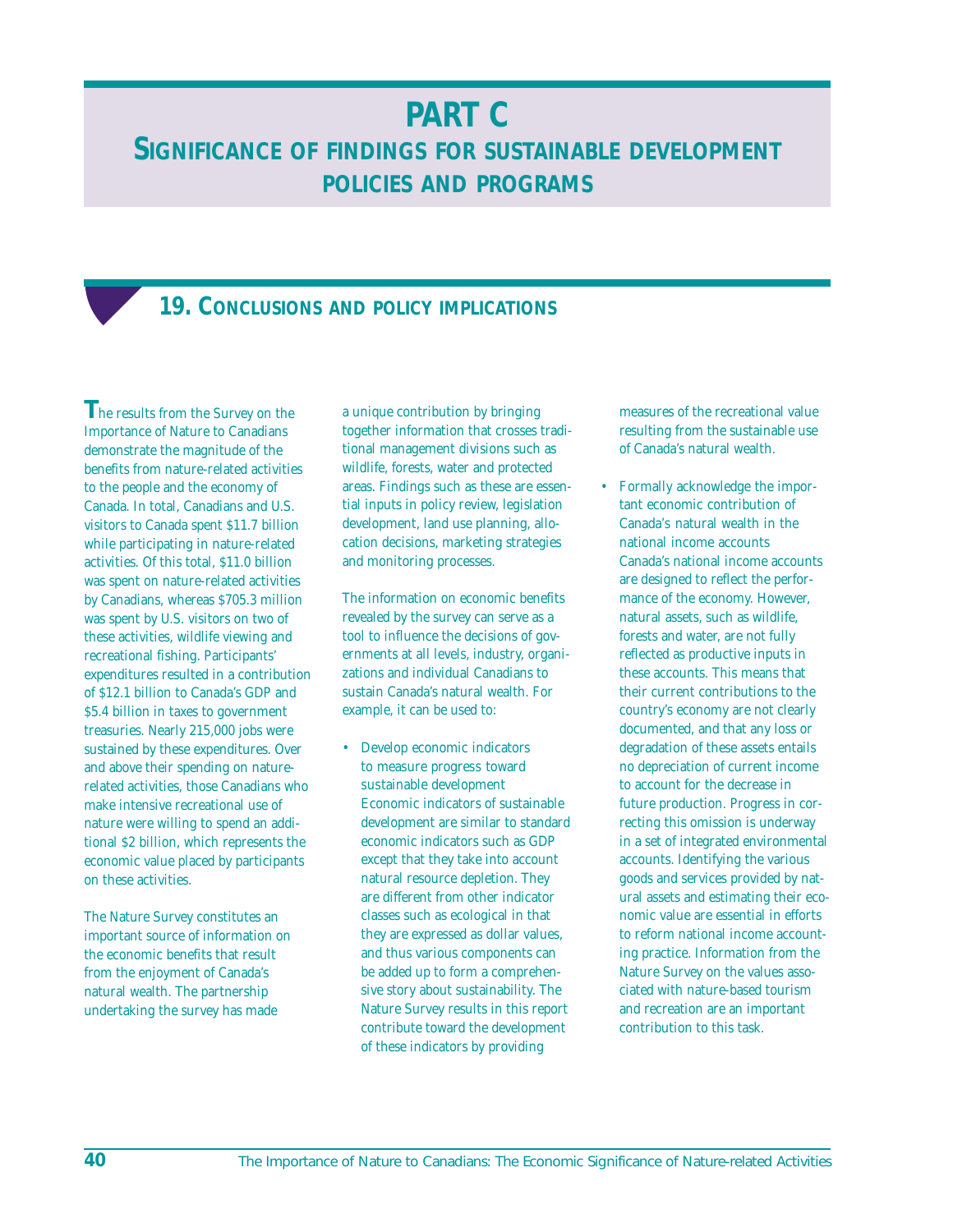• Help demonstrate the significant returns to investments in actions to sustain Canada's biodiversity and ecosystems by providing measures of the economic benefits that may be lost if these assets are degraded

Canada's natural areas such as forests and lakes, and the wildlife and fish that live in these areas, are renewable resources. Because they are renewable, the benefits derived from them can be enjoyed in perpetuity, provided that programs are aimed at the sustainable management of these resources. The Nature Survey results confirm the magnitude of the benefits generated by the goods and services consumed by participants in nature-related activities. They serve to remind decision-makers of the importance of natural wealth to the well-being of Canadians and their economy.

• Design and calibrate equitable economic incentives to expedite the funding of programs to sustain Canada's biodiversity and ecosystems

Findings from the Nature Survey show high levels of expenditures by Canadians whose nature-related activities depend on intensive direct use of wildlife, fish and natural areas. These findings provide managers with a firmer basis for allocation decisions, as well as an opportunity to develop creative ways of encouraging those who benefit most to contribute to the cost of sustaining Canada's wildlife, fish and natural areas.

Recognize the importance of using natural assets sustainably for maintaining the economic benefits to industry resulting from naturerelated expenditures

The Nature Survey shows that considerable sums were spent on equipment used primarily for nature-related activities, such as camping gear, outdoor clothing, boats, trucks and cameras. The survey also shows high levels of spending on trip-related expenditures, in the form of transportation, accommodation and food. As a result of these expenditures, a wide range of industries in the Canadian economy benefit in the form of income and jobs. Many of these

industries are not traditionally associated with natural assets, such as the retail sector. The benefits can be maintained if the natural assets that generate these expenditures are managed sustainably. This is a good illustration of the integration of environment and economic considerations.

• Improve the effectiveness of public participation processes by providing insights on the economic benefits of sustaining Canada's natural wealth

The growing importance of the public voice in decision-making has spurred the development of processes such as public consultations that reflect the diversity of views on sustainable development issues. These processes work most effectively if the participants as well as decision-makers are fully informed about the economic benefits to Canadians and their economy that result from the sustainable use of natural wealth. The information on benefits included in this report can make a significant contribution to these processes.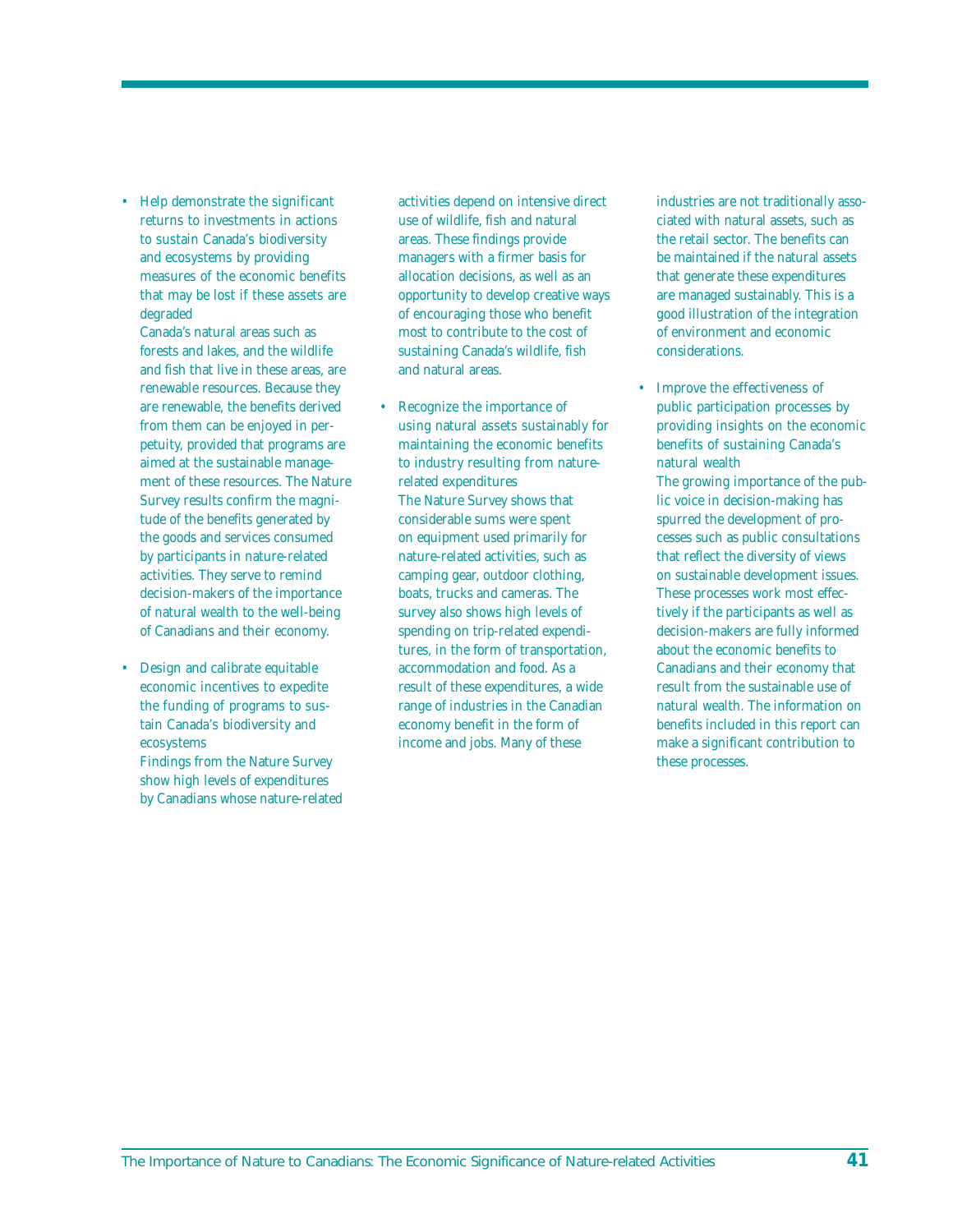# **20. FUTURE DIRECTIONS**

<span id="page-47-0"></span>**The previous chapter demonstrates** that sustainable development can be furthered by establishing and maintaining a comprehensive and defensible database on the economic benefits resulting from natural assets and by using this information to guide policy and program formulation. Some promising future directions for this work are to:

1. Analyze Nature Survey results according to the subprovincial and ecological regions in which natural assets are managed

The need for socioeconomic information on nature-related activities in Canada according to regions such as ecozones and drainage basins was addressed in the Nature Survey. Information was gathered on the locations at which nature-related activities took place in such a way that the information could be georeferenced, and then aggregated according to natural regions. The Federal-Provincial-Territorial Task Force overseeing the analysis and reporting of survey results is developing methods and strategies for

spatially analyzing Nature Survey results using Geographic Information Systems (GIS) tools. By combining social and economic data with environmental data, this work is expected to provide valuable insights for a variety of programs and policies relating to biodiversity and ecosystem initiatives.

- 2. Examine the role of natural assets in Canada's tourism industry Expenditures by tourists who engage in nature-related activities contribute significantly to the Canadian economy. Further analyses of Nature Survey results consistent with standard definitions of tourism as travel involving overnight stays will shed new light on this contribution. Studies of non-residents who visit Canada for a variety of nature-related activities would also enhance our understanding of the importance of natural assets in Canada's tourism industry.
- 3. Contribute information on non-timber values of forests In recent years, forest policies have been redefined to emphasize the sustainable management of forest

resources for a broad spectrum of economic and social values while protecting biodiversity and ecosystems for future generations. Information on non-timber uses such as nature study, hunting and fishing and the associated economic values from the Nature Survey will contribute to assessing the relative value of these uses of forests.

4. Update the Survey on the Importance of Nature to Canadians to monitor the sustainable use of Canada's natural wealth From the perspective of horizontal resource management, the Nature Survey emerges as a valuable monitoring instrument for joint initiatives among jurisdictions. The results establish that Canada's natural wealth contributes to the well-being of complex, diverse and nationwide constituencies. In light of the substantial contribution of the Nature Survey database to managing for sustainability, plans are underway to update this important socioeconomic tool.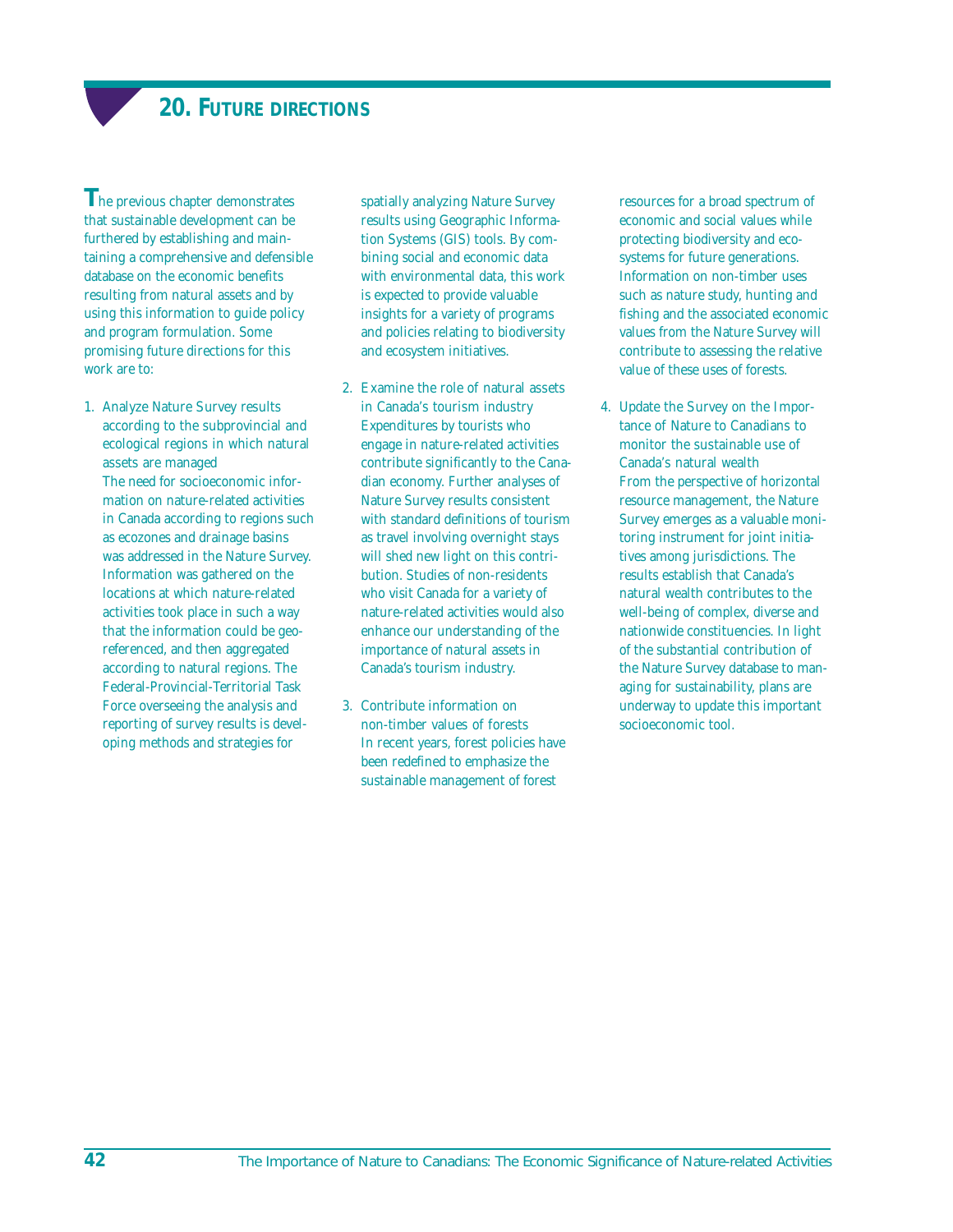# **APPENDIX I. CONCEPTS AND DEFINITIONS**

<span id="page-48-0"></span>Direct benefits (economic value) the value of the enjoyment received by participants in nature-related activities net of the expenditures associated with these recreational activities (see Fig. 6, C). As little or no information readily exists on the value of these activities, the value was estimated by asking participants about their willingness to pay for nature-related recreation. The resulting dollar amounts reflect nature-related benefits that occur outside the marketplace.

### Economic impacts — See Indirect benefits.

Economic value — See Direct benefits.

Expenditures — expenses made by the participant over the 12 month period of 1996 for the purchase of goods and services to be used primarily for participation in nature-related activities. Goods bought for other purposes but used in these activities are not considered to be legitimate costs of nature-related activities. Expenditures are essential in estimating indirect benefits to the economies of Canada, the provinces and the Yukon but cannot be used as a measure of economic value to participants, as illustrated in Boxes C and D of Figure 6.

Expenditures are divided into the following categories:

Expenditures on maintaining, restoring or purchasing land for conservation: Costs include the maintenance, restoration or purchase of land to provide food or shelter for fish or wildlife, or to conserve or restore a natural setting. An example would be maintaining or adding to an area certain types of plants for the purpose of feeding or sheltering wildlife. The respondent could not include, for example, his/her cottage.

### Expenditures on residential wildlife-related activities: Such items as the cost of feeders, feed for wildlife, birdhouses, magazines, films and cameras used primarily for wildlife would be included.

#### Expenditures on transportation:

Such items as the cost to operate private vehicles (gas and repairs for autos, private boats, planes, RVs...), vehicle rental (rental and insurance costs for autos, boats, trucks, RVs...), local transportation (including taxis, city buses...), fares for airplanes, boats, trains and buses would be included.

#### Expenditures on accommodation:

Such items as the costs of campgrounds, cabins, lodges, hotels, motels and resorts would be included.

Expenditures on food: Such items as food and beverages bought at stores and restaurants would be included.

### Expenditures on equipment:

Includes equipment personally purchased by the participant for a given activity in Canada in 1996; for example:

- general outdoor equipment (cameras and accessories, recording equipment, binoculars, bikes, camping gear, special clothing, footwear, luggage, backpacks...)
- skiing (skis, ski boots, ski clothing, other ski equipment...)
- snowmobiling (snowmobiles, snowmobiling clothing, other snowmobiling equipment...)
- hunting (guns and accessories, game carriers, calls, dogs, decoys...)
- fishing (rods, reels, other fishing equipment...)
- boats/motors (boats, canoes, kayaks, sailboats, boat motors...)
- vehicles (trucks, campers, RVs/motorhomes, ATVs...)
- any other equipment.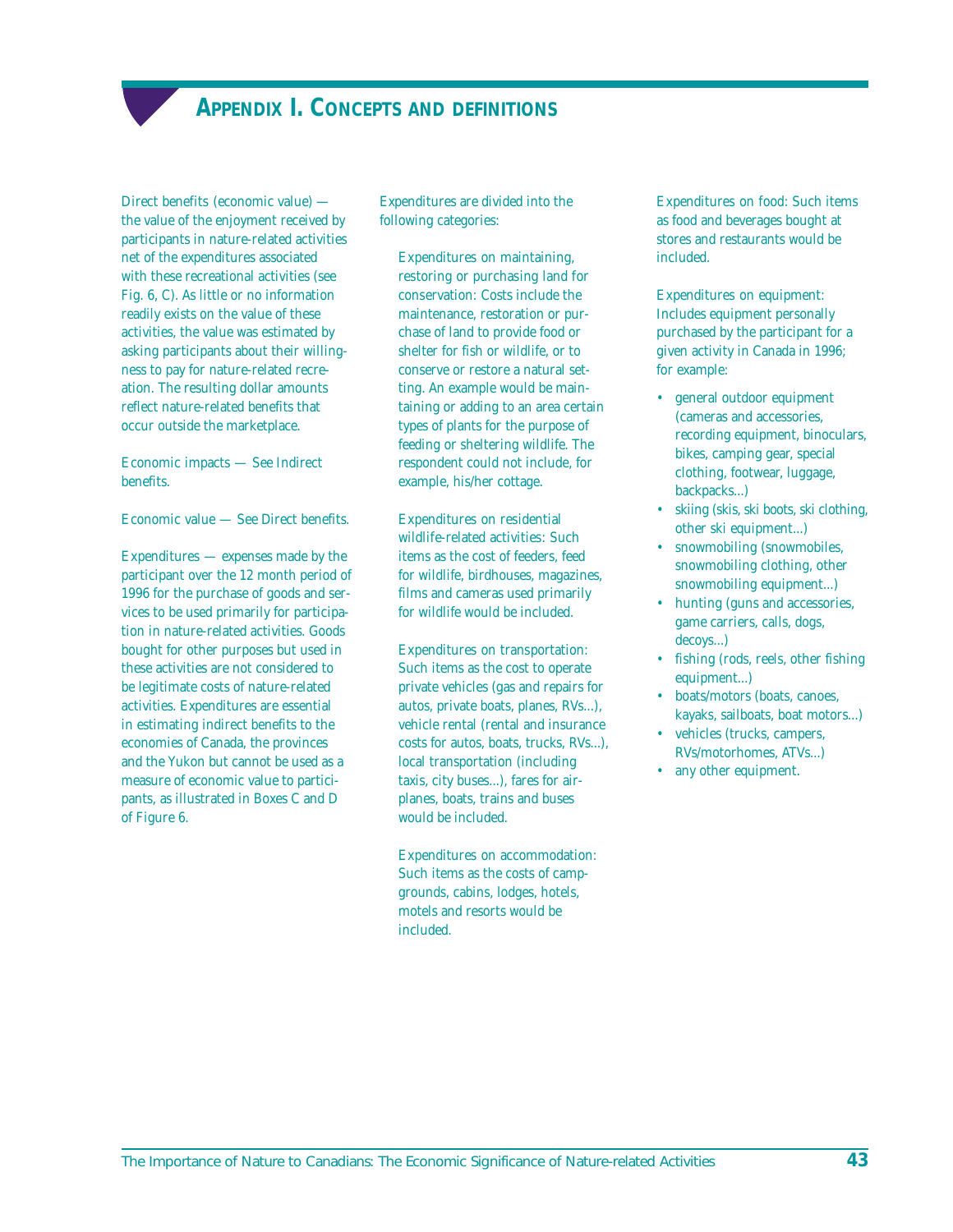Expenditures on other items:

Includes such items as recreation and entertainment costs (licenses, entry fees, guide fees...), retail purchases (souvenirs, books, magazines, film and photographic services, equipment rental and repairs, batteries...) and special items for hunting (ammunition, dog maintenance) or fishing (bait, tackle, line...).

Government revenue from taxes —

The national figure includes all federal, provincial and local taxes, both direct and indirect, net of subsidies, levied on business and personal income earned and various goods and services. The provincial figures include all the direct and indirect taxes, net of subsidies, levied by the provincial and local governments resulting from the economic stimulus generated by nature-related activities. By definition, the national figure is larger than the sum of provincial government revenues.

Gross business production — the overall business activity within Canada or the provinces generated by expenditures. It includes the total value of both final and intermediate goods and services produced in the business sector.

Gross domestic product (GDP) — the total value, at market prices, of production of final goods and services within Canada or the provinces and the Yukon, resulting from the expenditures on nature-related activities. All duplications such as intermediate expenses are

eliminated. It is one of the most widely used measures of economic performance, along with the conceptually similar economic indicator, gross national product (GNP).

Indirect benefits — the economic impacts on the national, provincial or territorial economies resulting from expenditures on nature-related activities in 1996. They are based on inputoutput analyses by Statistics Canada and are measured in terms of gross business production, gross domestic product, government revenue from taxes, number of jobs sustained and personal income (see Fig. 6, E). Economic impacts for Canada differ from the sum of the provincial impacts for the following reasons: Statistics Canada uses different input-output models for national and provincial statistics, and revenue from taxes in the total for Canada includes both federal and provincial taxes.

Input-output models — The latest input-output models developed and maintained by the Input- Output Division of Statistics Canada were employed. The National Input-Output Model was used to analyze the propagation of demand throughout the Canadian economy, which is divided into many sectors. The Interprovincial Input-Output Model complemented the national one by providing a provincial dimension to the industry and commodity accounts. The accounting framework of these models is the most detailed set of input-output accounts for Canada, including approximately 200 industries, 600 commodities and 140 final demand categories.

The models are documented in the User's guide to Statistics Canada structural economic model (see reference 13 in Appendix III).

Nature-related activity — a recreational activity that includes, in some form, either direct or indirect contact with nature. Outdoor activity in natural areas, residential wildlife-related activity, wildlife viewing, recreational fishing, hunting and indirect nature-related activity are included in this category.

Number of jobs — the number of jobs in various businesses and industries sustained as a result of expenditures on nature-related activities in 1996. This does not necessarily reflect fulltime jobs.

Personal disposable income — personal income less personal direct taxes and other current transfers from persons to government.

Personal income — a component of gross domestic product that represents the sum of all incomes received by persons resident in Canada.

Total willingness to  $pay - (see Fig. 6,$ B) the total amount of economic value placed on nature- related activities. It is measured by the sum total of expenditures to participate in nature-related activities (see Fig. 6, D) and the willingness to pay over and above these expenditures for the enjoyment provided by nature-related activities (see Fig. 6, C).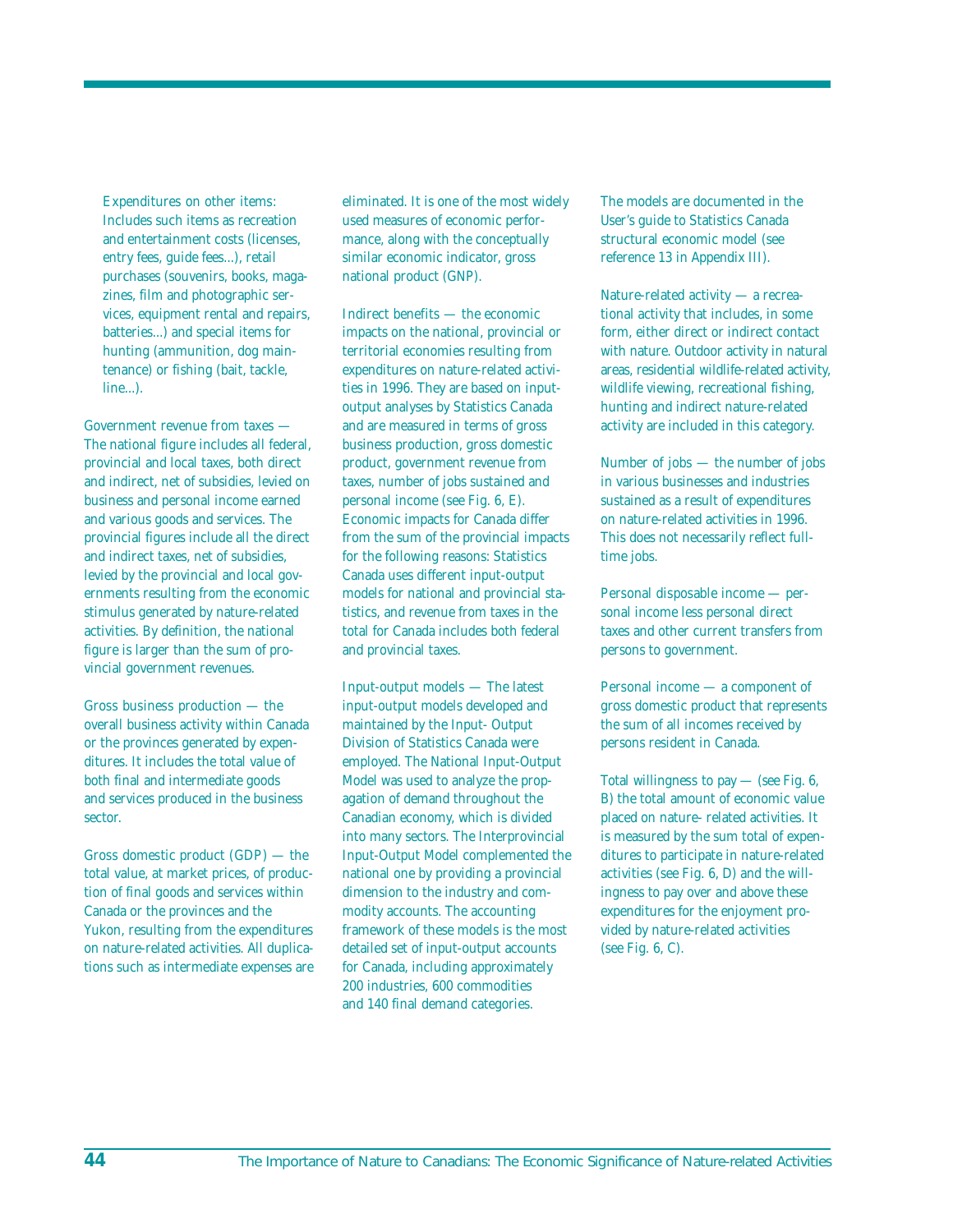# **APPENDIX II. COMPARABILITY OF 1996 AND 1991 SURVEYS**

<span id="page-50-0"></span>**T**he questionnaire for the 1996 Nature Survey included expenditure questions similar in many respects to those used in the 1991 Wildlife Survey which it updated. For example, in the two surveys similar questions were used in the sections on "Trips Taken to Watch, Feed, Photograph or Study Wildlife", "Recreational Fishing", "Hunting Waterfowl, Other Birds, Small Mammals, Large Mammals" and other sections.

However, significant changes were made to the Nature Survey questionnaire to make the survey more representative of nature expenditures. Users comparing results on expenditures from the two surveys should be aware that the differences may be due in part to changes in the questionnaire and not necessarily to actual increases or declines in expenditures in these activities over time. This Appendix describes changes in the questionnaire that should be taken into account when attempting to make comparisons between the two surveys.

Table 26 presents selected results for expenditures in Canada on wildliferelated activities and recreational fishing from the Nature Survey and the Wildlife Survey. Changes made in the Nature Survey and their impact on comparability of expenditure data with the Wildlife Survey include the following:

1. The Nature Survey questionnaire was designed so that respondents would not report the same expenditures in more than one section of the questionnaire. Respondents were asked to report expenditures in a section only when the activity covered was the main reason for their nature-related trips. As a result, the Nature Survey should

provide estimates of expenditures for nature-related activities as a whole that are more representative of nature use than would be the case if the effort to avoid double counting had not been as great.

2. The Nature Survey included expenditure questions in sections on "Trips Taken to Watch, Feed, Photograph or Study Wildlife," "Recreational Fishing," and "Hunting," similar to those in the Wildlife Survey.

### **TABLE 26**

#### **COMPARISON OF EXPENDITURES ON SELECTED ACTIVITIES, 1991 WILDLIFE SURVEY AND 1996 NATURE SURVEY**

**DATA COMPARABILITY:** Results for 1996 in this table are **not directly comparable** to those for 1991, as a result of significant changes to make the 1996 survey more representative of nature expenditures. See points 1-8 in Appendix II for guidelines on making comparisons between 1991 and 1996 survey results.

| <b>1991 WILDLIFE SURVEY</b><br>(total and mean<br>expenditures in 1991<br>constant dollars)  |                                                                         | <b>1996 NATURE SURVEY</b><br>(total and mean expenditures<br>in 1996 constant dollars) |                                                                    |  |  |
|----------------------------------------------------------------------------------------------|-------------------------------------------------------------------------|----------------------------------------------------------------------------------------|--------------------------------------------------------------------|--|--|
| <b>Residential wildlife-</b><br>related activities                                           | <b>Residential wildlife-related activities</b>                          |                                                                                        |                                                                    |  |  |
| • residence and<br>cottage combined<br>\$445.6 million<br>\$31 mean annual<br>expenditures   | • residence only<br>\$320.5 million<br>\$35 mean annual<br>expenditures |                                                                                        |                                                                    |  |  |
| Primary non-consumptive<br>wildlife-related trips<br>in Canada<br>Wildlife viewing in Canada |                                                                         |                                                                                        |                                                                    |  |  |
|                                                                                              | • main and secondary<br>expenditures                                    | • main activity<br>expenditures                                                        | • secondary activity<br>expenditures                               |  |  |
| \$2.3 billion<br>\$613 mean annual<br>expenditures                                           | combined<br>\$1.3 billion<br>\$340 mean annual<br>expenditures          | \$488.1 million<br>\$322 mean annual<br>expenditures                                   | \$813.7 million $1$<br>\$222 mean annual<br>expenditures           |  |  |
| <b>Recreational fishing</b><br>in Canada                                                     | <b>Recreational fishing in Canada</b>                                   |                                                                                        |                                                                    |  |  |
|                                                                                              | • main and secondary<br>activity expenditures<br>combined               | • main activity<br>expenditures                                                        | • secondary activity<br>expenditures                               |  |  |
| \$2.7 billion<br>\$500 mean annual<br>expenditures                                           | \$1.9 billion<br>\$474 mean annual<br>expenditures                      | \$1.3 billion<br>\$427 mean annual<br>expenditures                                     | $$605.4$ million <sup>1</sup><br>\$273 mean annual<br>expenditures |  |  |
| <b>Hunting in Canada</b>                                                                     | <b>Hunting in Canada</b>                                                |                                                                                        |                                                                    |  |  |
|                                                                                              | • main and secondary<br>activity expenditures<br>combined               | • main activity<br>expenditures                                                        | • secondary activity<br>expenditures                               |  |  |
| \$1.2 billion<br>\$767 mean annual<br>expenditures                                           | \$823.8 million<br>\$687 mean annual<br>expenditures                    | \$666.4 million<br>\$669 mean annual<br>expenditures                                   | $$157.4$ million <sup>1</sup><br>\$378 mean annual<br>expenditures |  |  |

<sup>1</sup> Users should apply caution when using secondary expenditure estimates separately since they were derived for the purpose of obtaining total expenditures for wildlife viewing, recreational fishing and hunting.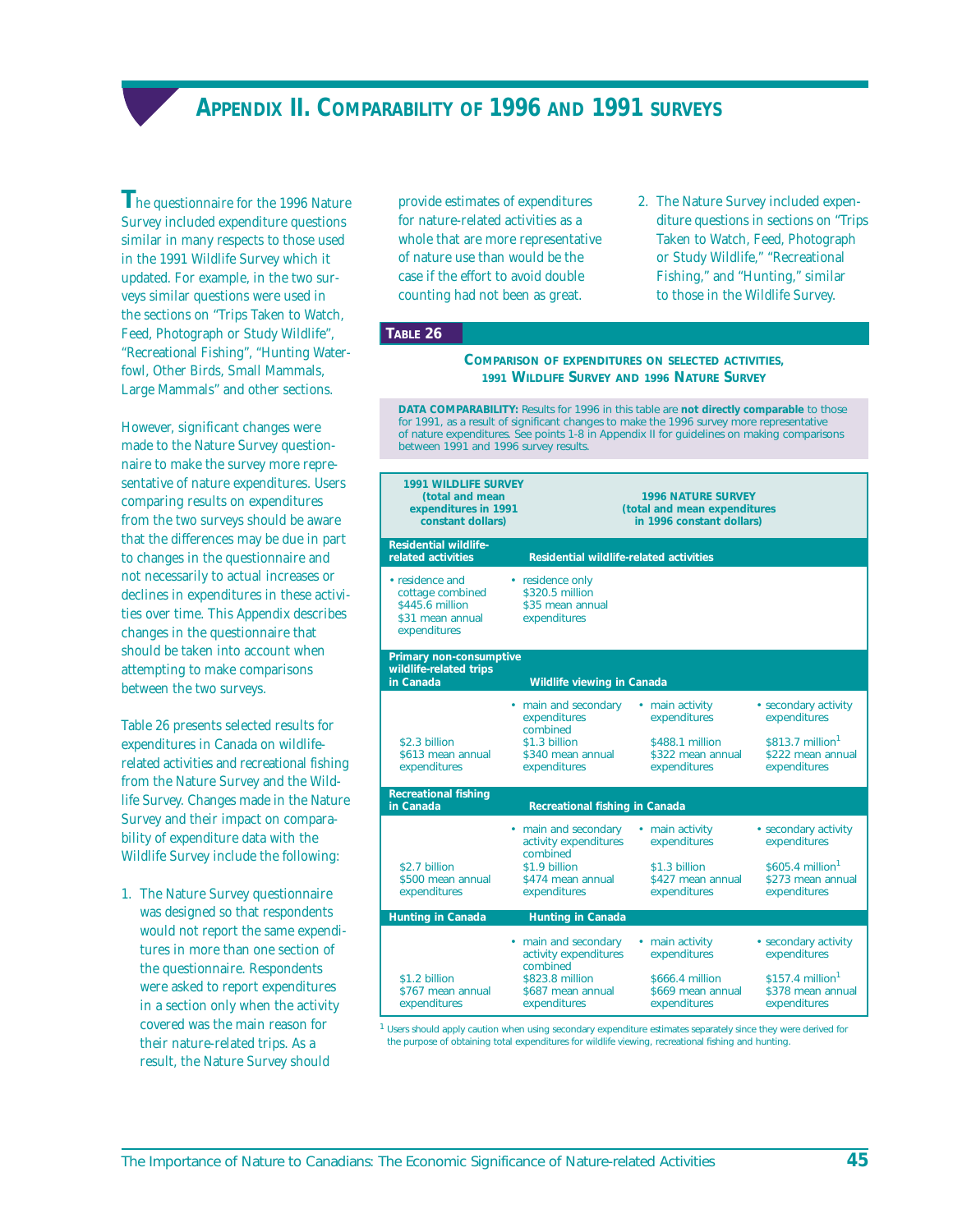However, the Nature Survey also included expenditure questions in a new section on "Outdoor Activities in Natural Areas". This section covered trips taken for the main reason of participating in one or more of 17 specified outdoor activities.

A separate question in the new section asked about participation in fish and wildlife-related activities as a secondary reason for trips. Due to this change, estimating expenditures for wildlife viewing, recreational fishing and hunting from the Nature Survey is more complex than from the Wildlife Survey. This is because both forms of activity — main and secondary must now be taken into account. It was reasoned that in the absence of opportunities for and participation in fish- and wildlife-related activities on these trips, it is likely that triprelated expenditures such as transportation, accommodation and food would still have been made. However, it is also likely that some portion would have been spent on equipment and other items specific to viewing, fishing or hunting. Such expenditures would not have been made if the participants had not undertaken these secondary fish and wildlife-related activities.

For the benefit of users of survey results who require estimates of expenditures on wildlife viewing, fishing and hunting that takes both main and secondary activities into account, the Federal-Provincial-Territorial Task Force that prepared this report defined two forms of expenditures for wildlife viewing, fishing and hunting. The first of these, main activity expenditures, are the expenditures that respondents reported when viewing, fishing or hunting was the main reason for their trips. The other, secondary activity expenditures, consists of a proportion of the expenditures that respondents reported when their main activity was outdoor activities in natural areas *and* secondary activity was viewing, fishing or hunting.

The Task Force then developed a method to estimate secondary activity expenditures using survey information on mean daily expenditures for the main activity and days spent on the secondary activity. The secondary activity expenditures were added to the main activity expenditures to arrive at the estimated total expenditures for wildlife viewing, fishing and hunting shown in Table 26. The application of this method provides an estimation of total expenditures for viewing, fishing and hunting considered separately.

*Example of comparisons of expenditures:* Table 26 shows that expenditures on hunting in Canada during 1991 were estimated at \$1.2 billion in the Wildlife Survey. Hunting as a main or secondary activity was not specified in that

survey. In comparison, the table shows that hunting expenditures in Canada were estimated at \$823.8 million during 1996 in the Nature Survey. This figure includes the \$666.4 million reported for hunting as the main activity, and \$157.4 million for hunting as a secondary activity, derived as described above.

- 3. *Expenditures on Primary Nonconsumptive Wildlife-related Trips* were defined in the Wildlife Survey as expenditures associated with trips for which the primary purpose was to watch, feed, photograph or study wildlife. The question was intended and expected to determine expenditures where the main intention of the activity was wildlife viewing. The Nature Survey differentiated two forms of expenditures associated with trips for watching, feeding, photographing or studying wildlife: *expenditures for wildlife viewing as the main activity on trips and expenditures for wildlife viewing as a secondary activity on trips taken for outdoor activities in natural areas.*
- 4. The section on "Indirect Activities" in the 1991 Wildlife Survey covered indirect wildlife-related activities only (e.g. reading books, magazines or articles on wildlife), whereas in the 1996 Nature Survey it covered indirect nature-related activities (e.g. reading books, magazines or articles on nature, wildlife, fish, forests, water, grasslands...)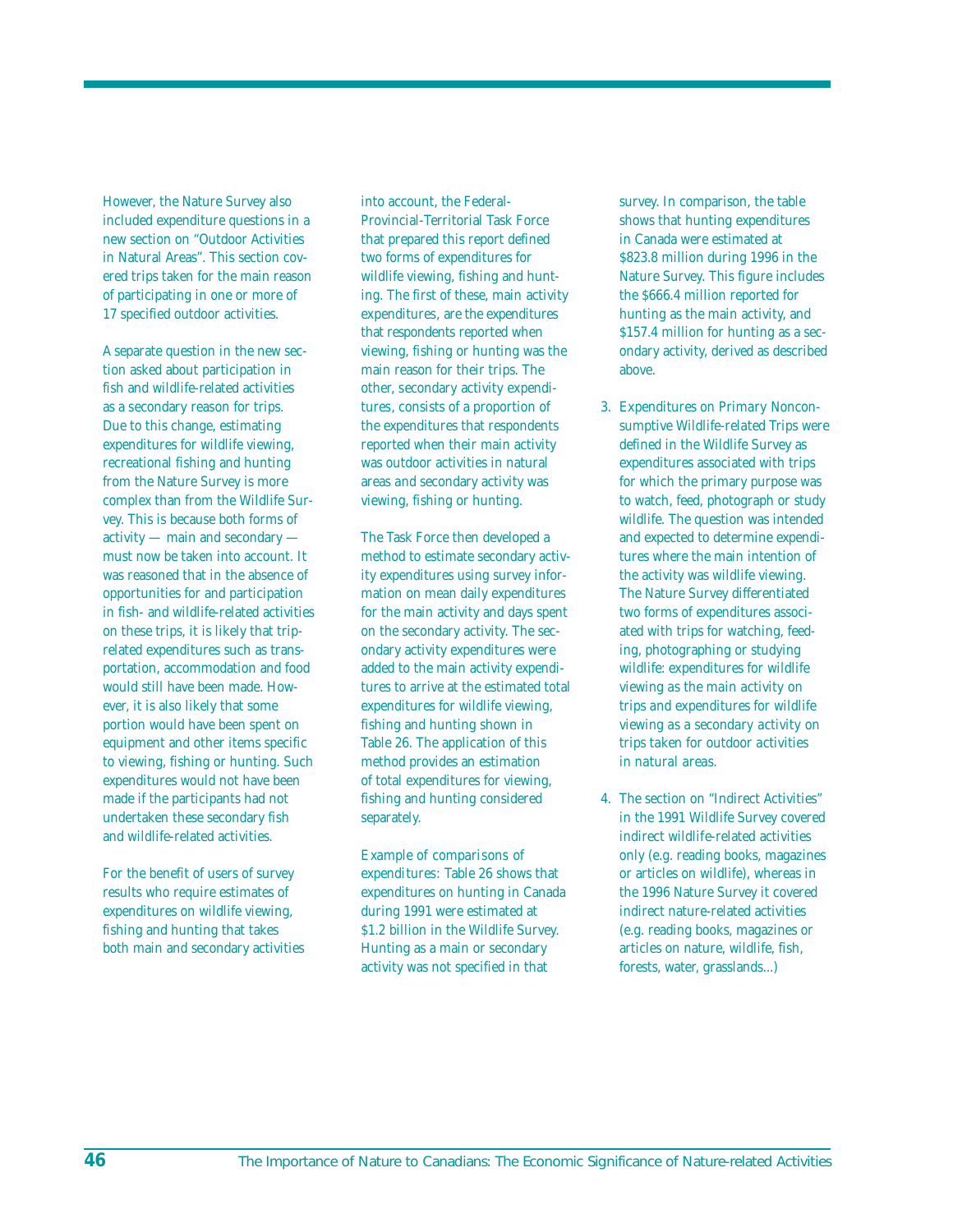- 5. The section in the 1991 Wildlife Survey on "Maintaining, Improving or Purchasing Natural Areas" to provide food or shelter for wildlife was replaced in the 1996 Nature Survey by a section on "Maintaining or Purchasing Land" for any of the following reasons 1) providing food or shelter for fish or wildlife, or 2) conserving or restoring a natural setting.
- 6. *Residential Wildlife-related Activities* included both those around the residence and cottage in the 1991 survey, whereas only activities

around the residence were included in the 1996 survey, in order to facilitate sub-provincial aggregation of these results.

- 7. *Watching, feeding, photographing or studying wildlife as incidental activities on vacation or business trips ("Incidental Wildlife Encounters")* were covered in the 1991 Wildlife Survey, whereas these activities were not included in the 1996 Nature Survey.
- 8. The 1991 survey covered four *types of hunting* — waterfowl, other birds, small mammals and large

mammals. The 1996 survey covered the four types of hunting as main activities, and hunting as a whole as a secondary activity. Estimates of expenditures for the four types of hunting included in Section 2.4 of this report are for the main activity only. The secondary hunting expenditures presented in that section are not broken down by each type of hunting.

As a result of the changes described in points 1 through 8 above, users should apply caution in comparing expenditures from the Nature Survey and the Wildlife Survey.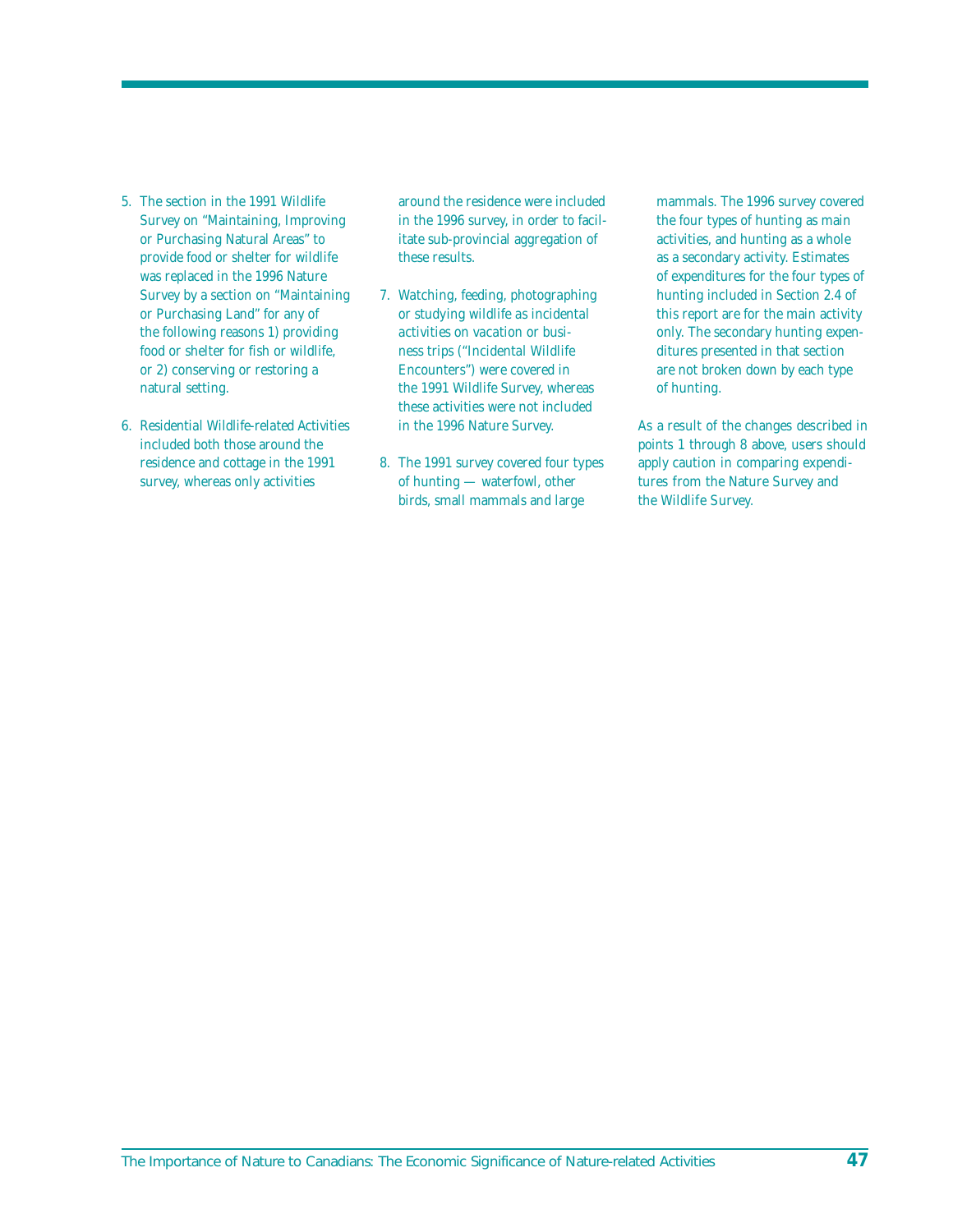# **APPENDIX III. REFERENCES**

- <span id="page-53-0"></span>1. World Bank. 1997. Expanding the Measure of Wealth: Indicators of Environmentally Sustainable Development. Washington, D.C.
- 2. Filion, F.L., S.W. James, J.-L. Ducharme, W. Pepper, R. Reid, P. Boxall, D. Teillet. 1983. The importance of wildlife to Canadians: highlights of the 1981 national survey. Canadian Wildlife Service, Environment Canada, Ottawa, Canada.
- 3. Filion, F.L., A. Jacquemot, R. Reid. 1985. The importance of wildlife to Canadians: an executive overview of the recreational economic significance of wildlife. Canadian Wildlife Service, Environment Canada, Ottawa, Canada.
- 4. Jacquemot, A., R. Reid., F.L. Filion. 1986. The importance of wildlife to Canadians: the recreational economic significance of wildlife. Canadian Wildlife Service, Environment Canada, Ottawa, Canada.
- 5. Filion, F.L., S. Parker, E. DuWors. 1988. The importance of wildlife to Canadians: demand for wildlife to 2001. Canadian Wildlife Service, Environment Canada, Ottawa, Canada.
- 6. Filion, F.L., E. DuWors, A. Jacquemot, P. Bouchard, P. Boxall, P.A. Gray, R. Reid. 1989. The importance of wildlife

to Canadians in 1987: highlights of a national survey. Canadian Wildlife Service, Environment Canada, Ottawa, Canada.

- 7. Filion, F.L., A. Jacquemot, P. Boxall, R. Reid, P. Bouchard, E. DuWors, P.A. Gray. 1990. The importance of wildlife to Canadians in 1987: the economic significance of wildlife-related recreational activities. Canadian Wildlife Service, Environment Canada, Ottawa, Canada.
- 8. Filion, F.L., E. DuWors, P. Boxall, R. Reid, E. Hobby, P. Bouchard, P.A. Gray, A. Jacquemot. 1992. The importance of wildlife to Canadians in 1987: trends in participation in wildlife-related activities, 1981 to 2006. Canadian Wildlife Service, Environment Canada, Ottawa, Canada.
- 9. Filion, F.L., E. DuWors, P. Boxall, P. Bouchard, R. Reid, P.A. Gray, A. Bath, A. Jacquemot, G. Legare. 1993. The importance of wildlife to Canadians: highlights of the 1991 survey. Canadian Wildlife Service, Environment Canada, Ottawa, Canada.
- 10. Filion, F.L., A. Jacquemot, E. DuWors, R. Reid, P. Boxall, P. Bouchard, P.A. Gray, A. Bath. 1994. The importance of wildlife to Canadians: the economic significance of wildlife-related recreational activities in 1991. Canadian Wildlife Service, Environment Canada, Ottawa, Canada.
- 11. DuWors, E., M. Villeneuve, F.L. Filion, R. Reid, P.Bouchard, D. Legg, P. Boxall, T. Williamson, A. Bath, S. Meis. 1999. The Importance of Nature to Canadians: Survey Highlights. Environment Canada, Ottawa, Canada.
- 12. Statistics Canada and Environment Canada. 1999. The Importance of Nature to Canadians: A user's guide to the methodology of a 1996 survey. Statistics Canada, Ottawa, Canada.
- 13. Statistics Canada. 1980. User's guide to Statistics Canada structural economic model. Ottawa, Canada.
- 14. Statistics Canada. 1993. A guide to using the Input-Output Model of Statistics Canada. Ottawa, Canada.
- 15. Statistics Canada. 1989. A user guide to the Canadian System of National Accounts. Ottawa, Canada.
- 16. U.S. Department of the Interior, Fish and Wildlife Service, and U.S. Department of Commerce, Bureau of the Census. 1997. 1996 National Survey of Fishing, Hunting, and Wildlife-Associated Recreation. Special tabulations.
- 17. U.S. Department of the Interior, Fish and Wildlife Service, and U.S. Department of Commerce, Bureau of the Census. 1997. 1996 National Survey of Fishing, Hunting, and Wildlife-Associated Recreation. (Survey report). U.S. Government Printing Office, Washington, D.C.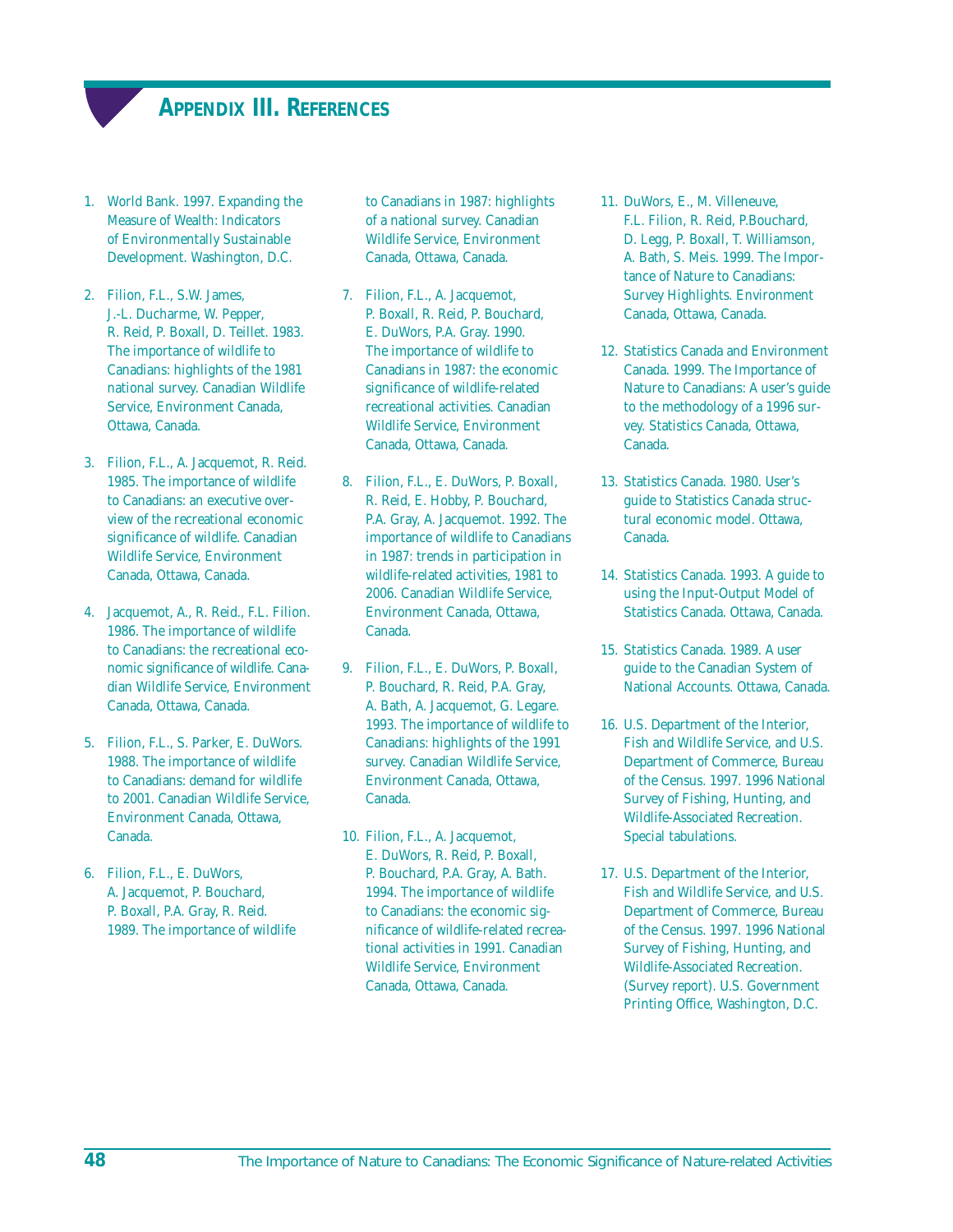**APPENDIX IV. FEDERAL, PROVINCIAL AND TERRITORIAL SURVEY PARTNERS**

<span id="page-54-0"></span>Mr. K. Ambrock **Director** Fisheries and Wildlife Services Department of Environmental Protection Edmonton, Alberta

Mr. R. Beecher **Director** Fish and Wildlife Branch Ministry of Natural Resources Peterborough, Ontario

Monsieur L. Berthiaume **Directeur** Direction de la faune et des habitats Ministère de l'Environnement et de la Faune Québec, Québec

Dr. A. Boer **Director** Fish and Wildlife Branch Department of Natural Resources and Energy Fredericton, New Brunswick

Mr. D. Brackett Director General Canadian Wildlife Service Environment Canada Ottawa, Ontario

Mr. J. Carette Director General Policy, Planning and International Affairs Canadian Forest Service Natural Resources Canada Ottawa, Ontario

Mr. B. Case Regional Director General Canadian Forest Service Natural Resources Canada Edmonton, Alberta

Mr. D. Dryden **Director** Wildlife Branch Ministry of Environment, Lands and Parks Victoria, British Columbia

Mr. B. Gillespie **Director** Wildlife Branch Department of Natural Resources Winnipeg, Manitoba

Mr. J. Hancock **Director** Inland Fish and Wildlife Department of Forest Resources and Agrifoods St. John's, Newfoundland

Mr. A. Hoole **Director** Fish and Wildlife Branch Department of Renewable Resources Whitehorse, Yukon

Mr. R. Lapierre Director General Strategies and Plans Parks Canada Canadian Heritage Hull, Quebec

Mr. S. McClellan Director General Economic and Regulatory Affairs **Directorate** Environment Canada Ottawa, Ontario

Mr. S. Meis **Director** Research Canadian Tourism Commission Ottawa, Ontario

Mr. B. Sabean **Director** Wildlife Management Department of Natural Resources Kentville, Nova Scotia

Mr. M. Sheridan Director General Labour and Household Surveys Division Statistics Canada Ottawa, Ontario

Mr. D. Sherratt **Director** Fish and Wildlife Branch Saskatchewan Environment and Resource Management Regina, Saskatchewan

Mr. A. Smith **Director** Fish and Wildlife Division Department of Technology and Environment Charlottetown, Prince Edward Island

Monsieur B. van Oyen **Directeur** Direction des affaires institutionelles Ministère de l'Environnement et de la Faune Québec, Québec

Mr. D. Watton **Director** Land Use Planning Branch Ministry of Natural Resources Peterborough, Ontario